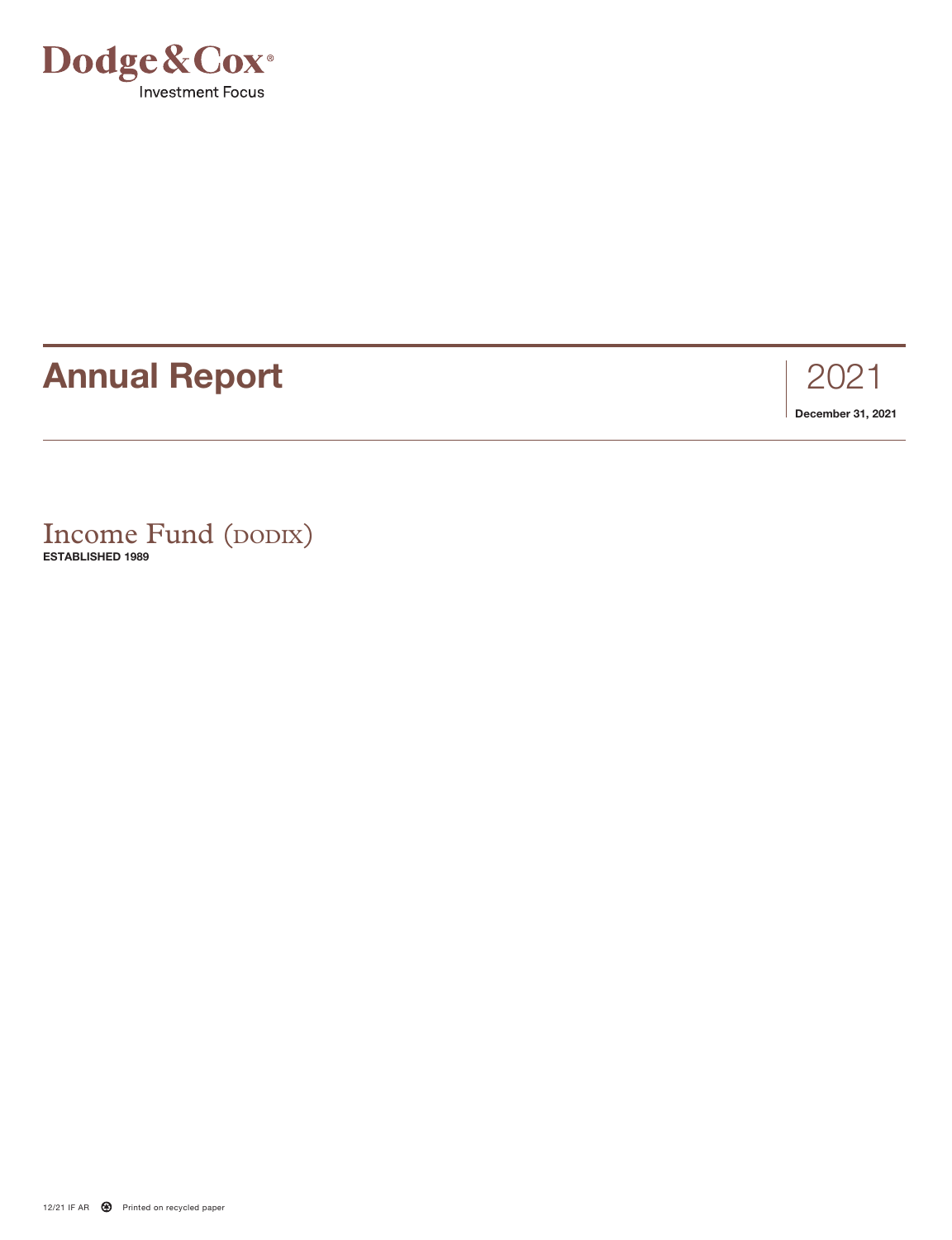### To Our Shareholders (unaudited)

The Dodge & Cox Income Fund had a total return of –0.9% for the year ended December 31, 2021, compared to a return of –1.5% for the Bloomberg U.S. Aggregate Bond Index (Bloomberg U.S. Agg).

#### **Market Commentary**

The U.S. investment-grade fixed income market delivered a modest negative return in 2021 largely due to price declines associated with rising Treasury yields, which overwhelmed the income earned over the year. This marked only the fourth negative calendar year return for the Bloomberg U.S. Aggregate Bond Index since its inception in 1976.

Though Treasury yields ended the year higher, markets fluctuated throughout the year. At the beginning of 2021, the world was dealing with a brutal winter COVID surge, vaccinations were just starting, and the economic recovery from the initial pandemic shock was still gathering steam. Monetary and fiscal policy were in full stimulus mode, yields and risk premiums were low, and inflation was rising, but widely seen as "transitory."

As the year progressed, vaccinations became more widespread, the economy grew rapidly, and the unemployment rate declined. Meanwhile, inflation remained high and was no longer being called "transitory" by policymakers. The Federal Reserve pivoted forcefully, announcing plans to immediately scale back its monthly bond purchases and phase them out entirely by March 2022. At the same time, the majority of Federal Open Market Committee members forecast at least three interest rate hikes in 2022, representing a significant shift from early fall when only half of the members expected at least one hike during the year.

The investment-grade Corporate sector returned -1.0%<sup>a</sup>, but outperformed comparable-duration<sup>b</sup> Treasuries by 1.6 percentage points. Spreads on corporate bonds ended June at their narrowest level since 2005 before widening out modestly in the second half of the year. Nevertheless, spreads remain well inside their long-term average due to solid credit fundamentals and continued investor demand. Meanwhile, Agency<sup>c</sup> MBS returned -1.0% and underperformed comparable-duration Treasuries by 0.7 percentage points. Several factors weighed on the MBS sector, including large swings in interest rates, elevated prepayment levels, and the Fed's plans to halt its MBS purchases sooner than previously expected.

#### **Investment Strategy**

After two calendar years of exceptionally strong returns, the fixed income market made an abrupt turn in 2021. Despite generating a negative absolute return, we are pleased with the Income Fund's strong relative performance over the past twelve months, as well as over longer periods. As always, we encourage shareholders to maintain a long-term view.

Over the course of the year, we made a number of incremental adjustments to fine tune and optimize the portfolio. In the first half of the year, as credit valuations became less attractive, we "right-sized" the portfolio from a credit risk perspective. In our tried and true, issuer-by-issuer style, we trimmed a number of credit<sup>d</sup> holdings that had performed well and reached what we viewed as their full valuation. We invested the proceeds of these sales in U.S. Treasuries as we await more compelling opportunities. As the year unfolded, we also grew increasingly confident in the economic recovery and the prospects for a "normalization" of interest rates, particularly long rates, from their then very low levels. We expressed this growing conviction by reducing the Fund's duration, or interest rate sensitivity,

to reflect our view that long-term interest rates are likely to rise by more than what is currently priced in the market.

#### The Credit Sector: Selectively Reducing Exposure at Rich Valuations

In light of the tighter spread valuation environment, we reduced the Fund's credit exposure by nearly eight percentage points to 38% as of December 31.<sup>e</sup> This represents a significant reduction from the Fund's recent peak credit weighting of 53% in the middle of 2020, a time when valuation opportunities within Credit were abundant, and the portfolio's large allocation strongly benefited subsequent performance. Credit trims were broad-based and bottom-up, but in our opinion, the individual securities generally exhibited some combination of a less compelling valuation, higher potential for volatility, or significant price risk given their long maturities. For example, we trimmed Bank of America, Cox Communications, Exxon Mobil, and Wells Fargo.<sup>f</sup>

Despite reducing the Fund's credit exposure generally, we found a few idiosyncratic opportunities. For example, we added to T-Mobile U.S., the second-largest wireless provider in the country, and in our opinion, an issuer with reasonably-priced securities and a solid foundation for credit improvement as the integration of Sprint's customers and network assets continues. We purchased the company's senior unsecured bonds (rated below investment grade) which we believe will perform well as the issuer's ratings profile migrates towards fully investment grade. Similarly, we added to senior unsecured bonds issued by Charter Communications, primarily in the below investment-grade portion of the capital structure, which we believe were mispriced relative to the company's senior secured debt (which is a large, long-held position in the Fund). We also established a new position in VMware, a large provider of IT infrastructure, when the company issued investment-grade debt to pre-finance a special cash dividend associated with its spin-off from Dell Technologies.

Corporate fundamentals and the macroeconomic backdrop remain sound in our view, but spreads price in a minimal margin of error in the face of elevated event risk and uncertainty related to virus developments and tightening monetary policy. While current valuation levels have tempered our enthusiasm for the credit sector generally, the Fund remains overweight credit relative to the Bloomberg U.S. Agg. We believe the long-term total return prospects for a thoroughly researched and fundamentally strong portfolio of credit issuers are attractive, particularly relative to other investment-grade fixed income sectors. As a byproduct of our bottom-up underwriting and expertise in less-understood areas of the universe (e.g., nonfinancial hybrids, non-U.S. domiciled issuers, certain below investment-grade securities), the Fund's credit portfolio is substantially differentiated from the market. For example, it features a higher yield premium (171 basis points<sup>g</sup> versus 87 basis points) and a shorter duration (6.7 years versus 8.4 years) compared to the broad investment-grade Credit Index.h

#### The Securitized Sector: Incremental Adjustments to Bolster Portfolio Yield

We adjusted the Fund's overall Agency MBS weighting and composition over the course of 2021 as valuations and our assessment of fundamentals changed. With mortgage spreads fairly tight, particularly in the first half of the year, we reduced the portfolio's Agency MBS weighting by four percentage points to 35% as of December 31. This was achieved by trimming a number of securities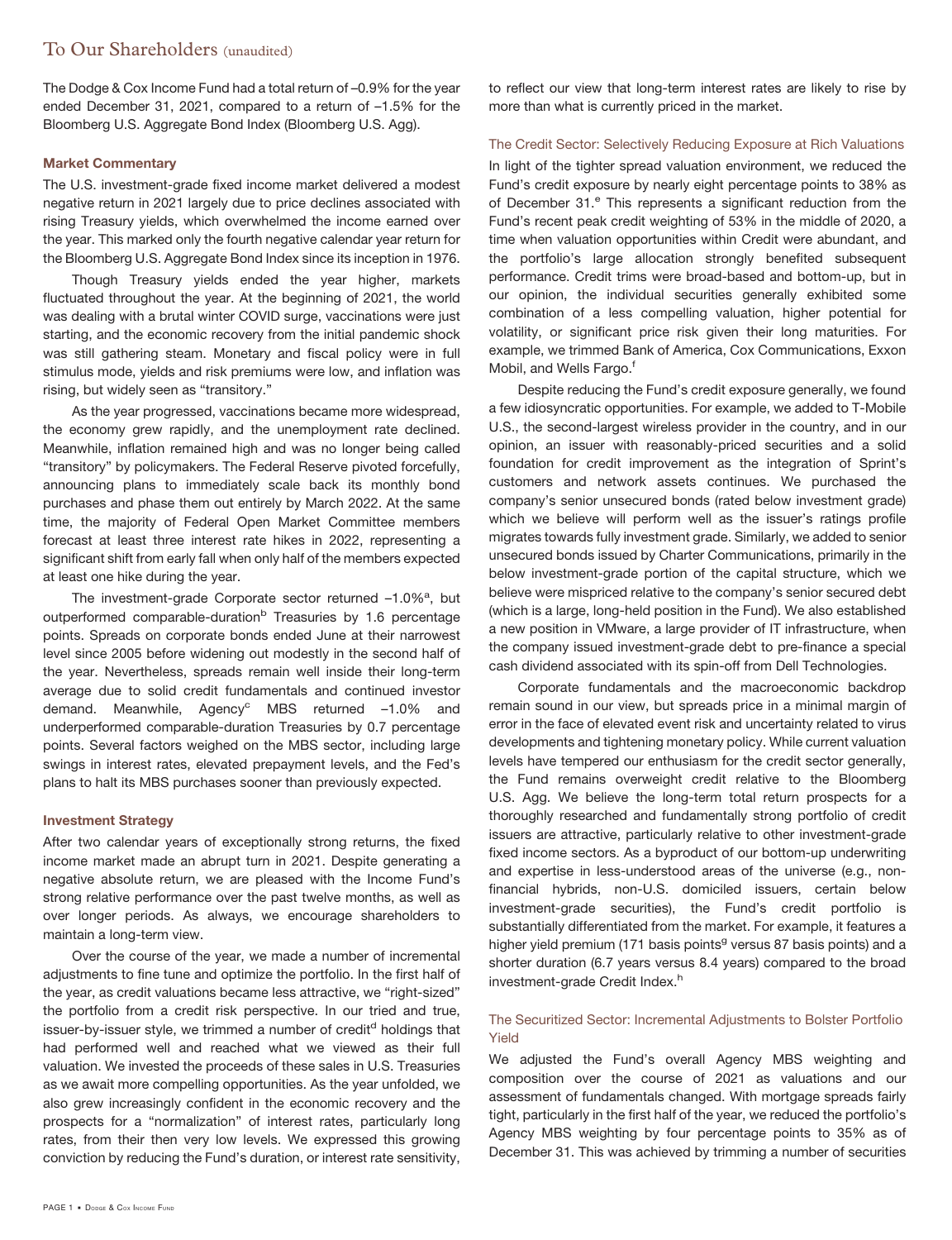whose relative pricing, in our view, was no longer attractive. At the same time, we sold certain higher-coupon securities, which offer less prepayment protection, and we added a mix of lower-coupon, lower loan balance pools. We also added to the portfolio's TBA (to-beannounced) dollar roll position, which remains an attractive opportunity in our view. Even with the Fed tapering its monthly asset purchases, we believe that the TBA holdings' specialness (i.e., yield above the cash market) will persist in the short term given strong demand (especially from banks) and relatively constrained supply.

We favor low coupon, low loan balance Agency MBS because we believe they offer attractive prepayment protection for two main reasons. First, given the low initial note rates of the mortgages underlying these MBS, attractive refinancing options for borrowers are likely to be muted. Second, low loan balance borrowers may lack sufficient financial incentives needed to offset the upfront fixed costs of refinancing, adding additional prepayment protection to the portfolio's position.

The housing market had a banner year with the Case-Shiller Index<sup>i</sup> up 19% year-over-year through November. Even so, credit standards remain reasonably tight. Housing affordability metrics are mixed as the median housing price to median household income ratio is in mid-2000s bubble territory, although mortgage payments are historically low compared to both income and rents. Meanwhile, the "refi wave" spurred by the record-low mortgage rate environment in 2020/21 appears to have crested, and prepayment speeds have fallen to pre-COVID levels.

We did not make any significant changes to the Fund's 5% position in AAA-rated asset-backed securities (ABS). The portfolio continues to hold floating rate ABS backed by 97% federally guaranteed student loans. These short-duration securities trade at attractive levels relative to ABS and MBS alternatives, and their floating rate coupon adds a defensive duration element to the portfolio. Fundamentals for the consumer remain favorable with low leverage and ABS charge-offs at multi-decade lows, though credit metrics could weaken moderately in 2022 as interest rates rise and the impact of the federal government's pandemic relief packages fades away.

#### Defensive Duration: Mitigating the Risk of Rising Rates over Time

We reduced the Fund's portfolio duration during the year from 4.9 to 4.7 years, primarily by selling longer-duration Treasuries and buying shorter-duration ones with less price risk. We made this adjustment because we grew increasingly uncomfortable with assuming significant interest rate/duration risk at a time when there is little income to offset even a small rise in rates. Market interest rate risk, as measured by the Bloomberg U.S. Agg's duration, at 6.8 years, has never been higher. For perspective, it was 5.0 years in 2010 and 6.2 years at the end of 2020.

Our Rates Group regularly produces base, down, and up scenarios for the evolution of rates. In our base case, we are roughly aligned with market expectations for the short to intermediate part of the curve, which reflects the Fed's hiking plans. However, we believe

long-term interest rates are likely to rise by more than what is currently priced in the market. Given this outlook, we've positioned the portfolio in line with the Bloomberg U.S. Agg through the intermediate part of the yield curve, but significantly underweight to the long end of the curve. Moreover, the balance of risks for inflation and interest rates over our investment horizon appears tilted to the upside.

#### **In Closing**

With Treasury yields low by historical standards and credit spreads relatively tight, we expect intermediate-term returns from fixed income to be unremarkable. That said, we are optimistic about the long-term prospects for the portfolio, and we believe bonds continue to serve a vital defensive role in a diversified portfolio, providing liquidity, income, downside protection, and low correlation to riskier asset classes.

In our opinion, the current rich valuation environment makes careful issuer selection and an acute focus on downside risk all the more critical. In addition, the Fed's policy stance could cause market volatility to increase, presenting an advantage for nimble, active investors. With the portfolio's substantial dry powder available to deploy quickly, we continue to look for attractive long-term investment opportunities through our bottom-up, research-driven approach.

Thank you for your continued confidence in our firm. As always, we welcome your comments and questions.

For the Board of Trustees,

Charles F. Pohl, Chairman

February 1, 2022

Dana M. Emery,

President

(a) Sector returns as calculated and reported by Bloomberg.<br>(b) Duration is a measure of a bond's (or a bond portfolio's) r Duration is a measure of a bond's (or a bond portfolio's) price sensitivity to changes

- in interest rates. (c) The U.S. Government does not guarantee the Fund's shares, yield, or net asset value. The agency guarantee (by, for example,Ginnie Mae, Fannie Mae, or Freddie Mac)
- does not eliminate market risk.  $<sup>(d)</sup>$  Credit securities refers to corporate bonds and government-related securities, as</sup>
- classified by Bloomberg, as well as Rio Oil Finance Trust, an asset-backed security that we group as a credit investment.
- (e) Unless otherwise specified, all weightings include accrued interest and weightings and characteristics are as of December 31, 2021.
- $(6)$  The use of specific examples does not imply that they are more or less attractive investments than the Fund's other holdings.
- (g) One basis point is equal to  $1/100$ th of  $1\%$ .<br>(h) Crodit ladox refers to the Bloomborg U.S.
- Credit Index refers to the Bloomberg U.S. Credit Index.
- (i) The S&P/Case-Shiller U.S. National Home Price Index.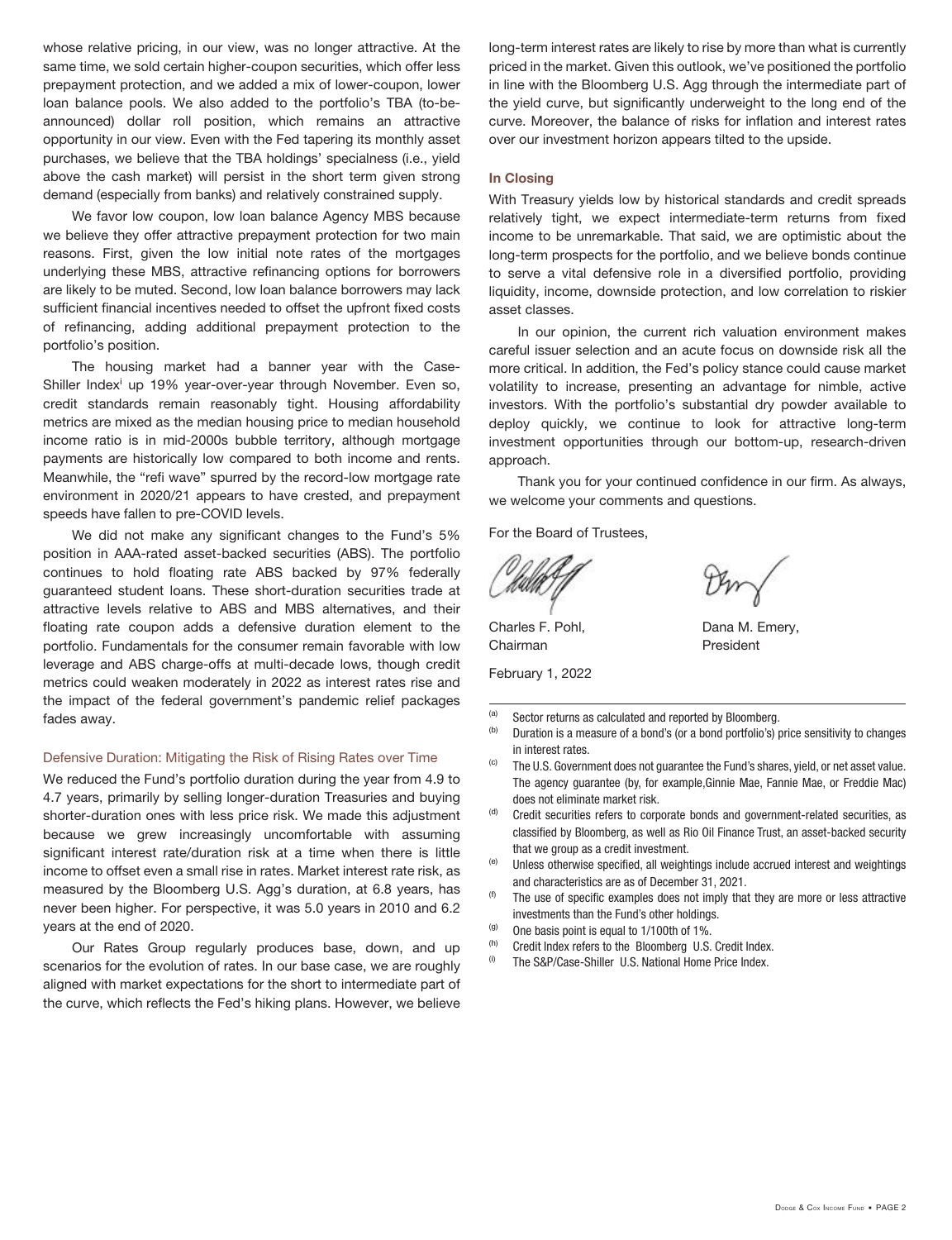### 2021 Performance Review (unaudited)

The Fund outperformed the Bloomberg U.S. Agg by 0.6 percentage points in 2021.

#### **Key Contributors to Relative Results**

- **Security selection within credit was significantly positive, led** by energy-related issuers including Pemex, Rio Oil Finance Trust, Occidental Petroleum, and Kinder Morgan. Other credit issuers also performed well, such as Macy's, State of Illinois, Ford Motor Credit, and Charter Communications.
- **E** Asset allocation was positive as the Fund's underweight to U.S. Treasuries and overweight to credit contributed to relative returns.
- The Fund's below-benchmark duration position (79%\* of the Bloomberg U.S. Agg's duration) contributed to relative returns.

#### **Key Detractors from Relative Results**

**The positive contribution from the Fund's below-benchmark** duration position was offset by the Fund's key rate duration positioning (e.g., underweight to the 20+ year key rates), which detracted from relative returns.

\* Figures cited in this section denote positioning at the beginning of the period.

### Notice of Changes to Fund Investment Policies (unaudited)

Effective May 1, 2022, the Dodge & Cox Income Fund's investment policy, as described in the prospectus, that it may invest up to 25% of its total assets in U.S. dollar-denominated securities of non-U.S. issuers, including emerging markets issuers, will be revised as follows:

The Fund may invest up to 30% of its total assets in U.S. dollar-denominated securities of non-U.S. issuers, including emerging market issuers.

The Fund's other investment policies will remain unchanged.

## Key Characteristics of Dodge & Cox

#### **Independent Organization**

Dodge & Cox is one of the largest privately owned investment managers in the world.We remain committed to independence, with a goal of providing the highest quality investment management service to our existing clients.

#### **Over 90 Years of Investment Experience**

Dodge & Cox was founded in 1930. We have a stable and wellqualified team of investment professionals, most of whom have spent their entire careers at Dodge & Cox.

#### **Experienced Investment Team**

The U.S. Fixed Income Investment Committee, which is the decisionmaking body for the Income Fund, is an eight-member committee with an average tenure at Dodge & Cox of 22 years.

#### **One Business with a Single Decision-Making Office**

Dodge & Cox manages equity (domestic, international, and global), fixed income (domestic and global), and balanced investments, all from one office in San Francisco.

#### **Consistent Investment Approach**

Our team decision-making process involves thorough, bottom- up fundamental analysis of each investment.

#### **Long-Term Focus and Low Expenses**

We invest with a three- to five-year investment horizon, which has historically resulted in low turnover relative to our peers. We manage Funds that maintain low expense ratios.

**Risks: The Fund invests in individual bonds whose yields and market values fluctuate, so that an investment may be worth more or less than its original cost. Debt securities are subject to interest rate risk, credit risk, and prepayment and call risk, all of which could have adverse effects on the value of the Fund. A low interest rate environment creates an elevated risk of future negative returns. Financial intermediaries may restrict their market making activities for certain debt securities, which may reduce the liquidity and increase the volatility of such securities. Please read the prospectus and summary prospectus for specific details regarding the Fund's risk profile.**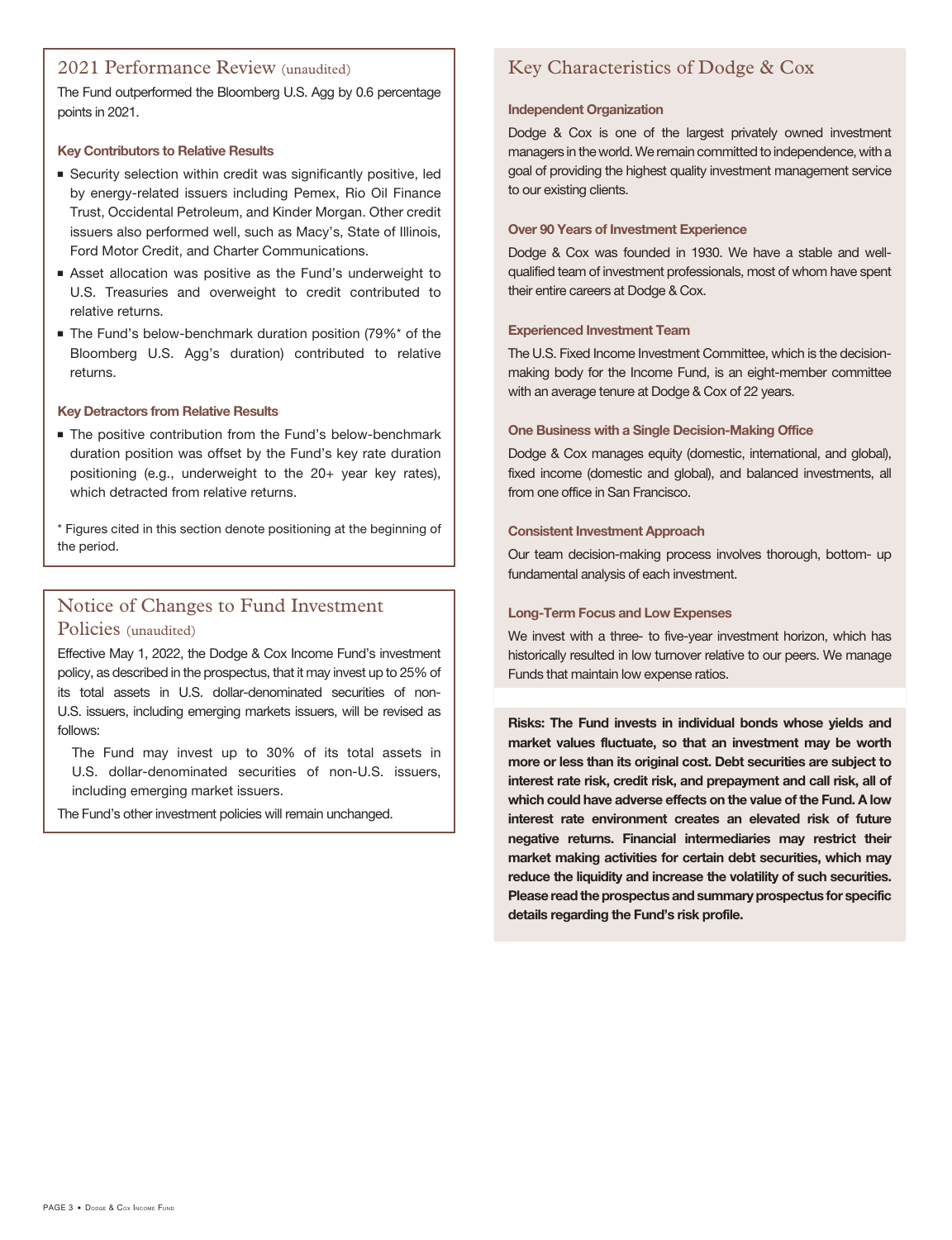#### Growth of \$10,000 Over 10Years (unaudited) For An Investment Made On December 31, 2011



#### **Average Annual Total Return**

For Periods Ended December 31, 2021

|                               | 1 Year   | 5 Years | 10 Years | 20 Years |
|-------------------------------|----------|---------|----------|----------|
| Dodge & Cox Income Fund       | $-0.91%$ | 4.37%   | 4.07%    | 4.99%    |
| Bloomberg U.S. Aggregate Bond |          |         |          |          |
| Index                         | $-1.54$  | 3.57    | 2.90     | 4.33     |

**Returns represent past performance and do not guarantee future results. Investment return and share price will fluctuate with market conditions, and investors may have a gain or loss when shares are sold. Fund performance changes over time and currently may be significantly lower than stated. Performance is updated and published monthly. Visit the Fund's website at dodgeandcox.com or call 800-621-3979 for current performance figures.**

The Fund's total returns include the reinvestment of dividend and capital gain distributions, but have not been adjusted for any income taxes payable by shareholders on these distributions or on Fund share redemptions. Index returns include interest income but, unlike Fund returns, do not reflect fees or expenses. The Bloomberg U.S. Aggregate Bond Index (Bloomberg U.S. Agg) is a widely recognized, unmanaged index of U.S. dollar-denominated, investment-grade fixed income securities.

Bloomberg is a registered trademark of Bloomberg Finance L.P. and its affiliates.

### Fund Expense Example (unaudited)

As a Fund shareholder, you incur ongoing Fund costs, including management fees and other Fund expenses. All mutual funds have ongoing costs, sometimes referred to as operating expenses. The following example shows ongoing costs of investing in the Fund and can help you understand these costs and compare them with those of other mutual funds. The example assumes a \$1,000 investment held for the six months indicated.

#### Actual Expenses

The first line of the table below provides information about actual account values and expenses based on the Fund's actual returns. You may use the information in this line, together with your account balance, to estimate the expenses that you paid over the period. Simply divide your account value by \$1,000 (for example, an \$8,600 account value divided by \$1,000 = 8.6), then multiply the result by the number in the first line under the heading "Expenses Paid During Period" to estimate the expenses you paid on your account during this period.

#### Hypothetical Example for Comparison with Other Mutual Funds

Information on the second line of the table can help you compare ongoing costs of investing in the Fund with those of other mutual funds. This information may not be used to estimate the actual ending account balance or expenses you paid during the period. The hypothetical "Ending Account Value" is based on the actual expense ratio of the Fund and an assumed 5% annual rate of return before expenses (not the Fund's actual return). The amount under the heading "Expenses Paid During Period" shows the hypothetical expenses your account would have incurred under this scenario. You can compare this figure with the 5% hypothetical examples that appear in shareholder reports of other mutual funds.

| <b>Six Months Ended</b><br>December 31, 2021 | <b>Beginning Account Value</b><br>7/1/2021 | <b>Ending Account Value</b><br>12/31/2021 | <b>Expenses Paid</b><br><b>During Period*</b> |
|----------------------------------------------|--------------------------------------------|-------------------------------------------|-----------------------------------------------|
| Based on Actual Fund Return                  | \$1,000.00                                 | \$996.70                                  | \$2.11                                        |
| Based on Hypothetical 5% Yearly Return       | 1.000.00                                   | 0.023.09                                  | 2.14                                          |

Expenses are equal to the Fund's annualized expense ratio of 0.42%, multiplied by the average account value over the period, multiplied by 184/365 (to reflect the one-half year period).

The expenses shown in the table highlight ongoing costs only and do not reflect any transactional fees or account maintenance fees. Though other mutual funds may charge such fees, please note that the Fund does not charge transaction fees (e.g., redemption fees, sales loads) or universal account maintenance fees (e.g., small account fees).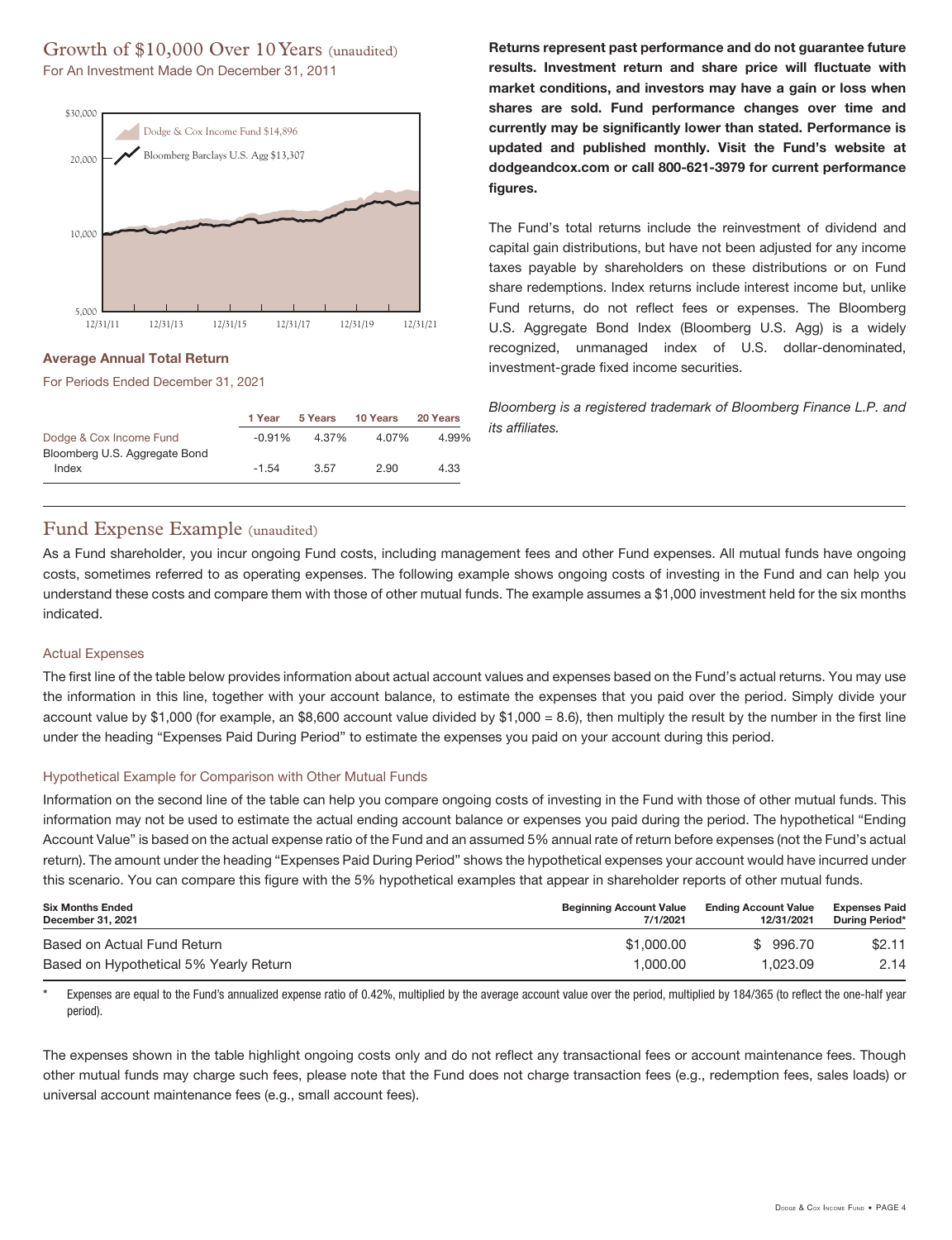# Portfolio Information (unaudited) December 31, 2021

| Sector Diversification (%)      | % of Net Assets |
|---------------------------------|-----------------|
| Securitized                     | 40.9            |
| Corporate                       | 32.1            |
| U.S. Treasury                   | 24.9            |
| Government-Related              | 4.5             |
| Net Cash & Other <sup>(a)</sup> | (2.4)           |

<sup>(</sup>a) Net Cash & Other includes cash, short-term investments, derivatives, receivables, and payables. Assets to cover payables for forward settle TBA mortgage security purchases are invested in short-maturity U.S. Treasuries.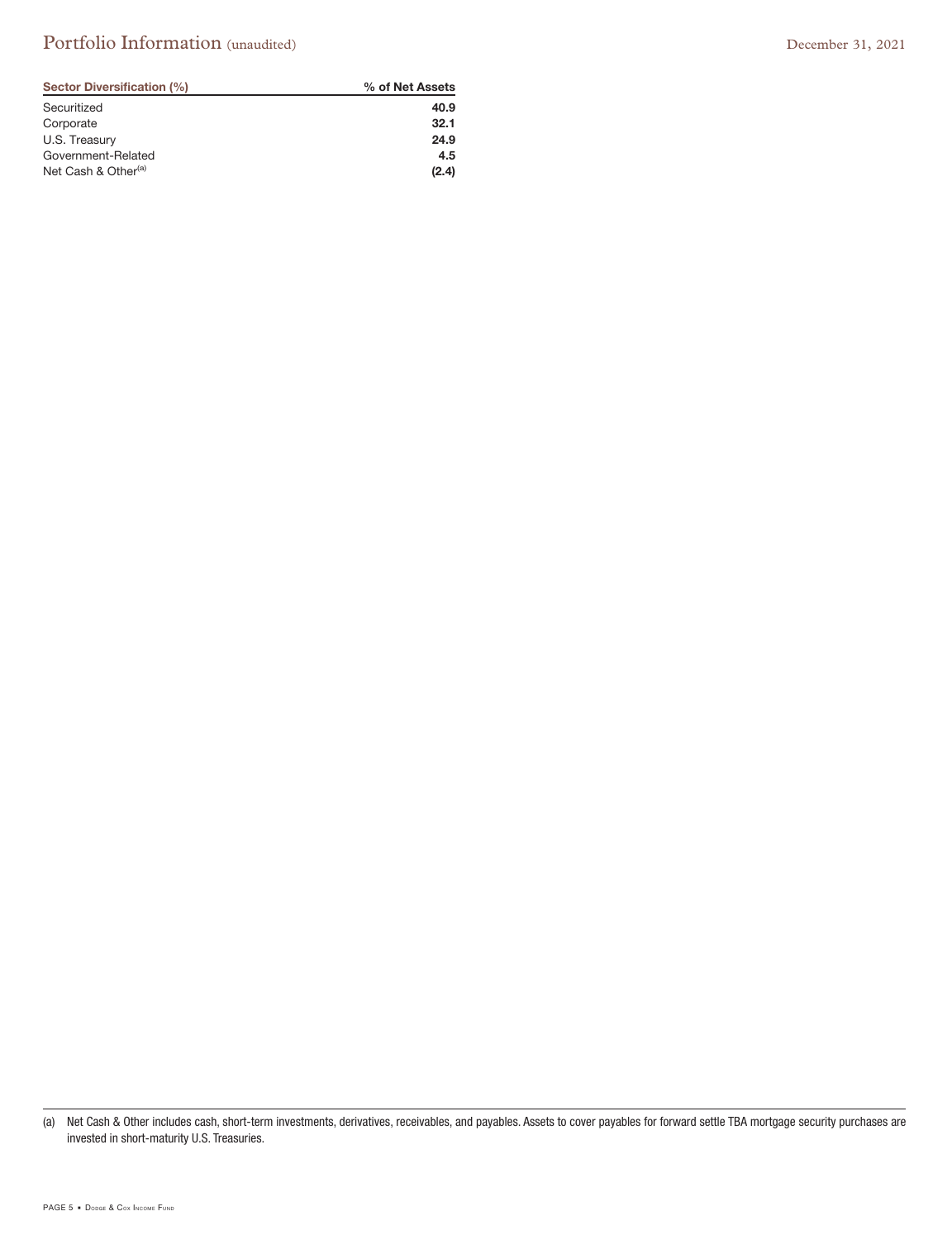#### **Debt Securities: 102.4%**

|                                      | <b>Par Value</b>           | Value                      |                                                                |
|--------------------------------------|----------------------------|----------------------------|----------------------------------------------------------------|
| U.S. Treasury: 24.9%                 |                            |                            | Series 2004-20L 1, 4.87%,                                      |
| U.S. Treasury Note/Bond              |                            |                            | Series 2005-20B 1, 4.625%                                      |
| 0.125%, 7/31/22                      | \$2,208,460,000            | \$2,206,907,188            | Series 2005-20D 1, 5.11%,                                      |
| 0.625%, 8/15/30                      | 707,297,000                | 659,609,707                | Series 2005-20E 1, 4.84%, !                                    |
| 0.25%, 8/31/25                       | 500,000,000                | 484,355,470                | Series 2005-20G 1, 4.75%,                                      |
| 0.875%, 11/15/30                     | 130,367,000                | 123,945,407                | Series 2005-20H 1, 5.11%,                                      |
| 0.625%, 11/30/27                     | 500,000,000                | 478,886,720                | Series 2005-20I 1, 4.76%, 9                                    |
| 0.375%, 11/30/25                     | 200,000,000                | 193,960,938                | Series 2006-20A 1, 5.21%,                                      |
| 0.125%, 12/31/22<br>0.375%, 12/31/25 | 500,000,000<br>900,000,000 | 498,456,935                | Series 2006-20B 1, 5.35%, 2<br>Series 2006-20C 1, 5.57%,       |
| 0.50%, 2/28/26                       | 500,000,000                | 872,367,192<br>485,800,780 | Series 2006-20G 1, 6.07%,                                      |
| 0.25%, 3/15/24                       | 800,000,000                | 790,437,504                | Series 2006-20H 1, 5.70%,                                      |
| 0.75%, 3/31/26                       | 300,000,000                | 294,304,686                | Series 2006-20I 1, 5.54%, 9                                    |
| 0.375%, 4/15/24                      | 1,000,000,000              | 989,960,940                | Series 2006-20J 1, 5.37%, 1                                    |
| 0.75%, 4/30/26                       | 1,000,000,000              | 980,195,310                | Series 2006-20L 1, 5.12%, 1                                    |
| 0.125%, 4/30/23                      | 2,060,000,000              | 2,048,975,786              | Series 2007-20A 1, 5.32%,                                      |
| 0.25%, 5/15/24                       | 1,200,000,000              | 1,183,640,628              | Series 2007-20C 1, 5.23%,                                      |
| 0.125%, 5/31/23                      | 500,000,000                | 496,894,530                | Series 2007-20D 1, 5.32%,                                      |
| 0.75%, 5/31/26                       | 300,000,000                | 293,835,936                | Series 2007-20G 1, 5.82%,                                      |
| 0.875%, 6/30/26                      | 899,000,000                | 884,742,417                |                                                                |
| 0.125%, 6/30/23                      | 711,830,000                | 707,019,588                |                                                                |
| 0.125%, 7/31/23                      | 500,000,000                | 496,074,220                | Other: 1.0%                                                    |
| 0.75%, 8/31/26                       | 2,000,000,000              | 1,955,234,380              | Rio Oil Finance Trust (Brazil)                                 |
| 1.25%, 11/30/26                      | 770,000,000                | 769,518,750                | 9.25%, 7/6/24 <sup>(a)</sup>                                   |
|                                      |                            | 17,895,125,012             | $9.75\%$ , $1/6/27^{(a)}$                                      |
| Government-Related: 4.5%             |                            |                            | 8.20%, 4/6/28 <sup>(a)</sup>                                   |
| Agency: 2.6%                         |                            |                            |                                                                |
| Petroleo Brasileiro SA (Brazil)      |                            |                            | Student Loan: 4.7%                                             |
| 5.093%, 1/15/30                      | 274,213,000                | 285,200,715                | Navient Student Loan Trust                                     |
| 7.25%, 3/17/44                       | 18,890,000                 | 20,920,675                 | USD LIBOR 1-Month                                              |
| 6.90%, 3/19/49                       | 149,524,000                | 159,243,060                | +1.05%, 1.152%, 6/25/69                                        |
| 6.75%, 6/3/50                        | 78,270,000                 | 81,889,988                 | +0.90%, 1.04%, 8/26/69 <sup>(<math>\epsilon</math></sup>       |
| Petroleos Mexicanos (Mexico)         |                            |                            | +0.60%, 0.702%, 12/26/6                                        |
| 6.70%, 2/16/32 <sup>(a)</sup>        | 416,401,000                | 420,565,010                | $+0.55\%$ , 0.70%, 2/25/70 <sup>(<math>\epsilon</math></sup> ) |
| 6.625%, 6/15/35<br>6.50%, 6/2/41     | 189,761,000<br>53,502,000  | 182,321,420<br>47,998,517  | +1.25%, 1.353%, 6/25/65                                        |
| 6.375%, 1/23/45                      | 135,151,000                | 117,378,643                | +1.15%, 1.253%, 3/25/66                                        |
| 6.75%, 9/21/47                       | 66,966,000                 | 59,432,325                 | +1.30%, 1.403%, 3/25/66                                        |
| 6.35%, 2/12/48                       | 60,056,000                 | 51,407,936                 | +0.80%, 0.903%, 7/26/66                                        |
| 7.69%, 1/23/50                       | 360,372,000                | 347,758,980                | +1.05%, 1.153%, 7/26/66                                        |
| 6.95%, 1/28/60                       | 80,170,000                 | 71,551,725                 | +1.15%, 1.253%, 7/26/66                                        |
|                                      |                            | 1,845,668,994              | +1.00%, 1.103%, 9/27/66                                        |
|                                      |                            |                            | +1.05%, 1.153%, 12/27/6                                        |
| Local Authority: 1.9%                |                            |                            | +0.72%, 0.823%, 3/25/67<br>+0.80%, 0.903%, 3/25/67             |
| L.A. Unified School District GO      |                            |                            | +0.68%, 0.783%, 6/27/67                                        |
| 5.75%, 7/1/34                        | 6,030,000                  | 7,848,922                  | +1.00%, 1.103%, 2/27/68                                        |
| 6.758%, 7/1/34                       | 183,745,000                | 255,898,942                | +0.83%, 0.932%, 7/25/68                                        |
| New Jersey Turnpike Authority RB     |                            |                            | +0.81%, 0.913%, 7/25/68                                        |
| 7.414%, 1/1/40                       | 40,655,000                 | 65,443,488                 | +0.70%, 0.803%, 2/25/70                                        |
| 7.102%, 1/1/41                       | 146,837,000                | 230,375,521                | Navient Student Loan Trust (P                                  |
| State of California GO               |                            |                            | Loans)                                                         |
| 7.50%, 4/1/34<br>7.30%, 10/1/39      | 80,146,000                 | 122,648,321                | Series 2014-AA A2A, 2.74%                                      |
| State of Illinois GO                 | 183,965,000                | 288,607,070                | $2/15/29^{(a)}$                                                |
| 5.10%, 6/1/33                        | 356,525,000                | 412,101,650                | Series 2017-A A2A, 2.88%,                                      |
|                                      |                            |                            | $12/16/58^{(a)}$                                               |
|                                      |                            | 1,382,923,914              | <b>SLM Student Loan Trust</b>                                  |
| Securitized: 40.9%                   |                            | 3,228,592,908              | USD LIBOR 1-Month<br>+1.20%, 1.303%, 10/25/3                   |
| Asset-Backed: 5.7%                   |                            |                            | USD LIBOR 3-Month                                              |
| Federal Agency: 0.0%*                |                            |                            | +0.63%, 0.754%, 1/25/40                                        |
| Small Business Admin. - 504 Program  |                            |                            | +0.17%, 0.294%, 7/25/40                                        |
| Series 2002-20A 1, 6.14%, 1/1/22     | 527                        | 528                        | +0.55%, 0.674%, 10/25/6                                        |
| Series 2002-20L 1, 5.10%, 12/1/22    | 37,205                     | 37,757                     | +0.55%, 0.674%, 10/25/6                                        |
| Series 2003-20G 1, 4.35%, 7/1/23     | 5,841                      | 5,952                      |                                                                |

Par Value **Value** 

| Series 2004-20L 1, 4.87%, 12/1/24<br>Series 2005-20B 1, 4.625%, 2/1/25<br>Series 2005-20D 1, 5.11%, 4/1/25<br>Series 2005-20E 1, 4.84%, 5/1/25<br>Series 2005-20G 1, 4.75%, 7/1/25<br>Series 2005-20H 1, 5.11%, 8/1/25<br>Series 2005-20l 1, 4.76%, 9/1/25<br>Series 2006-20A 1, 5.21%, 1/1/26<br>Series 2006-20B 1, 5.35%, 2/1/26<br>Series 2006-20C 1, 5.57%, 3/1/26<br>Series 2006-20G 1, 6.07%, 7/1/26<br>Series 2006-20H 1, 5.70%, 8/1/26<br>Series 2006-20l 1, 5.54%, 9/1/26<br>Series 2006-20J 1, 5.37%, 10/1/26<br>Series 2006-20L 1, 5.12%, 12/1/26<br>Series 2007-20A 1, 5.32%, 1/1/27<br>Series 2007-20C 1, 5.23%, 3/1/27<br>Series 2007-20D 1, 5.32%, 4/1/27<br>Series 2007-20G 1, 5.82%, 7/1/27 | \$<br>147,689<br>368,544<br>11,148<br>486,983<br>683,871<br>7,086<br>827,753<br>680,057<br>204,243<br>908,332<br>1,718,067<br>15,507<br>24,532<br>584,800<br>640,446<br>1,430,877<br>2,380,448<br>1,865,523<br>1,674,495 | \$<br>152,375<br>380,147<br>11,580<br>505,251<br>706,898<br>7,384<br>850,331<br>711,043<br>215,092<br>957,717<br>1,817,837<br>16,605<br>25,645<br>615,435<br>672,583<br>1,514,220<br>2,512,973<br>1,982,314<br>1,798,819<br>15,498,486 |
|--------------------------------------------------------------------------------------------------------------------------------------------------------------------------------------------------------------------------------------------------------------------------------------------------------------------------------------------------------------------------------------------------------------------------------------------------------------------------------------------------------------------------------------------------------------------------------------------------------------------------------------------------------------------------------------------------------------|--------------------------------------------------------------------------------------------------------------------------------------------------------------------------------------------------------------------------|----------------------------------------------------------------------------------------------------------------------------------------------------------------------------------------------------------------------------------------|
| Other: 1.0%                                                                                                                                                                                                                                                                                                                                                                                                                                                                                                                                                                                                                                                                                                  |                                                                                                                                                                                                                          |                                                                                                                                                                                                                                        |
| Rio Oil Finance Trust (Brazil)                                                                                                                                                                                                                                                                                                                                                                                                                                                                                                                                                                                                                                                                               |                                                                                                                                                                                                                          |                                                                                                                                                                                                                                        |
| 9.25%, 7/6/24 <sup>(a)</sup>                                                                                                                                                                                                                                                                                                                                                                                                                                                                                                                                                                                                                                                                                 | 250,561,676                                                                                                                                                                                                              | 268,727,398                                                                                                                                                                                                                            |
| $9.75\%$ , $1/6/27^{(a)}$                                                                                                                                                                                                                                                                                                                                                                                                                                                                                                                                                                                                                                                                                    | 181,569,268                                                                                                                                                                                                              | 207,896,812                                                                                                                                                                                                                            |
| 8.20%, 4/6/28 <sup>(a)</sup>                                                                                                                                                                                                                                                                                                                                                                                                                                                                                                                                                                                                                                                                                 | 182,308,989                                                                                                                                                                                                              | 206,237,043                                                                                                                                                                                                                            |
|                                                                                                                                                                                                                                                                                                                                                                                                                                                                                                                                                                                                                                                                                                              |                                                                                                                                                                                                                          | 682,861,253                                                                                                                                                                                                                            |
| Student Loan: 4.7%                                                                                                                                                                                                                                                                                                                                                                                                                                                                                                                                                                                                                                                                                           |                                                                                                                                                                                                                          |                                                                                                                                                                                                                                        |
| Navient Student Loan Trust                                                                                                                                                                                                                                                                                                                                                                                                                                                                                                                                                                                                                                                                                   |                                                                                                                                                                                                                          |                                                                                                                                                                                                                                        |
| USD LIBOR 1-Month<br>$+1.05\%$ , 1.152%, 6/25/69 <sup>(a)</sup>                                                                                                                                                                                                                                                                                                                                                                                                                                                                                                                                                                                                                                              |                                                                                                                                                                                                                          |                                                                                                                                                                                                                                        |
| $+0.90\%$ , 1.04%, 8/26/69 <sup>(a)</sup>                                                                                                                                                                                                                                                                                                                                                                                                                                                                                                                                                                                                                                                                    | 43,994,820<br>68,522,093                                                                                                                                                                                                 | 45,148,940<br>68,877,798                                                                                                                                                                                                               |
| +0.60%, 0.702%, 12/26/69 <sup>(a)</sup>                                                                                                                                                                                                                                                                                                                                                                                                                                                                                                                                                                                                                                                                      | 53,354,460                                                                                                                                                                                                               | 53,384,909                                                                                                                                                                                                                             |
| $+0.55\%$ , 0.70%, 2/25/70 <sup>(a)</sup>                                                                                                                                                                                                                                                                                                                                                                                                                                                                                                                                                                                                                                                                    | 90,252,590                                                                                                                                                                                                               | 90,202,427                                                                                                                                                                                                                             |
| $+1.25\%$ , 1.353%, 6/25/65 <sup>(a)</sup>                                                                                                                                                                                                                                                                                                                                                                                                                                                                                                                                                                                                                                                                   | 246,703,840                                                                                                                                                                                                              | 252,215,672                                                                                                                                                                                                                            |
| +1.15%, 1.253%, 3/25/66 <sup>(a)</sup>                                                                                                                                                                                                                                                                                                                                                                                                                                                                                                                                                                                                                                                                       | 219,345,638                                                                                                                                                                                                              | 221,923,015                                                                                                                                                                                                                            |
| $+1.30\%$ , 1.403%, 3/25/66 <sup>(a)</sup>                                                                                                                                                                                                                                                                                                                                                                                                                                                                                                                                                                                                                                                                   | 150,828,000                                                                                                                                                                                                              | 156,225,048                                                                                                                                                                                                                            |
| $+0.80\%$ , 0.903%, 7/26/66 <sup>(a)</sup>                                                                                                                                                                                                                                                                                                                                                                                                                                                                                                                                                                                                                                                                   | 245,966,043                                                                                                                                                                                                              | 246,736,950                                                                                                                                                                                                                            |
| $+1.05\%$ , 1.153%, 7/26/66 <sup>(a)</sup>                                                                                                                                                                                                                                                                                                                                                                                                                                                                                                                                                                                                                                                                   | 369,329,000                                                                                                                                                                                                              | 370,251,806                                                                                                                                                                                                                            |
| +1.15%, 1.253%, 7/26/66 <sup>(a)</sup>                                                                                                                                                                                                                                                                                                                                                                                                                                                                                                                                                                                                                                                                       | 245,508,071                                                                                                                                                                                                              | 248,719,635                                                                                                                                                                                                                            |
| $+1.00\%$ , 1.103%, 9/27/66 <sup>(a)</sup>                                                                                                                                                                                                                                                                                                                                                                                                                                                                                                                                                                                                                                                                   | 119,429,000                                                                                                                                                                                                              | 121,249,982                                                                                                                                                                                                                            |
| +1.05%, 1.153%, 12/27/66 <sup>(a)</sup>                                                                                                                                                                                                                                                                                                                                                                                                                                                                                                                                                                                                                                                                      | 166,311,151                                                                                                                                                                                                              | 167,608,295                                                                                                                                                                                                                            |
| $+0.72\%$ , 0.823%, 3/25/67 <sup>(a)</sup><br>$+0.80\%$ , 0.903%, 3/25/67 <sup>(a)</sup>                                                                                                                                                                                                                                                                                                                                                                                                                                                                                                                                                                                                                     | 96,785,000<br>181,973,000                                                                                                                                                                                                | 97,715,423<br>184,460,990                                                                                                                                                                                                              |
| $+0.68\%$ , 0.783%, 6/27/67 <sup>(a)</sup>                                                                                                                                                                                                                                                                                                                                                                                                                                                                                                                                                                                                                                                                   | 197,234,513                                                                                                                                                                                                              | 198,612,176                                                                                                                                                                                                                            |
| $+1.00\%$ , 1.103%, 2/27/68 <sup>(a)</sup>                                                                                                                                                                                                                                                                                                                                                                                                                                                                                                                                                                                                                                                                   | 83,315,643                                                                                                                                                                                                               | 85,168,833                                                                                                                                                                                                                             |
| $+0.83\%$ , 0.932%, 7/25/68 <sup>(a)</sup>                                                                                                                                                                                                                                                                                                                                                                                                                                                                                                                                                                                                                                                                   | 62,932,234                                                                                                                                                                                                               | 63,485,414                                                                                                                                                                                                                             |
| $+0.81\%$ , 0.913%, 7/25/68 <sup>(a)</sup>                                                                                                                                                                                                                                                                                                                                                                                                                                                                                                                                                                                                                                                                   | 63,945,000                                                                                                                                                                                                               | 64,243,662                                                                                                                                                                                                                             |
| $+0.70\%$ , 0.803%, 2/25/70 <sup>(a)</sup>                                                                                                                                                                                                                                                                                                                                                                                                                                                                                                                                                                                                                                                                   | 226,030,888                                                                                                                                                                                                              | 225,251,737                                                                                                                                                                                                                            |
| Navient Student Loan Trust (Private                                                                                                                                                                                                                                                                                                                                                                                                                                                                                                                                                                                                                                                                          |                                                                                                                                                                                                                          |                                                                                                                                                                                                                                        |
| Loans)                                                                                                                                                                                                                                                                                                                                                                                                                                                                                                                                                                                                                                                                                                       |                                                                                                                                                                                                                          |                                                                                                                                                                                                                                        |
| Series 2014-AA A2A, 2.74%,                                                                                                                                                                                                                                                                                                                                                                                                                                                                                                                                                                                                                                                                                   |                                                                                                                                                                                                                          |                                                                                                                                                                                                                                        |
| $2/15/29^{(a)}$                                                                                                                                                                                                                                                                                                                                                                                                                                                                                                                                                                                                                                                                                              | 4,990,143                                                                                                                                                                                                                | 5,039,718                                                                                                                                                                                                                              |
| Series 2017-A A2A, 2.88%,<br>$12/16/58^{(a)}$                                                                                                                                                                                                                                                                                                                                                                                                                                                                                                                                                                                                                                                                | 11,271,713                                                                                                                                                                                                               | 11,389,249                                                                                                                                                                                                                             |
| SLM Student Loan Trust                                                                                                                                                                                                                                                                                                                                                                                                                                                                                                                                                                                                                                                                                       |                                                                                                                                                                                                                          |                                                                                                                                                                                                                                        |
| USD LIBOR 1-Month                                                                                                                                                                                                                                                                                                                                                                                                                                                                                                                                                                                                                                                                                            |                                                                                                                                                                                                                          |                                                                                                                                                                                                                                        |
| +1.20%, 1.303%, 10/25/34                                                                                                                                                                                                                                                                                                                                                                                                                                                                                                                                                                                                                                                                                     | 27,022,736                                                                                                                                                                                                               | 27,159,396                                                                                                                                                                                                                             |
| USD LIBOR 3-Month                                                                                                                                                                                                                                                                                                                                                                                                                                                                                                                                                                                                                                                                                            |                                                                                                                                                                                                                          |                                                                                                                                                                                                                                        |
| $+0.63\%$ , 0.754%, 1/25/40 <sup>(a)</sup>                                                                                                                                                                                                                                                                                                                                                                                                                                                                                                                                                                                                                                                                   | 113,732,518                                                                                                                                                                                                              | 113,595,538                                                                                                                                                                                                                            |
| +0.17%, 0.294%, 7/25/40                                                                                                                                                                                                                                                                                                                                                                                                                                                                                                                                                                                                                                                                                      | 13,626,000                                                                                                                                                                                                               | 13,231,690                                                                                                                                                                                                                             |
| $+0.55\%$ , 0.674%, 10/25/64 <sup>(a)</sup>                                                                                                                                                                                                                                                                                                                                                                                                                                                                                                                                                                                                                                                                  | 58,796,348                                                                                                                                                                                                               | 58,401,654                                                                                                                                                                                                                             |
| $+0.55\%$ , 0.674%, 10/25/64 <sup>(a)</sup>                                                                                                                                                                                                                                                                                                                                                                                                                                                                                                                                                                                                                                                                  | 26,346,543                                                                                                                                                                                                               | 26,148,017                                                                                                                                                                                                                             |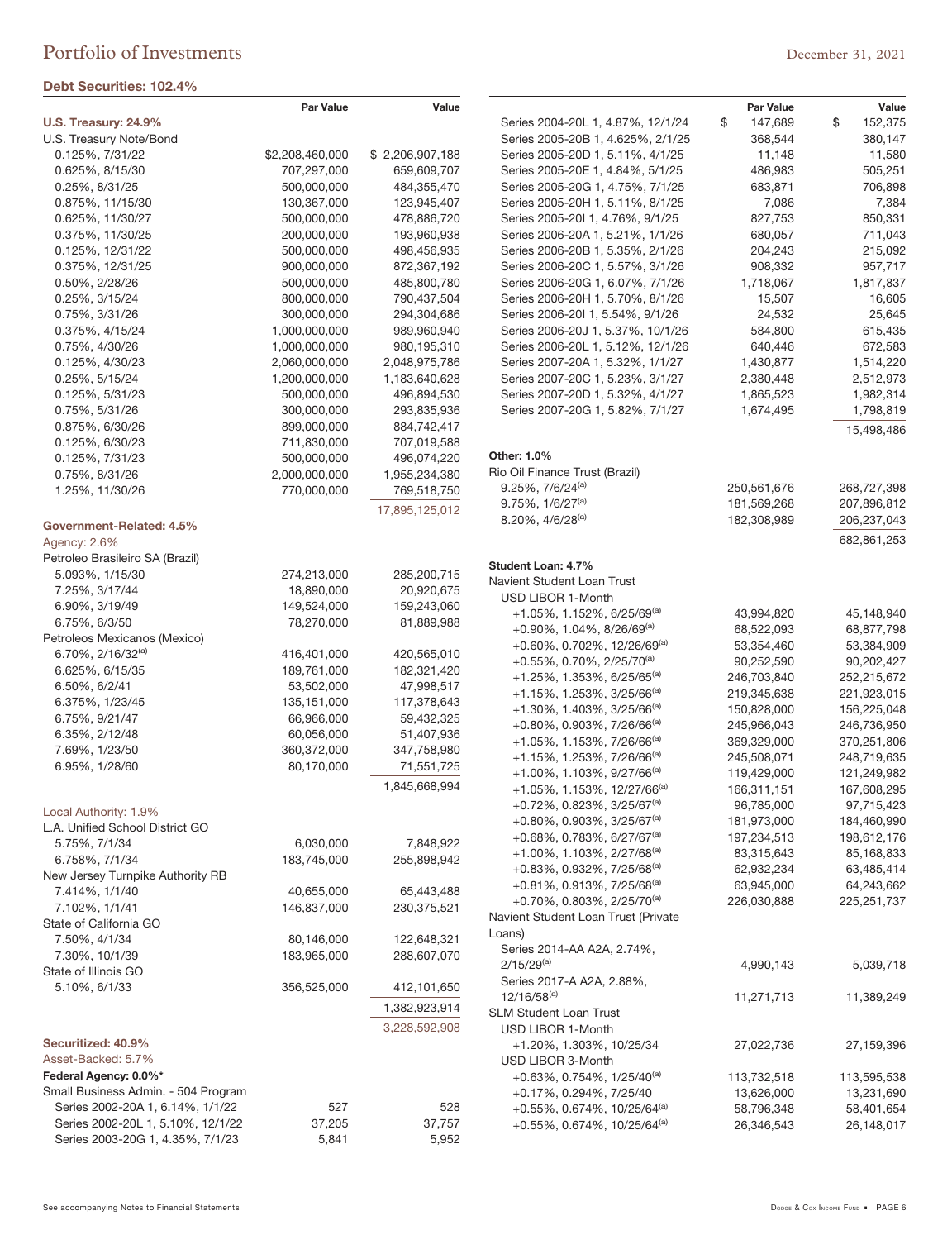#### **Debt Securities** (continued)

|                                                 | Par Value    | Value            |
|-------------------------------------------------|--------------|------------------|
| SMB Private Education Loan Trust                |              |                  |
| (Private Loans)                                 |              |                  |
| Series 2017-A A2A, 2.88%,                       |              |                  |
| $9/15/34^{(a)}$                                 | \$12,350,169 | \$<br>12,537,203 |
| Series 2017-B A2A, 2.82%,                       |              |                  |
| $10/15/35^{(a)}$                                |              |                  |
|                                                 | 13,818,991   | 14,080,105       |
| Series 2018-A A2A, 3.50%,                       |              |                  |
| $2/15/36^{(a)}$                                 | 59,334,121   | 61,462,590       |
| Series 2018-B A2A, 3.60%,                       |              |                  |
| $1/15/37^{(a)}$                                 | 43,187,049   | 44,892,739       |
| Series 2021-A APT2, 1.07%,                      |              |                  |
| $1/15/53^{(a)}$                                 | 48,387,203   | 47,096,102       |
|                                                 |              |                  |
|                                                 |              | 3,396,516,713    |
|                                                 |              | 4,094,876,452    |
|                                                 |              |                  |
| CMBS: 0.5%                                      |              |                  |
| Agency CMBS: 0.5%                               |              |                  |
| Freddie Mac Multifamily Interest Only           |              |                  |
| Series K055 X1, 1.354%, 3/25/26 <sup>(b)</sup>  | 113,686,983  | 5,598,413        |
| Series K056 X1, 1.258%, 5/25/26 <sup>(b)</sup>  | 39,505,856   | 1,856,471        |
| Series K062 X1, 0.298%, 12/25/26 <sup>(b)</sup> | 307,860,898  | 4,349,059        |
| Series K064 X1, 0.604%, 3/25/27 <sup>(b)</sup>  | 387,546,934  | 10,978,895       |
| Series K065 X1, 0.669%, 4/25/27 <sup>(b)</sup>  |              |                  |
|                                                 | 466,637,120  | 14,863,605       |
| Series K066 X1, 0.749%, 6/25/27 <sup>(b)</sup>  | 373,485,450  | 13,490,145       |
| Series K067 X1, 0.577%, 7/25/27 <sup>(b)</sup>  | 470,852,723  | 13,682,462       |
| Series K069 X1, 0.362%, 9/25/27 <sup>(b)</sup>  | 97,461,478   | 1,911,229        |
| Series K070 X1, 0.325%, 11/25/27 <sup>(b)</sup> | 197,064,816  | 3,587,131        |
| Series K071 X1, 0.289%, 11/25/27 <sup>(b)</sup> | 253,649,654  | 3,906,255        |
| Series K089 X1, 0.54%, 1/25/29(b)               | 516,072,675  | 18,497,748       |
| Series K091 X1, 0.559%, 3/25/29 <sup>(b)</sup>  | 259,752,463  | 9,802,201        |
| Series K092 X1, 0.708%, 4/25/29 <sup>(b)</sup>  | 484,494,163  | 22,977,233       |
| Series K093 X1, 0.952%, 5/25/29 <sup>(b)</sup>  | 231,648,817  | 14,280,339       |
|                                                 |              |                  |
| Series K094 X1, 0.88%, 6/25/29 <sup>(b)</sup>   | 321,010,794  | 18,774,027       |
| Series K095 X1, 0.948%, 6/25/29 <sup>(b)</sup>  | 223,629,395  | 13,982,249       |
| Series K096 X1, 1.126%, 7/25/29 <sup>(b)</sup>  | 543,417,410  | 40,876,781       |
| Series K097 X1, 1.089%, 7/25/29 <sup>(b)</sup>  | 243,837,784  | 17,915,542       |
| Series K098 X1, 1.143%, 8/25/29 <sup>(b)</sup>  | 471,024,155  | 36,307,814       |
| Series K099 X1, 0.885%, 9/25/29 <sup>(b)</sup>  | 513,263,657  | 31,119,022       |
| Series K101 X1, 0.835%, 10/25/29 <sup>(b)</sup> | 197,203,721  | 11,478,578       |
| Series K102 X1, 0.824%, 10/25/29 <sup>(b)</sup> | 549,902,694  | 31,668,786       |
| Series K152 X1, 0.955%, 1/25/31 <sup>(b)</sup>  | 124,230,104  | 8,539,652        |
| Series K154 X1, 0.299%, 11/25/32 <sup>(b)</sup> | 372,168,795  | 9,819,041        |
| Series K-1511 X1, 0.777%,                       |              |                  |
| $3/25/34^{(b)}$                                 |              |                  |
|                                                 | 174,970,054  | 12,857,307       |
|                                                 |              | 373,119,985      |
|                                                 |              | 373,119,985      |
|                                                 |              |                  |
| Mortgage-Related: 34.7%                         |              |                  |
| Federal Agency CMO & REMIC: 3.5%                |              |                  |
| Dept. of Veterans Affairs                       |              |                  |
| Series 1995-2D 4A, 9.293%,                      |              |                  |
| 5/15/25                                         | 26,988       | 29,351           |
| Series 1997-2 Z, 7.50%, 6/15/27                 | 2,966,993    | 3,290,422        |
|                                                 |              |                  |
| Series 1998-2 2A, 8.616%,                       |              |                  |
| $8/15/27^{(b)}$                                 | 4,107        | 4,408            |
| Series 1998-1 1A, 8.293%,                       |              |                  |
| $3/15/28^{(b)}$                                 | 32,985       | 35,318           |
| Fannie Mae                                      |              |                  |
| Trust 1998-58 PX, 6.50%, 9/25/28                | 105,183      | 116,671          |
| Trust 1998-58 PC, 6.50%, 10/25/28               | 603,086      | 670,176          |
| Trust 2001-69 PQ, 6.00%, 12/25/31               | 758,001      | 863,221          |
| Trust 2002-33 A1, 7.00%, 6/25/32                | 1,098,714    | 1,251,035        |
| Trust 2002-69 Z, 5.50%, 10/25/32                | 101,247      | 112,330          |
|                                                 |              |                  |
| Trust 2008-24 GD, 6.50%, 3/25/37                | 405,352      | 457,565          |

|                                                 | Par Value            | Value       |
|-------------------------------------------------|----------------------|-------------|
| Trust 2007-47 PE, 5.00%, 5/25/37                | \$1,029,700          | \$1,138,304 |
| Trust 2009-53 QM, 5.50%, 5/25/39                | 209,835              | 215,741     |
| Trust 2009-30 AG, 6.50%, 5/25/39                | 3,226,283            | 3,732,887   |
| Trust 2009-40 TB, 6.00%, 6/25/39                | 1,398,439            | 1,591,834   |
| Trust 2001-T3 A1, 7.50%, 11/25/40               | 55,290               | 60,803      |
| Trust 2010-123 WT, 7.00%,                       |                      |             |
| 11/25/40                                        | 13,803,507           | 16,140,762  |
| Trust 2001-T7 A1, 7.50%, 2/25/41                | 66,062               | 76,959      |
| Trust 2001-T5 A2, 6.976%,                       |                      |             |
| 6/19/41 <sup>(b)</sup>                          | 25,373               | 28,797      |
| Trust 2001-T5 A3, 7.50%, 6/19/41 <sup>(b)</sup> | 134,080              | 154,850     |
| Trust 2001-T4 A1, 7.50%, 7/25/41                | 1,010,046            | 1,182,084   |
| Trust 2011-58 AT, 4.00%, 7/25/41                | 4,073,966            | 4,440,870   |
| Trust 2001-T10 A1, 7.00%,                       |                      |             |
| 12/25/41                                        | 1,039,639            | 1,181,623   |
| Trust 2013-106 MA, 4.00%, 2/25/42               | 11,308,005           | 11,827,328  |
| Trust 2002-W6 2A1, 7.00%,                       |                      |             |
| $6/25/42^{(b)}$                                 |                      |             |
|                                                 | 1,336,848<br>832,318 | 1,444,675   |
| Trust 2002-W8 A2, 7.00%, 6/25/42                |                      | 977,878     |
| Trust 2002-90 A1, 6.50%, 6/25/42                | 2,580,324            | 2,958,003   |
| Trust 2002-T16 A3, 7.50%, 7/25/42               | 2,090,299            | 2,506,460   |
| Trust 2003-W2 1A2, 7.00%, 7/25/42               | 4,295,459            | 5,041,745   |
| Trust 2003-W4 3A, 5.332%,                       |                      |             |
| 10/25/42 <sup>(b)</sup>                         | 1,210,413            | 1,372,841   |
| Trust 2012-121 NB, 7.00%,                       |                      |             |
| 11/25/42                                        | 479,066              | 568,041     |
| Trust 2003-W1 2A, 5.46%,                        |                      |             |
| 12/25/42 <sup>(b)</sup>                         | 1,532,587            | 1,662,235   |
| Trust 2003-7 A1, 6.50%, 12/25/42                | 2,004,273            | 2,260,561   |
| Trust 2004-T1 1A2, 6.50%, 1/25/44               | 852,975              | 976,019     |
| Trust 2004-W2 2A2, 7.00%, 2/25/44               | 62,313               | 71,774      |
| Trust 2004-W2 5A, 7.50%, 3/25/44                | 1,743,951            | 1,992,340   |
| Trust 2004-W8 3A, 7.50%, 6/25/44                | 1,310,732            | 1,530,717   |
| Trust 2004-W15 1A2, 6.50%,                      |                      |             |
| 8/25/44                                         | 388,208              | 443,964     |
| Trust 2005-W1 1A3, 7.00%,                       |                      |             |
| 10/25/44                                        | 3,663,563            | 4,311,069   |
| Trust 2001-79 BA, 7.00%, 3/25/45                | 285,035              | 323,475     |
| Trust 2006-W1 1A1, 6.50%,                       |                      |             |
| 12/25/45                                        | 171,616              | 196,542     |
| Trust 2006-W1 1A2, 7.00%,                       |                      |             |
| 12/25/45                                        | 1,268,254            | 1,475,439   |
| Trust 2006-W1 1A3, 7.50%,                       |                      |             |
| 12/25/45                                        | 21,048               | 24,278      |
| Trust 2006-W1 1A4, 8.00%,                       |                      |             |
| 12/25/45                                        | 1,431,486            | 1,657,027   |
| Trust 2007-W10 1A, 6.213%,                      |                      |             |
| 8/25/47 <sup>(b)</sup>                          | 4,291,857            | 4,833,146   |
| Trust 2007-W10 2A, 6.283%,                      |                      |             |
| 8/25/47 <sup>(b)</sup>                          | 1,199,199            | 1,342,702   |
| USD LIBOR 1-Month                               |                      |             |
| +0.55%, 0.652%, 9/25/43                         | 13,694,013           | 13,903,981  |
| +0.40%, 0.503%, 7/25/44                         | 907,742              | 907,729     |
| Freddie Mac                                     |                      |             |
| Series 2456 CJ, 6.50%, 6/15/32                  | 62,815               | 72,231      |
| Series 3312 AB, 6.50%, 6/15/32                  | 1,339,522            | 1,537,542   |
| Series T-41 2A, 4.938%, 7/25/32 <sup>(b)</sup>  | 132,088              | 140,865     |
| Series 2587 ZU, 5.50%, 3/15/33                  | 1,668,849            | 1,864,107   |
| Series 2610 UA, 4.00%, 5/15/33                  | 849,462              | 911,841     |
| Series T-48 1A, 4.559%, 7/25/33 <sup>(b)</sup>  | 1,647,665            | 1,774,281   |
| Series 2708 ZD, 5.50%, 11/15/33                 | 6,222,808            | 6,953,972   |
| Series 3204 ZM, 5.00%, 8/15/34                  | 3,033,121            | 3,372,086   |
| Series 3330 GZ, 5.50%, 6/15/37                  | 315,183              | 347,612     |
| Series 3427 Z, 5.00%, 3/15/38                   | 1,387,500            | 1,546,451   |

PAGE 7 . DODGE & COX INCOME FUND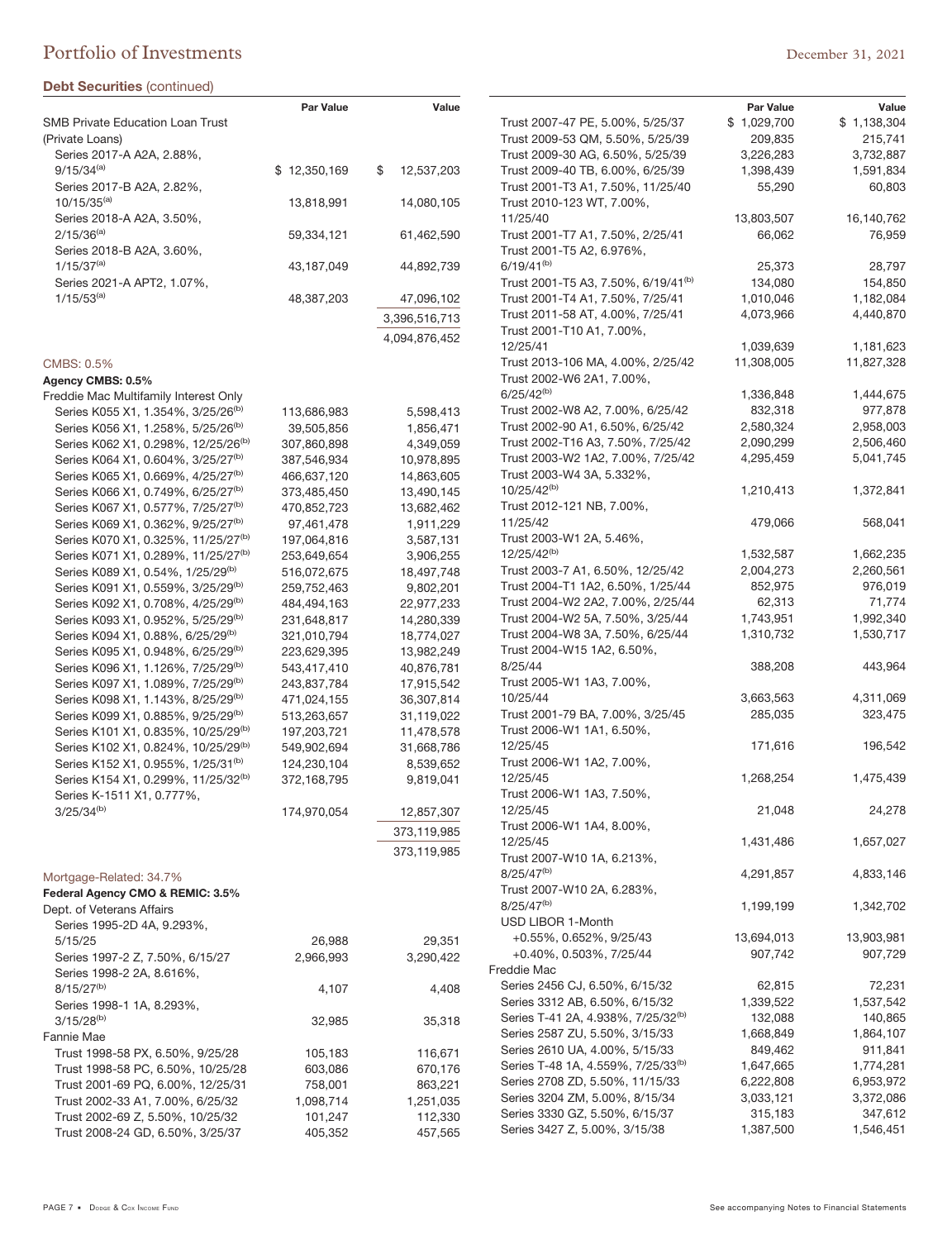|                                                | <b>Par Value</b> | Value        |                                             | Par Value        | Value            |
|------------------------------------------------|------------------|--------------|---------------------------------------------|------------------|------------------|
| Series T-51 1A, 6.50%, 9/25/43 <sup>(b)</sup>  | \$<br>40,250     | \$<br>49,086 | +0.04%, 0.351%, 2/20/68                     | 36,554,516<br>\$ | 35,923,515<br>\$ |
| Series 4283 DW, 4.50%, 12/15/43 <sup>(b)</sup> | 27,115,791       | 30,182,284   | +0.07%, 0.381%, 2/20/68                     | 34,789,131       | 34,222,924       |
| Series 4283 EW, 4.50%, 12/15/43 <sup>(b)</sup> | 17,375,815       | 18,660,627   | +0.05%, 0.297%, 2/20/68                     | 18,357,681       | 18,066,216       |
| Series 4281 BC, 4.50%, 12/15/43 <sup>(b)</sup> | 46,240,837       | 50,990,950   | +0.05%, 0.361%, 2/20/68                     | 2,697,603        | 2,652,293        |
| Series 4319 MA, 4.50%, 3/15/44 <sup>(b)</sup>  | 9,279,660        | 10,208,309   | +0.06%, 0.371%, 3/20/68                     | 8,982,312        | 8,806,564        |
| Ginnie Mae                                     |                  |              | +0.05%, 0.329%, 3/20/68                     | 42,077,064       | 41,410,988       |
| Series 2021-H17 FA, 0.75%,                     |                  |              | +0.03%, 0.309%, 3/20/68                     | 12,033,074       | 11,818,283       |
| 11/20/71                                       | 47,867,159       | 48,637,949   | +0.04%, 0.351%, 3/20/68                     | 59,357,475       | 58,360,554       |
| Series 2021-H19 FM, 0.87%,                     |                  |              | +0.04%, 0.351%, 3/20/68                     | 21,359,438       | 20,926,775       |
| 12/20/71                                       | 48,449,000       | 49,590,201   | $+0.02\%$ , 0.299%, 4/20/68                 | 15,731,110       | 15,391,639       |
| USD LIBOR 1-Month                              |                  |              | +0.05%, 0.329%, 4/20/68                     | 26,741,977       | 26,210,507       |
| +0.50%, 0.581%, 6/20/68                        | 28,510,862       | 28,628,463   | +0.05%, 0.329%, 4/20/68                     | 26,674,773       | 26,140,568       |
| +0.50%, 0.581%, 11/20/68                       | 25,692,931       | 25,802,350   | +0.04%, 0.321%, 5/20/68                     | 26,896,348       | 26,340,901       |
| +0.85%, 0.954%, 9/20/71                        | 8,970,090        | 9,096,393    | +0.15%, 0.431%, 6/20/68                     | 26,623,846       | 26,215,149       |
| +0.65%, 0.731%, 10/20/64                       | 5,668,284        | 5,712,147    | +0.25%, 0.497%, 7/20/68                     | 26,179,605       | 25,891,868       |
| $+0.63\%$ , 0.711%, 4/20/65                    | 8,136,675        | 8,192,305    | +0.12%, 0.352%, 8/20/68                     | 24,095,060       | 23,731,080       |
| +0.60%, 0.681%, 7/20/65                        | 5,349,680        | 5,382,026    | +0.10%, 0.328%, 10/20/68                    | 43,918,278       | 43,125,461       |
| $+0.60\%$ , 0.681%, 8/20/65                    | 5,361,149        | 5,392,933    | +0.22%, 0.455%, 11/20/68                    | 21,051,623       | 20,750,322       |
| +0.62%, 0.701%, 9/20/65                        | 1,159,138        | 1,167,263    | +0.30%, 0.535%, 11/20/68                    | 25,807,808       | 25,556,765       |
| +0.75%, 0.831%, 11/20/65                       | 21,519,341       | 21,732,346   | +0.40%, 0.711%, 2/20/69                     | 22,023,467       | 21,932,715       |
| $+0.90\%$ , 0.981%, 3/20/66                    | 12,809,978       | 12,998,659   | +0.40%, 0.628%, 10/20/69                    | 13,472,539       | 13,502,139       |
| +0.90%, 0.981%, 4/20/66                        | 15,637,743       | 15,866,074   | +0.40%, 0.635%, 10/20/69                    | 20,706,923       | 20,752,410       |
| +0.78%, 0.861%, 9/20/66                        | 7,424,642        | 7,504,685    | +0.50%, 0.735%, 11/20/69                    | 44,844,697       | 44,839,957       |
| +0.75%, 0.831%, 10/20/66                       | 37,010,451       | 37,414,428   |                                             |                  | 2,507,539,973    |
| +0.80%, 0.881%, 11/20/66                       | 16,970,794       | 17,186,186   |                                             |                  |                  |
| +0.81%, 0.891%, 12/20/66                       | 9,829,896        | 9,957,009    | Federal Agency Mortgage Pass-Through: 31.2% |                  |                  |
| +0.57%, 0.651%, 9/20/67                        | 21,902,967       | 22,048,784   | Fannie Mae, 15 Year                         |                  |                  |
| +0.60%, 0.681%, 9/20/69                        | 27,264,465       | 27,590,472   | $5.50\%$ , $1/1/22 - 7/1/25$                | 7,077,598        | 7,244,242        |
| +0.60%, 0.681%, 11/20/69                       | 22,826,449       | 23,112,770   | $6.00\%$ , $3/1/22 - 3/1/23$                | 250,524          | 253,347          |
| +0.65%, 0.731%, 11/20/69                       | 27,263,550       | 27,680,628   | 5.00%, 9/1/25                               | 4,391,113        | 4,525,324        |
| +0.65%, 0.731%, 11/20/69                       | 85,838,579       | 87,155,995   | 4.00%, 9/1/25 - 11/1/33                     | 191,119,401      | 203,217,780      |
| +0.65%, 0.731%, 11/20/69                       | 17,394,851       | 17,653,342   | $3.50\%$ , $9/1/28$ - $2/1/31$              | 98,761,886       | 104,327,595      |
| +0.55%, 0.654%, 3/20/70                        | 89,309,914       | 90,296,441   | 4.50%, 3/1/29                               | 4,656,828        | 4,851,443        |
| USD LIBOR 12-Month                             |                  |              | Fannie Mae, 20 Year                         |                  |                  |
| +0.30%, 0.532%, 9/20/66                        | 12,509,936       | 12,404,628   | 4.50%, 3/1/29 - 1/1/34                      | 158,460,266      | 170,753,785      |
| +0.28%, 0.647%, 12/20/66                       | 23,552,146       | 23,329,660   | 4.00%, 9/1/30 - 3/1/37                      | 743,966,563      | 806,321,951      |
| +0.30%, 0.634%, 1/20/67                        | 68,526,698       | 67,925,609   | $3.50\%$ , $11/1/35 - 4/1/37$               | 109,946,032      | 116,389,796      |
| +0.31%, 0.644%, 1/20/67                        | 26,875,595       | 26,649,122   | Fannie Mae, 30 Year                         |                  |                  |
| +0.30%, 0.634%, 1/20/67                        | 71,806,565       | 71,169,583   | $6.00\%$ , $11/1/28 - 2/1/39$               | 48,066,803       | 55,002,499       |
| +0.25%, 0.561%, 2/20/67                        | 11,876,452       | 11,762,802   | 7.00%, 4/1/32 - 2/1/39                      | 4,107,914        | 4,855,015        |
| +0.20%, 0.511%, 3/20/67                        | 2,430,786        | 2,404,808    | 6.50%, 12/1/32 - 8/1/39                     | 19,721,645       | 22,498,724       |
| +0.30%, 0.579%, 4/20/67                        | 17,397,063       | 17,264,694   | 5.50%, 2/1/33 - 11/1/39                     | 70,255,233       | 79,209,493       |
| +0.20%, 0.481%, 5/20/67                        | 30,118,599       | 29,793,128   | 4.50%, 11/1/35 - 11/1/48                    | 733,770,453      | 803,005,111      |
| +0.30%, 0.581%, 5/20/67                        | 14,314,273       | 14,205,108   | 5.00%, 7/1/37 - 3/1/49                      | 54,624,027       | 59,982,206       |
| +0.20%, 0.481%, 6/20/67                        | 71,686,582       | 70,894,811   | 4.00%, 10/1/40 - 2/1/47                     | 178,473,621      | 193,936,216      |
| +0.30%, 0.581%, 6/20/67                        | 16,719,204       | 16,592,915   | $3.50\%, 3/1/50$                            | 16,567,444       | 17,132,210       |
| +0.20%, 0.445%, 8/20/67                        | 16,402,889       | 16,213,071   | 2.50%, 6/1/50 - 8/1/51                      | 2,488,472,996    | 2,555,978,810    |
| +0.27%, 0.502%, 9/20/67                        | 48,175,377       | 47,706,737   | 2.00%, 6/1/50 - 2/1/51                      | 2,709,733,030    | 2,712,214,852    |
| $+0.25\%$ , 0.482%, 9/20/67                    | 16,929,276       | 16,758,774   | Fannie Mae, 40 Year                         |                  |                  |
| +0.25%, 0.478%, 10/20/67                       | 34,604,477       | 34,221,503   | 4.50%, 1/1/52 - 6/1/56                      | 77,987,595       | 87,158,600       |
| +0.23%, 0.458%, 10/20/67                       | 114,077,274      | 112,716,868  | Fannie Mae, Hybrid ARM                      |                  |                  |
| +0.23%, 0.458%, 10/20/67                       | 52,680,033       | 52,061,411   | $2.203\%$ , 10/1/33 <sup>(b)</sup>          | 638,833          | 677,426          |
| +0.22%, 0.448%, 10/20/67                       | 23,480,660       | 23,209,435   | $1.991\%, 7/1/34^{(b)}$                     | 629,418          | 649,205          |
| +0.20%, 0.435%, 11/20/67                       | 12,535,279       | 12,373,353   | $1.603\%, 8/1/34^{(b)}$                     | 797,704          | 822,785          |
| +0.22%, 0.455%, 11/20/67                       | 16,616,959       | 16,298,955   | $2.143\%, 8/1/34^{(6)}$                     | 76,389           | 77,041           |
| +0.22%, 0.455%, 11/20/67                       | 96,309,015       | 95,076,644   | $2.081\%, 9/1/34^{(b)}$                     | 662,153          | 700,822          |
| +0.06%, 0.402%, 12/20/67                       | 37,674,780       | 37,043,441   | 1.624%, 10/1/34 <sup>(b)</sup>              | 465,966          | 479,019          |
| +0.18%, 0.547%, 12/20/67                       | 26,175,863       | 25,820,756   | $2.269\%, 1/1/35^{(b)}$                     | 507,306          | 517,377          |
| +0.15%, 0.484%, 1/20/68                        | 11,948,192       | 11,770,380   | $1.62\%$ , $1/1/35^{(b)}$                   | 342,942          | 344,808          |
| +0.08%, 0.422%, 1/20/68                        | 33,371,112       | 32,884,468   | $1.694\%, \frac{4}{1.35}$ <sup>(b)</sup>    | 724,078          | 745,147          |
| $+0.06\%$ , 0.402%, 1/20/68                    | 70,457,037       | 69,295,799   | $2.00\%$ , 6/1/35 - 7/1/35 <sup>(b)</sup>   | 847,864          | 881,077          |
| $+0.10\%$ , 0.442%, 2/20/68                    | 56,391,761       | 55,416,866   | $1.726\%, 7/1/35^{(b)}$                     | 274,567          | 282,952          |
| +0.15%, 0.492%, 2/20/68                        | 25,074,654       | 24,731,041   | $1.738\%, 7/1/35^{(b)}$                     | 84,554           | 85,063           |
| +0.10%, 0.442%, 2/20/68                        | 31,693,373       | 31,175,937   | $1.712\%, 7/1/35^{(b)}$                     | 193,668          | 194,816          |
|                                                |                  |              | $2.013\%, 8/1/35^{(b)}$                     | 498,263          | 520,117          |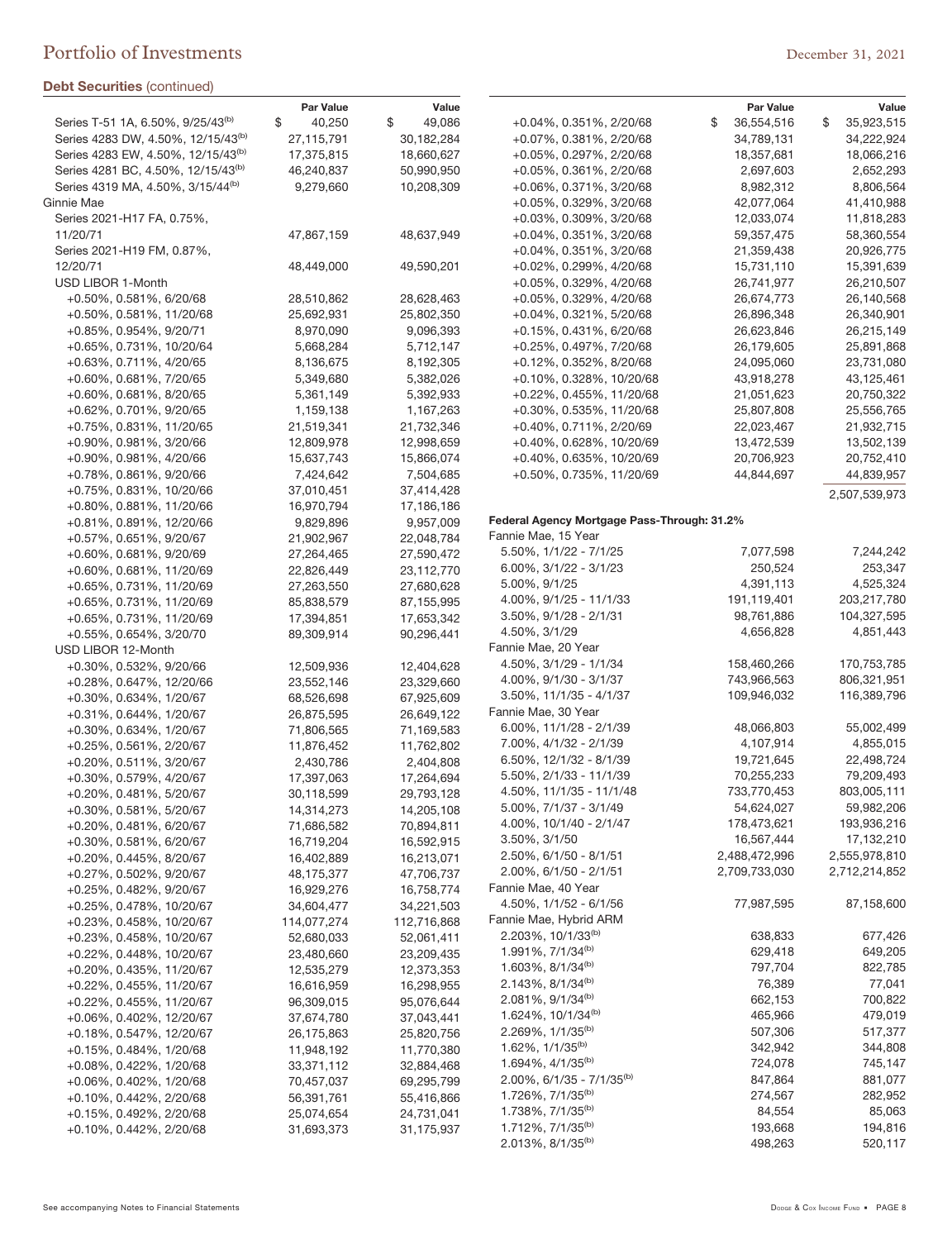| <b>Jebt Securities</b> (continued)                               |                        |                        |                                                                           |                         |                        |
|------------------------------------------------------------------|------------------------|------------------------|---------------------------------------------------------------------------|-------------------------|------------------------|
|                                                                  | Par Value              | Value                  |                                                                           | Par Value               | Value                  |
| 1.628%, 8/1/35 <sup>(b)</sup><br>1.545%, 8/1/35 <sup>(b)</sup>   | \$1,236,723            | \$1,290,436<br>392,853 | 1.912%, 12/1/44 <sup>(b)</sup><br>2.537%, 12/1/44 <sup>(b)</sup>          | \$ 6,386,722<br>825,077 | \$6,601,190<br>851,722 |
| $2.017\%$ , 9/1/35 <sup>(b)</sup>                                | 386,905                |                        | $2.26\%$ , 12/1/44 <sup>(b)</sup>                                         |                         |                        |
| $1.746\%, 10/1/35^{(b)}$                                         | 374,292<br>623,302     | 378,458<br>642,516     | 2.139%, 12/1/44 <sup>(b)</sup>                                            | 1,099,504<br>2,855,746  | 1,136,260<br>2,955,430 |
| 1.998%, $10/1/35^{(b)}$                                          | 195,542                | 196,408                | 2.551%, 12/1/44 - 1/1/45 <sup>(b)</sup>                                   | 2,891,227               | 2,986,682              |
| 1.695%, 11/1/35 <sup>(b)</sup>                                   | 440,237                | 457,421                | $2.488\%$ , $2/1/45^{(b)}$                                                | 2,929,648               | 3,041,121              |
| $1.999\%, 12/1/35^{(b)}$                                         | 103,881                | 104,051                | $3.018\%,\,3/1/45^{(b)}$                                                  | 35,430,819              | 36,752,920             |
| $1.966\%$ , $1/1/36^{(b)}$                                       | 920,009                | 962,751                | $3.152\%$ , $3/1/45^{(b)}$                                                | 1,640,395               | 1,702,175              |
| $1.918\%, 1/1/36^{(b)}$                                          | 987,455                | 1,025,319              | $2.127\%,\,4/1/45^{(b)}$                                                  | 8,570,124               | 8,905,094              |
| $2.389\%$ , $1/1/36^{(b)}$                                       | 4,438,139              | 4,681,242              | $2.771\%,\,4/1/45^{(b)}$                                                  | 954,936                 | 991,106                |
| 1.988%, $11/1/36^{(b)}$                                          | 600,722                | 621,318                | $2.586\%$ , $8/1/45^{(b)}$                                                | 3,436,327               | 3,564,263              |
| $2.245\%, 12/1/36^{(b)}$                                         | 562,668                | 587,303                | 2.594%, 8/1/45 <sup>(b)</sup>                                             | 1,890,522               | 1,959,453              |
| 2.06%, 12/1/36(b)                                                | 426,162                | 431,755                | 2.825%, 10/1/45 <sup>(b)</sup>                                            | 6,467,574               | 6,722,436              |
| 1.927%, 1/1/37 - 5/1/46 <sup>(b)</sup>                           | 3,235,285              | 3,357,497              | $2.54\%, 11/1/45^{(b)}$                                                   | 4,497,938               | 4,667,595              |
| 2.376%, 2/1/37 <sup>(b)</sup>                                    | 763,178                | 794,120                | $2.603\%, 3/1/46^{(b)}$                                                   | 610,191                 | 627,797                |
| $2.178\%, \frac{4}{1}{37^{(b)}}$                                 | 162,559                | 172,592                | 1.936%, 4/1/46 <sup>(b)</sup>                                             | 9,214,837               | 9,533,019              |
| $2.047\%$ , 8/1/37 <sup>(b)</sup>                                | 499,224                | 515,093                | 2.824%, 4/1/46 <sup>(b)</sup>                                             | 5,155,074               | 5,336,486              |
| $1.725\%$ , 11/1/37 <sup>(b)</sup>                               | 234,415                | 236,556                | $2.839\%, 4/1/46^{(b)}$                                                   | 2,567,784               | 2,664,197              |
| $2.188\%, 5/1/38^{(b)}$                                          | 1,131,477              | 1,195,389              | $3.001\%, \frac{4}{1/46}$ <sup>(b)</sup>                                  | 760,282                 | 790,551                |
| $2.024\%, 5/1/38^{(b)}$                                          | 41,482,778             | 43,477,925             | $2.766\%, 4/1/46^{(b)}$                                                   | 1,868,174               | 1,932,566              |
| $2.131\%, 9/1/38^{(b)}$                                          | 102,529                | 103,463                | 2.743%, 6/1/46 <sup>(b)</sup>                                             | 828,953                 | 858,055                |
| $1.832\%$ , 10/1/38 <sup>(b)</sup>                               | 1,313,771              | 1,369,765              | 2.489%, 6/1/46 <sup>(b)</sup>                                             | 935,253                 | 959,060                |
| $1.994\%$ , $10/1/38^{(b)}$                                      | 227,449                | 228,503                | $2.646\%, 7/1/46^{(b)}$                                                   | 831,506                 | 858,252                |
| $2.012\%$ , 10/1/38 - 6/1/39 <sup>(b)</sup>                      | 377,393                | 392,623                | 2.257%, 12/1/46 <sup>(b)</sup>                                            | 2,696,096               | 2,767,170              |
| $2.028\%, 12/1/39^{(b)}$                                         | 427,278                | 430,228                | 2.984%, 6/1/47 <sup>(b)</sup>                                             | 4,496,752               | 4,671,381              |
| $1.972\%$ , $4/1/42^{(b)}$                                       | 1,890,268              | 1,978,873              | $3.168\%$ , 6/1/47 <sup>(b)</sup>                                         | 5,980,165               | 6,239,968              |
| $1.92\%$ , $9/1/42 - 4/1/44^{(b)}$                               | 2,899,139              | 3,017,079              | $3.203\%, 7/1/47^{(b)}$                                                   | 6,191,117               | 6,454,815              |
| 1.937%, $11/1/42^{(b)}$                                          | 1,201,714              | 1,255,313              | $3.085\%, 7/1/47^{(b)}$                                                   | 2,778,475               | 2,893,073              |
| $2.243\%, 12/1/42^{(b)}$                                         | 5,497,675              | 5,742,419              | $3.157\%$ , $8/1/47 - 5/1/48^{(b)}$                                       | 22,052,623              | 22,938,919             |
| $1.876\%$ , $2/1/43^{(b)}$                                       | 2,996,413              | 3,124,774              | 2.977%, 8/1/47 <sup>(b)</sup>                                             | 1,510,100               | 1,569,205              |
| $2.07\%$ , $2/1/43^{(b)}$                                        | 684,822                | 722,331                | $3.275\%, 8/1/47^{(b)}$                                                   | 1,615,448               | 1,683,337              |
| $2.315\%, 5/1/43^{(b)}$                                          | 1,277,495              | 1,311,401              | $2.671\%,\,8/1/47^{(b)}$                                                  | 7,081,277               | 7,344,773              |
| $1.72\%$ , 6/1/43 <sup>(b)</sup>                                 | 191,955                | 192,893                | 3.014%, 10/1/47 <sup>(b)</sup>                                            | 1,172,432               | 1,217,750              |
| $1.731\%$ , 9/1/43 <sup>(b)</sup>                                | 355,232                | 362,207                | 2.837%, 10/1/47 <sup>(b)</sup>                                            | 1,792,517               | 1,859,009              |
| $1.81\%$ , 9/1/43 - 7/1/44 <sup>(b)</sup>                        | 5,599,307              | 5,812,719              | $2.827\%$ , 11/1/47 <sup>(b)</sup>                                        | 1,647,140               | 1,705,902              |
| $3.269\%$ , $9/1/43^{(b)}$                                       | 738,927                | 774,327                | 3.10%, 11/1/47 <sup>(b)</sup>                                             | 3,528,919               | 3,668,388              |
| 1.873%, 10/1/43 <sup>(b)</sup>                                   | 7,694,694              | 8,029,316              | $3.326\%, 1/1/48^{(b)}$                                                   | 1,103,106               | 1,149,465              |
| $1.781\%$ , $11/1/43^{(b)}$                                      | 4,115,498              | 4,275,972              | $3.137\%, 1/1/48^{(b)}$                                                   | 1,259,135               | 1,308,979              |
| 2.856%, 11/1/43 <sup>(b)</sup>                                   | 5,556,597              | 5,791,645              | 2.998%, 3/1/48(b)                                                         | 2,965,156               | 3,066,284              |
| $1.816\%, 12/1/43 - 7/1/44^{(b)}$                                | 2,404,382              | 2,494,832              | $3.147\%,\,4/1/48^{(b)}$                                                  | 1,901,687               | 1,977,970              |
| $1.925\%, 2/1/44 - 9/1/44^{(b)}$                                 | 7,824,878              | 8,130,445              | $3.469\%, 8/1/48^{(b)}$                                                   | 1,793,604               | 1,867,196              |
| $1.945\%, 2/1/44^{(b)}$                                          | 2,418,356              | 2,516,774              | $3.321\%$ , 10/1/48 <sup>(b)</sup>                                        | 3,777,788               | 3,935,387              |
| 1.965%, 2/1/44 - 4/1/44 <sup>(b)</sup>                           | 2,518,121              | 2,615,428              | 3.679%, 11/1/48(b)                                                        | 1,919,495               | 1,996,762              |
| $1.901\%, \frac{4}{1.44}$ <sup>(b)</sup>                         | 1,668,026              | 1,734,104              | $3.399\%,\ 4/1/49^{(b)}$                                                  | 2,541,634               | 2,641,027              |
| 3.121%, 4/1/44 <sup>(b)</sup>                                    | 5,192,241              | 5,392,063              | 3.734%, 8/1/49 <sup>(b)</sup>                                             | 11,718,679              | 12,134,085             |
| 1.969%, 4/1/44 <sup>(b)</sup>                                    | 6,090,326              | 6,369,238              | $3.649\%, 8/1/49^{(b)}$                                                   | 18,571,490              | 19,151,169             |
| 1.875%, 5/1/44 <sup>(b)</sup>                                    | 2,028,400              | 2,107,459              | $3.589\%, 8/1/49^{(b)}$                                                   | 5,250,265               | 5,448,062              |
| $1.884\%, 5/1/44^{(b)}$                                          | 7,020,441              | 7,295,973              | $3.424\%, 9/1/49^{(b)}$                                                   | 16,027,599              | 16,531,084             |
| 1.835%, 7/1/44 <sup>(b)</sup>                                    | 2,761,826              | 2,868,092              | 3.41%, 9/1/49 <sup>(b)</sup>                                              | 23,414,832              | 24,340,641             |
| 1.84%, $7/1/44 - 9/1/44^{(b)}$                                   | 5,318,254              | 5,515,010              | $3.317\%$ , $10/1/49^{(b)}$                                               | 2,843,734               | 2,941,131              |
| $1.83\%$ , $7/1/44 - 12/1/44^{(b)}$                              | 17,525,723             | 18,152,493             | 2.924%, 1/1/50 <sup>(b)</sup>                                             | 3,891,197               | 4,015,879              |
| 1.818%, 8/1/44 - 11/1/44 <sup>(b)</sup>                          | 6,376,429              | 6,602,388              | Freddie Mac, Hybrid ARM                                                   |                         |                        |
| 1.817%, 8/1/44 <sup>(b)</sup>                                    | 6,315,849              | 6,543,925              | $2.029\%, 9/1/33^{(b)}$                                                   | 2,057,343               | 2,151,382              |
| $1.887\%$ , 9/1/44 <sup>(b)</sup>                                | 3,583,794              | 3,722,390              | $2.375\%$ , $2/1/34 - 2/1/35^{(b)}$                                       | 2,292,081               | 2,426,920              |
| $1.82\%$ , $10/1/44 - 10/1/44^{(b)}$                             | 4,453,876              | 4,608,044              | $2.048\%, 8/1/34^{(b)}$<br>$2.00\%$ , $1/1/35^{(b)}$                      | 343,168                 | 359,812                |
| $1.814\%, 10/1/44^{(b)}$                                         | 1,270,511              | 1,314,254              |                                                                           | 189,564                 | 191,135                |
| 1.826%, 10/1/44 <sup>(b)</sup><br>1.824%, 10/1/44 <sup>(b)</sup> | 2,439,723<br>6,174,180 | 2,526,044<br>6,395,566 | $2.12\%$ , 3/1/35 - 8/1/35 <sup>(b)</sup><br>2.25%, 4/1/35 <sup>(b)</sup> | 1,288,536<br>88,264     | 1,349,955<br>88,659    |
| 1.806%, $10/1/44^{(b)}$                                          |                        |                        | $1.957\%$ , $8/1/35^{(b)}$                                                | 423,210                 | 440,425                |
| $1.86\%, 10/1/44^{(b)}$                                          | 2,243,451<br>1,525,770 | 2,322,086<br>1,581,863 | $2.085\%, 9/1/35^{(b)}$                                                   | 432,120                 | 435,377                |
| $1.85\%$ , $10/1/44 - 11/1/44^{(b)}$                             | 10,620,635             | 11,004,822             | $1.875\%$ , $10/1/35 - 11/1/44^{(b)}$                                     | 6,472,074               | 6,730,381              |
| 1.838%, $11/1/44^{(b)}$                                          | 3,059,859              | 3,169,940              | $2.37\%$ , $1/1/36^{(b)}$                                                 | 1,101,413               | 1,170,072              |
| 1.815%, 11/1/44 <sup>(b)</sup>                                   | 4,817,744              | 4,983,123              | 1.79%, $1/1/36^{(b)}$                                                     | 1,133,110               | 1,188,845              |
| 1.891%, $11/1/44^{(b)}$                                          | 1,228,156              | 1,273,238              | 1.819%, 1/1/36 <sup>(b)</sup>                                             | 392,291                 | 409,403                |
|                                                                  |                        |                        |                                                                           |                         |                        |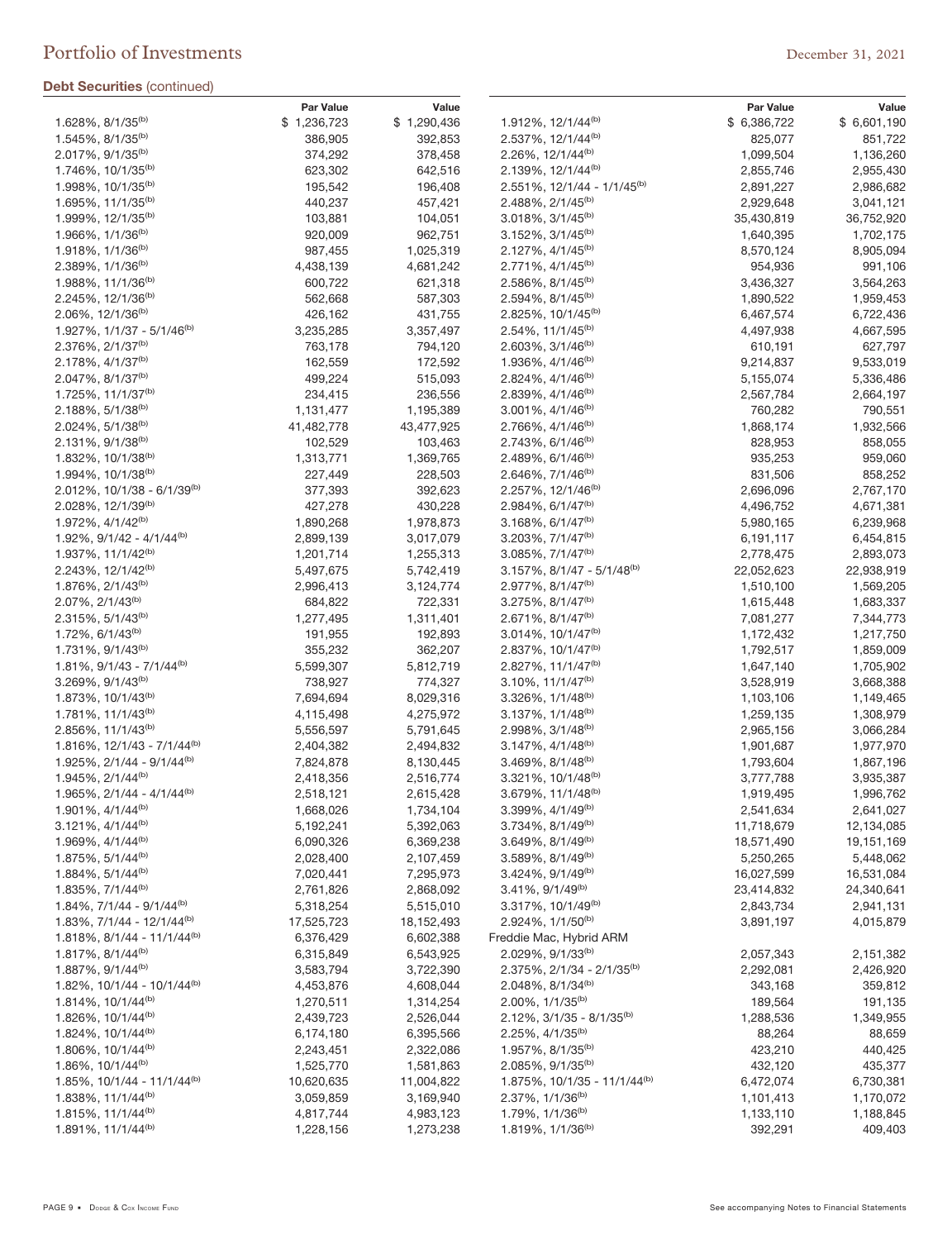|                                            | Par Value   | Value       |                                     | Par Value       | Value           |
|--------------------------------------------|-------------|-------------|-------------------------------------|-----------------|-----------------|
| $2.137\%$ , $4/1/36^{(b)}$                 | \$1,100,808 | \$1,159,035 | $3.609\%$ , $2/1/49^{(b)}$          | \$<br>5,024,266 | \$<br>5,199,733 |
| 1.77%, 8/1/36 <sup>(b)</sup>               | 677,622     | 705,160     | Freddie Mac Gold, 15 Year           |                 |                 |
| 2.093%, 12/1/36 <sup>(b)</sup>             | 708,815     | 738,377     | $6.00\%$ , $2/1/22 - 11/1/23$       | 383,149         | 391,616         |
| $2.148\%, 1/1/37^{(b)}$                    | 639,612     | 648,933     | 5.50%, 12/1/24                      | 26,080          | 26,431          |
| 1.945%, 3/1/37 <sup>(b)</sup>              | 787,166     | 797,099     | 4.50%, 3/1/25 - 6/1/26              | 2,235,496       | 2,324,644       |
| 1.928%, $4/1/37^{(b)}$                     | 498,517     | 498,963     | Freddie Mac Gold, 20 Year           |                 |                 |
| 1.768%, 4/1/37 <sup>(b)</sup>              | 507,734     | 529,895     | 6.50%, 10/1/26                      | 759,264         | 837,893         |
| 2.335%, 10/1/37 <sup>(b)</sup>             | 97,704      | 103,931     | 4.50%, 5/1/30 - 1/1/34              | 41,200,000      | 44,583,044      |
| 2.405%, 1/1/38 <sup>(b)</sup>              | 237,165     | 240,571     | 4.00%, 9/1/31 - 10/1/35             | 193,945,357     | 210,755,796     |
| 1.564%, 2/1/38 <sup>(b)</sup>              | 202,894     | 205,894     | $3.50\%$ , $7/1/35 - 1/1/36$        | 69,598,852      | 74,352,613      |
| 2.004%, 4/1/38 <sup>(b)</sup>              | 909,924     | 947,613     | Freddie Mac Gold, 30 Year           |                 |                 |
| $2.15\%, \frac{4}{138}$ (b)                | 1,400,300   | 1,473,599   | 7.00%, 4/1/31 - 11/1/38             | 1,379,790       | 1,537,115       |
| 2.184%, 5/1/38 <sup>(b)</sup>              | 131,369     | 136,813     | 6.50%, 12/1/32 - 10/1/38            | 4,720,597       | 5,460,869       |
| 1.992%, 6/1/38 <sup>(b)</sup>              | 453,913     | 470,498     | $6.00\%$ , $12/1/33 - 2/1/39$       | 7,998,704       | 9,114,224       |
| $1.99\%$ , $10/1/38^{(b)}$                 | 150,093     | 150,670     | 5.50%, 3/1/34 - 12/1/38             | 23,707,583      | 26,935,766      |
| 2.039%, 10/1/38 <sup>(b)</sup>             | 1,025,515   | 1,077,888   | 4.50%, 3/1/39 - 10/1/47             | 496,637,366     | 543,971,510     |
| 2.097%, 11/1/39 <sup>(b)</sup>             | 583,986     | 612,928     | $4.00\%$ , $11/1/45 - 11/1/47$      | 117,378,754     | 127,072,947     |
| $2.128\%, 7/1/43^{(b)}$                    | 531,932     | 558,797     | Freddie Mac Pool, 30 Year           |                 |                 |
| $2.02\%$ , 8/1/43 <sup>(b)</sup>           | 5,854,215   | 6,124,218   | 7.00%, 11/1/37                      | 5,774           | 6,954           |
| 1.89%, 10/1/43 <sup>(b)</sup>              | 466,377     | 486,180     | 4.50%, 7/1/42                       | 4,564,974       | 5,025,261       |
| 1.933%, 1/1/44 <sup>(b)</sup>              | 1,337,174   | 1,392,139   | $2.50\%$ , $5/1/50 - 11/1/51$       | 1,114,100,922   | 1,144,626,661   |
| 1.971%, 1/1/44 <sup>(b)</sup>              | 1,285,716   | 1,337,750   | 2.00%, 6/1/50 - 12/1/50             | 1,649,869,940   | 1,651,142,637   |
| 1.986%, 2/1/44 <sup>(b)</sup>              | 2,907,965   | 3,028,535   | 2.00%, 10/1/50                      | 573,565,319     | 576,236,034     |
| $2.038\%, \frac{4}{1}/44^{(b)}$            | 1,092,071   | 1,138,060   | 2.50%, 11/1/50                      | 368,808,663     | 378,180,752     |
| 1.968%, 4/1/44 <sup>(b)</sup>              | 1,646,039   | 1,711,953   | 2.00%, 12/1/50                      | 677,375,385     | 678,458,298     |
| 1.958%, 5/1/44 <sup>(b)</sup>              | 27,493,406  | 28,628,049  | 2.00%, 12/1/50                      | 807,197,300     | 809,487,545     |
| 1.897%, 6/1/44 <sup>(b)</sup>              | 3,999,818   | 4,156,220   | 2.50%, 2/1/51                       | 319,661,532     | 329,185,285     |
| $1.87\%$ , 6/1/44 - 11/1/44 <sup>(b)</sup> | 16,670,310  | 17,263,090  | Ginnie Mae, 20 Year                 |                 |                 |
| 1.874%, 7/1/44 <sup>(b)</sup>              | 1,180,135   | 1,223,810   | 4.00%, 1/20/35                      | 3,197,039       | 3,389,402       |
| 1.88%, 7/1/44 - 12/1/44 <sup>(b)</sup>     | 17,454,854  | 18,077,444  | Ginnie Mae, 30 Year                 |                 |                 |
| 1.865%, 8/1/44 <sup>(b)</sup>              | 2,327,700   | 2,414,341   | 7.50%, 12/15/23 - 5/15/25           | 150,237         | 156,673         |
| 1.979%, 8/1/44 <sup>(b)</sup>              | 2,151,122   | 2,237,345   | 7.00%, 5/15/28                      | 74,984          | 80,275          |
| $1.86\%$ , $8/1/44 - 11/1/44^{(b)}$        | 4,594,654   | 4,756,610   | UMBS TBA, 30 Year                   |                 |                 |
| 1.873%, 9/1/44 <sup>(b)</sup>              | 2,379,221   | 2,467,050   | $2.50\%$ , $2/1/51^{(c)}$           | 6,854,741,000   | 6,976,070,875   |
| 1.861%, 10/1/44(b)                         | 4,360,489   | 4,514,974   |                                     |                 | 22,404,631,307  |
| 1.862%, $11/1/44^{(b)}$                    | 1,490,714   | 1,545,139   |                                     |                 |                 |
| 1.868%, 11/1/44 <sup>(b)</sup>             | 2,421,646   | 2,506,525   | Private Label CMO & REMIC: 0.0%*    |                 |                 |
| $1.85\%$ , $11/1/44 - 11/1/44^{(b)}$       | 8,515,870   | 8,808,436   | <b>GSMPS Mortgage Loan Trust</b>    |                 |                 |
| 1.864%, $11/1/44^{(b)}$                    | 5,573,983   | 5,771,649   | Series 2004-4 1A4, 8.50%,           |                 |                 |
| $2.131\%, 12/1/44^{(b)}$                   | 3,878,096   | 4,022,968   | $6/25/34^{(a)}$                     | 2,157,268       | 2,350,002       |
| 2.213%, 12/1/44 <sup>(b)</sup>             | 4,073,088   | 4,226,400   | Seasoned Credit Risk Transfer Trust |                 |                 |
| 2.008%, 12/1/44 <sup>(b)</sup>             | 3,692,985   | 3,826,485   | Series 2017-4 M45T, 4.50%,          |                 |                 |
| 1.974%, 12/1/44 <sup>(b)</sup>             | 1,385,963   | 1,434,956   | 6/25/57                             | 12,915,509      | 13,954,143      |
| 2.751%, 1/1/45 <sup>(b)</sup>              | 4,420,580   | 4,589,265   |                                     |                 | 16,304,145      |
| 2.428%, 1/1/45 <sup>(b)</sup>              | 1,228,361   | 1,274,112   |                                     |                 |                 |
| $2.39\%, 1/1/45^{(b)}$                     | 2,142,676   | 2,224,096   |                                     |                 | 24,928,475,425  |
| $2.644\%, 1/1/45^{(b)}$                    | 1,947,865   | 2,021,187   |                                     |                 | 29,396,471,862  |
| 1.981%, 1/1/45 <sup>(b)</sup>              | 4,480,602   | 4,647,826   | Corporate: 32.1%                    |                 |                 |
| $2.78\%, 2/1/45^{(b)}$                     | 2,676,196   | 2,773,473   | Financials: 10.8%                   |                 |                 |
| 2.356%, 4/1/45 <sup>(b)</sup>              | 1,941,185   | 2,012,183   | Bank of America Corp.               |                 |                 |
| 2.677%, 5/1/45 <sup>(b)</sup>              | 8,178,656   | 8,478,857   | $3.004\%$ , 12/20/23 <sup>(d)</sup> | 230,556,000     | 235,321,477     |
| $2.753\%$ , 6/1/45 <sup>(b)</sup>          | 1,203,846   | 1,250,943   | 4.20%, 8/26/24                      | 161,580,000     | 173,190,979     |
| 2.676%, 8/1/45 <sup>(b)</sup>              | 9,542,212   | 9,902,358   | 4.25%, 10/22/26                     | 183,292,000     | 202,244,756     |
| $2.867\%$ , $8/1/45^{(b)}$                 | 644,560     | 671,762     | 2.496%, 2/13/31 <sup>(d)</sup>      | 74,640,000      | 74,830,232      |
| $2.597\%$ , 8/1/45 <sup>(b)</sup>          | 2,193,481   | 2,277,939   | Barclays PLC (United Kingdom)       |                 |                 |
| 2.827%, 9/1/45 <sup>(b)</sup>              | 2,208,518   | 2,293,380   | 4.375%, 9/11/24                     | 236,829,000     | 253,070,288     |
| 2.698%, 5/1/46(b)                          | 4,294,352   | 4,426,897   | 4.836%, 5/9/28                      | 49,425,000      | 54,445,469      |
| 2.551%, 5/1/46 <sup>(b)</sup>              | 45,821,820  | 47,573,340  | <b>BNP Paribas SA (France)</b>      |                 |                 |
| $2.611\%, 7/1/46^{(b)}$                    | 6,155,781   | 6,331,263   | 4.25%, 10/15/24                     | 377,926,000     | 407,576,385     |
| 2.542%, 9/1/46 <sup>(b)</sup>              | 12,097,794  | 12,445,604  | $4.375\%$ , 9/28/25 <sup>(a)</sup>  | 82,274,000      | 89,138,044      |
| 3.196%, 6/1/47 <sup>(b)</sup>              | 2,378,481   | 2,476,318   | $4.375\%$ , 5/12/26 <sup>(a)</sup>  | 133,514,000     | 145,192,993     |
| $3.064\%$ , $8/1/47^{(b)}$                 | 1,842,067   | 1,914,555   | 4.625%, 3/13/27 <sup>(a)</sup>      | 251,890,000     | 279,198,705     |
| 3.193%, 10/1/47 <sup>(b)</sup>             | 1,468,564   | 1,526,635   | Boston Properties, Inc.             |                 |                 |
| $3.236\%$ , 11/1/47 <sup>(b)</sup>         | 371,481     | 379,762     | 3.80%, 2/1/24                       | 63,389,000      | 66,293,906      |
|                                            |             |             | 3.20%, 1/15/25                      | 46,635,000      | 48,827,227      |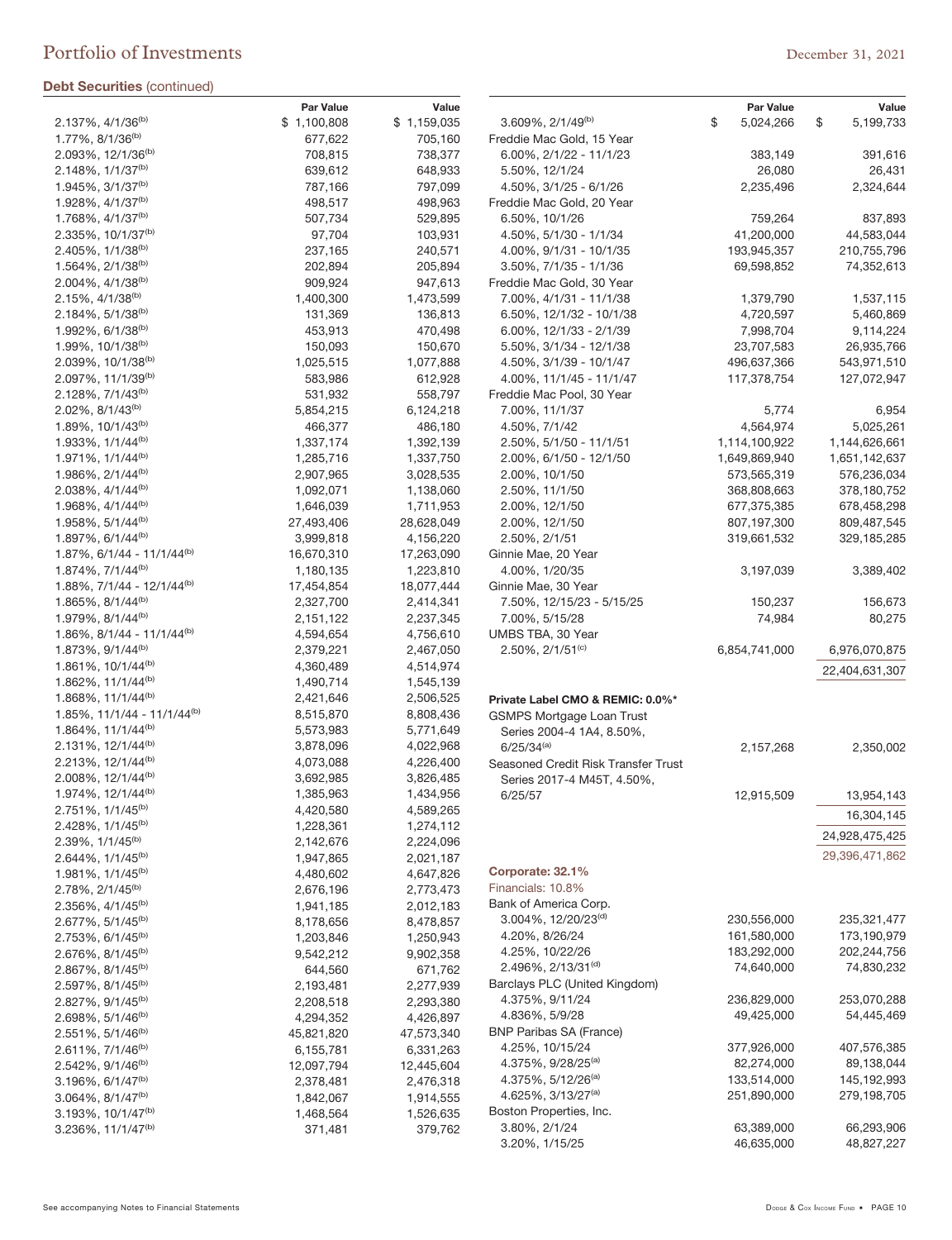|                                             | <b>Par Value</b> | Value            |                                                 | <b>Par Value</b> | Value         |
|---------------------------------------------|------------------|------------------|-------------------------------------------------|------------------|---------------|
| 3.65%, 2/1/26                               | \$28,645,000     | \$<br>30,687,143 | AT&T, Inc.                                      |                  |               |
| 4.50%, 12/1/28                              | 59,475,000       | 67,027,134       | 2.75%, 6/1/31                                   | \$104,270,000    | \$106,381,815 |
| 2.90%, 3/15/30                              | 16,188,000       | 16,484,571       | 8.75%, 11/15/31                                 | 100,018,000      | 146,583,368   |
| 3.25%, 1/30/31                              | 108,540,000      | 113,717,272      | 4.50%, 3/9/48                                   | 46,095,000       | 53,740,074    |
| Capital One Financial Corp.                 |                  |                  | 3.50%, 9/15/53                                  | 87,302,000       | 88,078,557    |
| 3.50%, 6/15/23                              | 101,627,000      | 105,309,165      | 3.55%, 9/15/55                                  | 106,017,000      | 106,401,708   |
| 3.75%, 4/24/24                              | 14,520,000       | 15,303,429       | 3.65%, 9/15/59                                  | 341,691,000      | 345,069,989   |
| 3.20%, 2/5/25                               | 45,441,000       | 47,614,116       | Bayer AG (Germany)                              |                  |               |
| 4.20%, 10/29/25                             | 125,944,000      | 137, 185, 945    | 3.875%, 12/15/23 <sup>(a)</sup>                 | 298,635,000      | 312,081,408   |
| Citigroup, Inc.                             |                  |                  | 4.25%, $12/15/25^{(a)}$                         | 44,030,000       | 47,622,337    |
| 3.50%, 5/15/23                              | 72,075,000       | 74,507,837       | British American Tobacco PLC (United            |                  |               |
| 4.00%, 8/5/24                               | 30,990,000       | 33,015,711       | Kingdom)                                        |                  |               |
| 4.412%, $3/31/31(d)$                        | 88,860,000       | 101,483,417      | 2.259%, 3/25/28                                 | 51,400,000       | 50,085,975    |
| USD LIBOR 3-Month                           |                  |                  | 2.726%, 3/25/31                                 | 71,660,000       | 69,540,403    |
| $+ 6.37$ %, 6.499%, 10/30/40 <sup>(e)</sup> | 423,267,200      | 472,789,462      | 3.734%, 9/25/40                                 | 22,010,000       | 21,141,445    |
| HSBC Holdings PLC (United Kingdom)          |                  |                  | 4.54%, 8/15/47                                  | 6,097,000        | 6,376,378     |
| $3.95\%, 5/18/24^{(d)}$                     | 132,355,000      | 137,259,692      | 3.984%, 9/25/50                                 | 89,773,000       | 86,293,653    |
| $.976\%$ , 5/24/25 <sup>(d)</sup>           | 155,274,000      | 153,396,616      | Burlington Northern Santa Fe LLC <sup>(f)</sup> |                  |               |
| 4.30%, 3/8/26                               | 114,950,000      | 125,959,890      | 5.943%, 1/15/23                                 | 938              | 940           |
| 4.95%, 3/31/30                              | 65,743,000       | 77,142,896       | 5.72%, 1/15/24                                  | 5,530,834        | 5,739,249     |
| $2.848\%$ , 6/4/31 <sup>(d)</sup>           | 105,275,000      | 106,490,863      | 5.629%, 4/1/24                                  | 6,024,155        | 6,257,447     |
| 2.357%, 8/18/31 <sup>(d)</sup>              | 32,125,000       | 31,385,934       | 5.342%, 4/1/24                                  | 1,291,573        | 1,337,078     |
| 6.50%, 5/2/36                               | 223,527,000      | 303,689,391      | 5.996%, 4/1/24                                  | 16,395,742       | 17,458,726    |
| 6.50%, 9/15/37                              | 189,027,000      | 261,527,845      | $3.442\%$ , 6/16/28 <sup>(a)</sup>              | 67,935,845       | 73,906,624    |
| 6.80%, 6/1/38                               | 2,823,000        | 3,995,602        | Cemex SAB de CV (Mexico)                        |                  |               |
| JPMorgan Chase & Co.                        |                  |                  | 7.375%, 6/5/27 <sup>(a)</sup>                   | 83,669,000       | 92,120,406    |
| 4.125%, 12/15/26                            | 118,674,000      | 130,893,982      | 5.45%, 11/19/29 <sup>(a)</sup>                  | 84,667,000       | 90,699,524    |
| 4.25%, 10/1/27                              | 130,835,000      | 146,764,791      | 5.20%, 9/17/30 <sup>(a)</sup>                   | 214,252,000      | 230,053,085   |
| 8.75%, 9/1/30 <sup>(e)</sup>                |                  |                  | 3.875%, 7/11/31 <sup>(a)</sup>                  |                  |               |
|                                             | 80,637,000       | 121,698,751      |                                                 | 123,650,000      | 123,196,205   |
| $2.739\%, 10/15/30^{(d)}$                   | 9,930,000        | 10,202,910       | Charter Communications, Inc.                    |                  |               |
| 4.493%, 3/24/31 <sup>(d)</sup>              | 364,895,000      | 422,259,588      | 4.908%, 7/23/25                                 | 108,025,000      | 118,947,219   |
| 2.522%, 4/22/31 <sup>(d)</sup>              | 67,355,000       | 68,077,892       | 4.50%, 5/1/32                                   | 7,875,000        | 8,101,406     |
| 2.956%, 5/13/31 <sup>(d)</sup>              | 101,265,000      | 104,847,109      | 4.50%, $6/1/33^{(a)}$                           | 212,250,000      | 216,543,820   |
| Lloyds Banking Group PLC (United            |                  |                  | 4.25%, $1/15/34^{(a)}$                          | 90,430,000       | 88,967,521    |
| Kingdom)                                    |                  |                  | 6.55%, 5/1/37                                   | 45,728,000       | 59,824,618    |
| 4.50%, 11/4/24                              | 216,152,000      | 232,867,635      | 6.75%, 6/15/39                                  | 122,432,000      | 166,806,265   |
| 4.582%, 12/10/25                            | 29,643,000       | 32,335,601       | 6.484%, 10/23/45                                | 453,635,000      | 619,478,145   |
| 4.65%, 3/24/26                              | 51,802,000       | 57,026,712       | 5.375%, 5/1/47                                  | 56,740,000       | 67,725,188    |
| NatWest Group PLC (United Kingdom)          |                  |                  | 5.75%, 4/1/48                                   | 208,915,000      | 260,529,222   |
| 6.125%, 12/15/22                            | 345,692,000      | 361,559,052      | 4.80%, 3/1/50                                   | 9,905,000        | 11,089,975    |
| 6.10%, 6/10/23                              | 19,542,000       | 20,832,989       | Cigna Corp.                                     |                  |               |
| 6.00%, 12/19/23                             | 235,736,000      | 256,161,079      | 4.125%, 11/15/25                                | 47,075,000       | 51,482,013    |
| $1.642\%$ , 6/14/27 <sup>(d)</sup>          | 218,207,000      | 215,214,631      | 7.875%, 5/15/27                                 | 26,556,000       | 34,327,731    |
| UniCredit SPA (Italy)                       |                  |                  | 4.375%, 10/15/28                                | 59,587,000       | 67,720,664    |
| 7.296%, 4/2/34(a)(d)                        | 291,351,000      | 349,047,174      | Coca-Cola Co.                                   |                  |               |
| 5.459%, 6/30/35 <sup>(a)(d)</sup>           | 135,975,000      | 148,149,107      | 1.65%, 6/1/30                                   | 188,545,000      | 181,941,411   |
| Unum Group                                  |                  |                  | Cox Enterprises, Inc.                           |                  |               |
| 7.25%, 3/15/28                              | 18,694,000       | 23,500,419       | $3.85\%, 2/1/25^{(a)}$                          | 218,525,000      | 232,435,325   |
| 6.75%, 12/15/28                             | 8,052,000        | 9,987,433        | 3.35%, 9/15/26 <sup>(a)</sup>                   | 138,027,000      | 146,504,440   |
| Wells Fargo & Co.                           |                  |                  | $3.50\%$ , $8/15/27^{(a)}$                      | 48,107,000       | 51,676,136    |
| 4.10%, 6/3/26                               | 128,880,000      | 140,473,127      | CRH PLC (Ireland)                               |                  |               |
| 4.30%, 7/22/27                              | 157,735,000      | 175,737,551      | $3.875\%$ , 5/18/25 <sup>(a)</sup>              | 61,144,000       | 65,319,587    |
| 2.879%, 10/30/30 <sup>(d)</sup>             | 46,670,000       | 48,517,585       | CSX Corp.                                       |                  |               |
| $2.572\%$ , $2/11/31(d)$                    | 43,705,000       | 44,616,738       | 6.251%, 1/15/23                                 | 9,050,205        | 9,505,238     |
| 5.013%, $4/4/51^{(d)}$                      | 123,342,000      | 168,427,695      | CVS Health Corp.                                |                  |               |
|                                             |                  |                  | 4.30%, 3/25/28                                  | 32,995,000       | 37,026,568    |
|                                             |                  | 7,734,503,943    | 3.75%, 4/1/30                                   | 82,424,000       | 90,365,770    |
|                                             |                  |                  | 4.78%, 3/25/38                                  | 77,610,000       | 94,470,687    |
| Industrials: 19.7%                          |                  |                  |                                                 |                  |               |
| AbbVie, Inc.                                |                  |                  | 4.125%, 4/1/40                                  | 57,090,000       | 65,544,545    |
| 4.05%, 11/21/39                             | 152,385,000      | 174,835,885      | Dell Technologies, Inc.                         |                  |               |
| Anheuser-Busch InBev SA/NV                  |                  |                  | 5.45%, 6/15/23                                  | 3,996,000        | 4,215,353     |
| (Belgium)                                   |                  |                  | 6.02%, 6/15/26                                  | 29,345,000       | 33,918,462    |
| 5.55%, 1/23/49                              | 111,244,000      | 153,901,384      | 6.10%, 7/15/27                                  | 37,510,000       | 44,742,485    |
| 4.60%, 6/1/60                               | 32,820,000       | 40,620,447       | Dillard's, Inc.                                 |                  |               |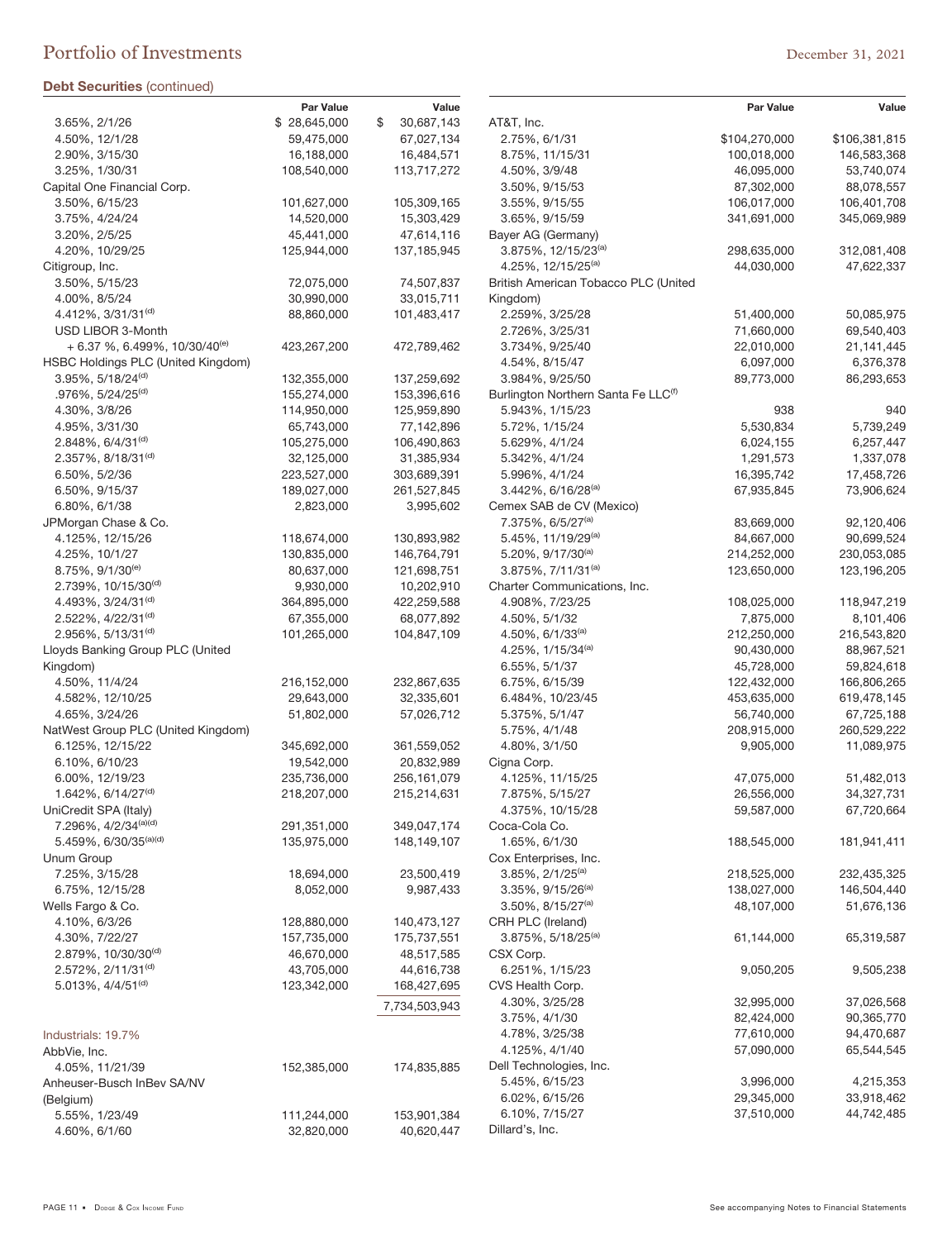|                                          | Par Value               | Value                   |
|------------------------------------------|-------------------------|-------------------------|
| 7.875%, 1/1/23                           | \$<br>275,000           | \$<br>291,084           |
| 7.75%, 7/15/26                           | 20,806,000              | 24,808,796              |
| 7.75%, 5/15/27                           | 12,723,000              | 15,064,698              |
| 7.00%, 12/1/28                           | 27,945,000              | 32,663,861              |
| Dow, Inc.                                |                         |                         |
| 7.375%, 11/1/29                          | 29,568,000              | 39,783,070              |
| 9.40%, 5/15/39                           | 76,250,000              | 136,611,067             |
| 5.25%, 11/15/41                          | 24,024,000              | 30,714,406              |
| Elanco Animal Health, Inc.               |                         |                         |
| 5.272%, 8/28/23                          | 32,450,000              | 34,527,287              |
| 5.90%, 8/28/28                           | 85,917,000              | 99,663,720              |
| Exxon Mobil Corp.                        |                         |                         |
| 2.61%, 10/15/30                          | 102,155,000             | 105,873,871             |
| 4.227%, 3/19/40                          | 121,585,000             | 143,531,891             |
| FedEx Corp.                              |                         |                         |
| 5.25%, 5/15/50                           | 132,190,000             | 176,843,449             |
| Ford Motor Credit Co. LLC <sup>(f)</sup> |                         |                         |
| 5.596%, 1/7/22<br>3.219%, 1/9/22         | 104,875,000             | 104,948,413             |
|                                          | 45,740,000              | 45,740,000              |
| 4.25%, 9/20/22<br>3.087%, 1/9/23         | 8,142,000<br>12,000,000 | 8,288,556<br>12,202,860 |
| 4.14%, 2/15/23                           | 154,061,000             | 157,727,652             |
| 4.375%, 8/6/23                           | 125,777,000             | 130,860,906             |
| 3.81%, 1/9/24                            | 43,414,000              | 45,030,741              |
| 4.063%, 11/1/24                          | 132,870,000             | 139,801,828             |
| 5.125%, 6/16/25                          | 46,139,000              | 50,176,163              |
| 4.134%, 8/4/25                           | 39,675,000              | 42,105,094              |
| 3.375%, 11/13/25                         | 159,640,000             | 165,853,189             |
| 2.70%, 8/10/26                           | 212,950,000             | 214,813,312             |
| HCA Healthcare, Inc.                     |                         |                         |
| 5.25%, 6/15/26                           | 11,007,000              | 12,378,189              |
| 4.125%, 6/15/29                          | 39,705,000              | 43,690,441              |
| 5.125%, 6/15/39                          | 19,235,000              | 23,688,464              |
| Imperial Brands PLC (United Kingdom)     |                         |                         |
| 4.25%, 7/21/25 <sup>(a)</sup>            | 597,692,000             | 641,709,207             |
| 3.875%, 7/26/29 <sup>(a)</sup>           | 202,125,000             | 214,075,368             |
| Kinder Morgan, Inc.                      |                         |                         |
| 6.50%, 2/1/37                            | 50,356,000              | 66,512,669              |
| 6.95%, 1/15/38                           | 96,214,000              | 133,121,035             |
| 6.50%, 9/1/39                            | 71,826,000              | 95,599,880              |
| 5.00%, 8/15/42                           | 77,997,000              | 90,457,021              |
| 5.00%, 3/1/43                            | 73,148,000              | 85,190,486              |
| 5.50%, 3/1/44                            | 81,304,000              | 99,669,048              |
| 5.40%, 9/1/44                            | 68,607,000              | 83,436,589              |
| 5.20%, 3/1/48                            | 17,277,000              | 21,339,594              |
| LyondellBasell Industries NV             |                         |                         |
| (Netherlands)                            |                         |                         |
| 4.20%, 5/1/50                            | 34,310,000              | 39,654,946              |
| Macy's, Inc.                             |                         |                         |
| 6.70%, 7/15/34 <sup>(a)</sup>            | 55,190,000              | 62,223,414              |
| 4.50%, 12/15/34                          | 11,932,000              | 11,782,850              |
| Microchip Technology, Inc.               |                         |                         |
| .983%, 9/1/24 <sup>(a)</sup>             | 22,155,000              | 21,747,955              |
| Nordstrom, Inc.                          |                         |                         |
| 6.95%, 3/15/28                           | 19,907,000              | 22,420,259              |
| Occidental Petroleum Corp.               |                         |                         |
| 2.90%, 8/15/24                           | 209,901,000             | 214,413,871             |
| 3.20%, 8/15/26                           | 61,615,000              | 63,495,490              |
| 3.50%, 8/15/29                           | 150,285,000             | 154,387,780             |
| 4.30%, 8/15/39                           | 10,695,000              | 10,665,803              |
| Oracle Corp.                             |                         |                         |
| 2.95%, 4/1/30                            | 130,470,000             | 131,952,914             |
| 3.60%, 4/1/40                            | 28,275,000              | 28,355,714              |
| Prosus NV <sup>(f)</sup> (Netherlands)   |                         |                         |

|                                                                      | Par Value     | Value                                                                        |
|----------------------------------------------------------------------|---------------|------------------------------------------------------------------------------|
| 4.85%, 7/6/27 <sup>(a)</sup>                                         | \$195,473,000 | \$<br>218,163,506                                                            |
| $3.68\%$ , $1/21/30^{(a)}$                                           | 190,546,000   | 196,102,382                                                                  |
| 3.061%, 7/13/31 <sup>(a)</sup>                                       | 477,350,000   | 465,310,417                                                                  |
| RELX PLC (United Kingdom)                                            |               |                                                                              |
| 4.00%, 3/18/29                                                       | 58,740,000    | 65,150,335                                                                   |
| TC Energy Corp. (Canada)                                             |               |                                                                              |
| 5.625%, 5/20/75 <sup>(d)(e)</sup>                                    | 264,214,000   | 277,424,700                                                                  |
| 5.875%, 8/15/76 <sup>(d)(e)</sup>                                    | 182,701,000   | 199,600,842                                                                  |
| 5.30%, $3/15/77^{(d)(e)}$                                            | 285,866,000   | 295,513,977                                                                  |
| 5.50%, 9/15/79(d)(e)                                                 | 143,253,000   | 152,922,577                                                                  |
| Telecom Italia SPA (Italy)                                           |               |                                                                              |
| 5.303%, 5/30/24 <sup>(a)</sup>                                       | 345,650,000   | 363,782,799                                                                  |
| 7.20%, 7/18/36                                                       | 69,968,000    | 80,222,510                                                                   |
| 7.721%, 6/4/38                                                       | 175,032,000   | 205,710,734                                                                  |
| The Walt Disney Co.                                                  |               |                                                                              |
| 6.65%, 11/15/37                                                      | 75,362,000    | 111,705,643                                                                  |
| The Williams Companies, Inc.                                         |               |                                                                              |
| 3.50%, 11/15/30                                                      | 109,165,000   | 116,032,334                                                                  |
| T-Mobile U.S., Inc.                                                  |               |                                                                              |
| 2.25%, 2/15/26 <sup>(a)</sup>                                        | 109,975,000   | 110,249,938                                                                  |
| 3.375%, 4/15/29(a)                                                   | 111,555,000   | 113,667,852                                                                  |
| 3.875%, 4/15/30                                                      | 166,820,000   | 182,459,956                                                                  |
| 3.50%, 4/15/31 <sup>(a)</sup>                                        | 111,490,000   | 115,991,966                                                                  |
| 4.375%, 4/15/40                                                      | 51,475,000    | 58,845,437                                                                   |
| 4.50%, 4/15/50                                                       | 30,705,000    | 35,937,232                                                                   |
| $3.40\%$ , 10/15/52 <sup>(a)</sup>                                   | 79,585,000    | 79,217,824                                                                   |
| Ultrapar Participacoes SA (Brazil)                                   |               |                                                                              |
| 5.25%, 10/6/26 <sup>(a)</sup>                                        | 152,925,000   | 161,528,560                                                                  |
| 5.25%, 6/6/29(a)                                                     | 221,190,000   | 228,049,102                                                                  |
| Union Pacific Corp.                                                  |               |                                                                              |
| 6.061%, 1/17/23                                                      | 1,939,227     | 2,007,531                                                                    |
| 4.698%, 1/2/24                                                       | 270,542       | 280,228                                                                      |
| 5.082%, 1/2/29                                                       | 2,747,737     | 2,985,478                                                                    |
| 5.866%, 7/2/30                                                       | 19,363,451    | 22,145,458                                                                   |
| 6.176%, 1/2/31                                                       | 18,341,381    | 21,409,100                                                                   |
| Verizon Communications, Inc.                                         |               |                                                                              |
| 4.272%, 1/15/36                                                      | 164,849,000   | 193,365,380                                                                  |
| VMware, Inc.                                                         |               |                                                                              |
| .60%, 8/15/23                                                        | 50,075,000    | 49,723,796                                                                   |
| 1.40%, 8/15/26                                                       | 83,510,000    | 82,072,068                                                                   |
| Vodafone Group PLC (United                                           |               |                                                                              |
| Kingdom)                                                             |               |                                                                              |
| 7.00%, 4/4/79(d)(e)                                                  | 203,250,000   | 245,826,334                                                                  |
| Xerox Holdings Corp.                                                 |               |                                                                              |
| 4.07%, 3/17/22                                                       | 2,349,000     | 2,358,008                                                                    |
| Zoetis, Inc.                                                         |               |                                                                              |
| 4.50%, 11/13/25                                                      | 101,339,000   | 111,558,339                                                                  |
|                                                                      |               | 14,175,951,148                                                               |
|                                                                      |               |                                                                              |
| Utilities: 1.6%                                                      |               |                                                                              |
| Dominion Energy, Inc.                                                |               |                                                                              |
| 1.45%, 4/15/26                                                       | 30,710,000    | 30,354,487                                                                   |
| 3.375%, 4/1/30                                                       | 23,545,000    | 24,986,247                                                                   |
| 5.75%, $10/1/54^{(d)(e)}$                                            | 238,611,000   | 254,589,385                                                                  |
|                                                                      |               |                                                                              |
|                                                                      |               | 206,256,063                                                                  |
|                                                                      |               |                                                                              |
| $6.80\%$ , 9/15/37 <sup>(a)</sup>                                    | 144,924,000   |                                                                              |
| $6.00\%$ , 10/7/39 <sup>(a)</sup>                                    | 161,210,000   |                                                                              |
|                                                                      |               |                                                                              |
| 4.00%, 1/15/51(d)(e)                                                 | 292,642,000   |                                                                              |
| 3.75%, $9/15/51^{(d)(e)}$                                            | 102,141,000   |                                                                              |
|                                                                      |               |                                                                              |
|                                                                      |               | 214,153,582<br>299,226,445<br>102,141,000<br>1,131,707,209<br>23,042,162,300 |
| Enel SPA (Italy)<br>The Southern Co.<br><b>Total Debt Securities</b> |               |                                                                              |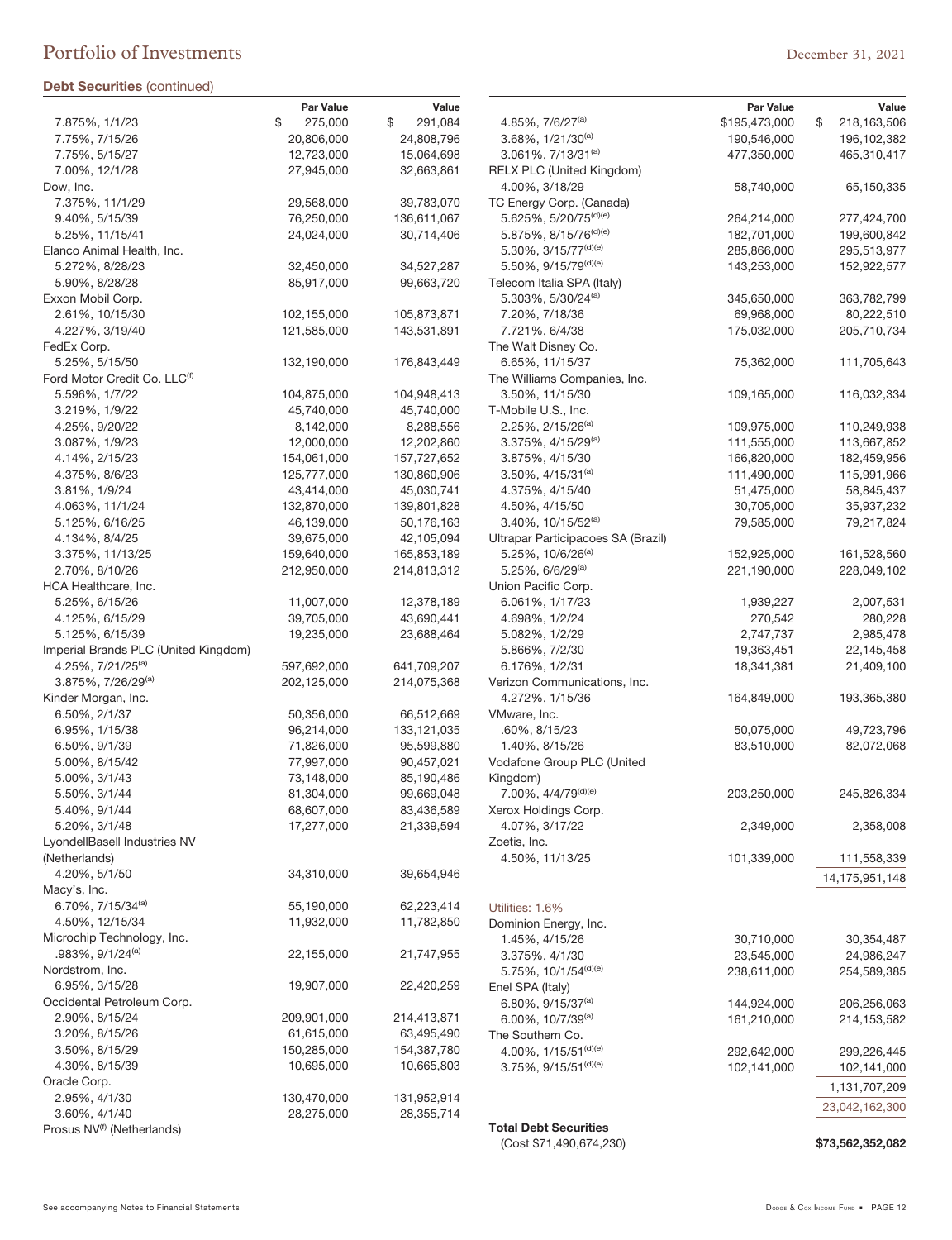#### **Short-Term Investments: 6.8%**

|                                                  | Par Value/<br><b>Shares</b> | Value               |
|--------------------------------------------------|-----------------------------|---------------------|
| <b>Repurchase Agreements: 6.4%</b>               |                             |                     |
| Fixed Income Clearing Corporation <sup>(g)</sup> |                             |                     |
| 0.000%, dated 12/31/21, due 1/3/22,              |                             |                     |
| maturity value \$4,581,742,000                   | \$4.581.742.000             | \$4.581.742.000     |
| <b>Money Market Fund: 0.4%</b>                   |                             |                     |
| State Street Institutional                       |                             |                     |
| U.S. Government Money Market Fund                |                             |                     |
| - Premier Class                                  | 287,385,806                 | 287,385,806         |
| <b>Total Short-Term Investments</b>              |                             |                     |
| (Cost \$4,869,127,806)                           |                             | 4.869.127.806<br>S. |
| <b>Total Investments In Securities</b>           |                             |                     |
| (Cost \$76,359,802,036)                          | 109.2%                      | \$78,431,479,888    |
| Other Assets Less Liabilities                    | (9.2)%                      | (6,593,497,293)     |
| <b>Net Assets</b>                                | 100.0%                      | \$71.837.982.595    |

- (a) Security exempt from registration under Rule 144A of the Securities Act of 1933. The security may be resold in transactions exempt from registration, normally to qualified institutional buyers.
- (b) Variable rate security: interest rate is determined by the interest rates of underlying pool of assets that collateralize the security. The interest rate of the security may change due to a change in the interest rates or the composition of underlying pool of assets. The interest rate shown is the rate as of period end.
- (c) The security was purchased on a to-be-announced (TBA) when-issued basis.<br>(g) Veriable rate socurity fixed to float socurity pays an initial fixed interact rate a
- Variable rate security: fixed-to-float security pays an initial fixed interest rate and will pay a floating interest rate established at a predetermined time in the future. The interest rate shown is the rate as of period end.
- (e) Hybrid security: characteristics of both a debt and equity security.<br>  $\frac{(f)}{(f)}$  Subsidiary (see below)
- $(6)$  Subsidiary (see below)
- Repurchase agreement is collateralized by U.S. Treasury Notes 0.25%-2.25%, 12/31/23-10/31/27, U.S. Treasury Inflation Indexed Note 0.125%-0.375%, 7/15/25- 7/15/27, and Treasury Bills 0.00%, 12/29/22. Total collateral value is \$4,673,377,483.
- Rounds to 0.0%.

Debt securities are grouped by parent company unless otherwise noted. Actual securities may be issued by the listed parent company or one of its subsidiaries.

In determining a parent company's country designation, the Fund generally references the country of incorporation.

Debt securities with floating interest rates are linked to the referenced benchmark; the interest rate shown is the rate as of period end.

ARM: Adjustable Rate Mortgage CMBS: Commercial Mortgage-Backed Security CMO: Collateralized Mortgage Obligation GO: General Obligation RB: Revenue Bond REMIC: Real Estate Mortgage Investment Conduit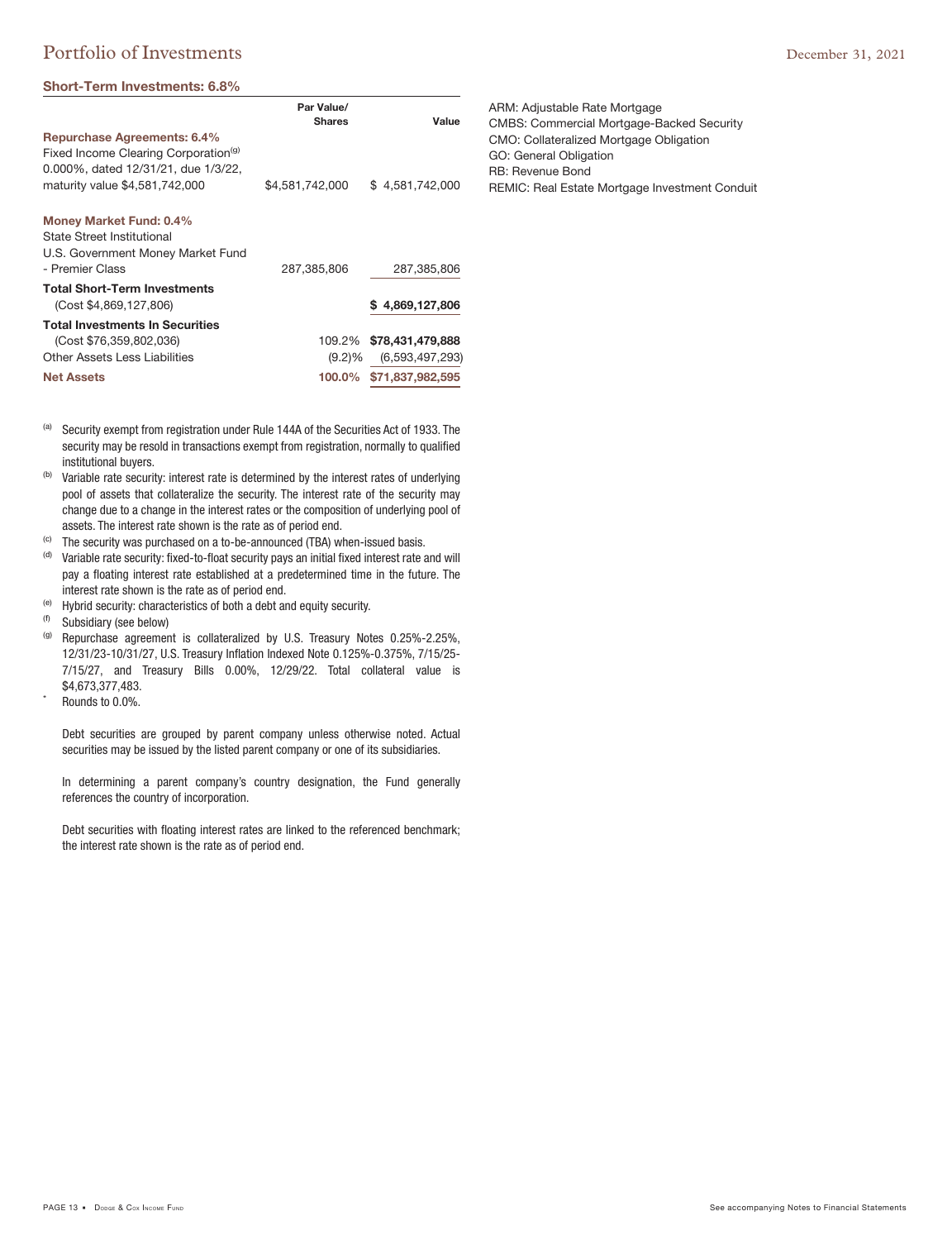# Statement of Assets and Liabilities

# Statement of Changes in Net Assets

|                                                             | December 31, 2021 |
|-------------------------------------------------------------|-------------------|
| <b>Assets:</b>                                              |                   |
| Investments in securities, at value (cost \$76,359,802,036) | \$78,431,479,888  |
| Cash pledged as collateral for TBA securities               | 51.885.000        |
| Receivable for investments sold                             | 6,991,405,241     |
| Receivable for Fund shares sold                             | 144,820,236       |
| Dividends and interest receivable                           | 353,897,862       |
| Prepaid expenses and other assets                           | 169,061           |
|                                                             | 85,973,657,288    |
| Liabilities:                                                |                   |
| Payable for investments purchased                           | 14,002,352,571    |
| Payable for Fund shares redeemed                            | 106,672,819       |
| Management fees payable                                     | 24,522,055        |
| Accrued expenses                                            | 2,127,248         |
|                                                             | 14.135.674.693    |
| <b>Net Assets</b>                                           | \$71,837,982,595  |
| <b>Net Assets Consist of:</b>                               |                   |
| Paid in capital                                             | \$69,802,093,011  |
| Distributable earnings                                      | 2.035.889.584     |
|                                                             | \$71.837.982.595  |
| Fund shares outstanding (par value \$0.01 each, unlimited   |                   |
| shares authorized)                                          | 5,108,346,142     |
| Net asset value per share                                   | \$<br>14.06       |

# Statement of Operations

|                                                    | <b>Year Ended</b><br>December 31, 2021 |
|----------------------------------------------------|----------------------------------------|
| <b>Investment Income:</b>                          |                                        |
| <b>Dividends</b>                                   | \$<br>28,053,320                       |
| Interest                                           | 1,590,522,925                          |
|                                                    | 1,618,576,245                          |
| <b>Expenses:</b>                                   |                                        |
| Management fees                                    | 282,373,870                            |
| Custody and fund accounting fees                   | 842,214                                |
| Transfer agent fees                                | 9,025,730                              |
| Professional services                              | 240,006                                |
| Shareholder reports                                | 1,094,767                              |
| <b>Registration fees</b>                           | 1,622,839                              |
| Trustees fees                                      | 383,108                                |
| Miscellaneous                                      | 860.440                                |
|                                                    | 296.442.974                            |
| Net Investment Income                              | 1,322,133,271                          |
| <b>Realized and Unrealized Gain (Loss):</b>        |                                        |
| Net realized gain (loss)                           |                                        |
| Investments in securities                          | 520,270,278                            |
| Net change in unrealized appreciation/depreciation |                                        |
| Investments in securities                          | (2,491,686,605)                        |
| Net realized and unrealized loss                   | (1,971,416,327)                        |
| Net Change in Net Assets From Operations           | \$<br>(649, 283, 056)                  |
|                                                    |                                        |

|                                                              | <b>Year Ended</b>   | <b>Year Ended</b>   |  |
|--------------------------------------------------------------|---------------------|---------------------|--|
|                                                              | December 31, 2021   | December 31, 2020   |  |
| <b>Operations:</b>                                           |                     |                     |  |
| Net investment income                                        | 1,322,133,271<br>\$ | \$<br>1,589,657,522 |  |
| Net realized gain (loss)                                     | 520,270,278         | 2,025,647,757       |  |
| Net change in unrealized                                     |                     |                     |  |
| appreciation/depreciation                                    | (2,491,686,605)     | 2,133,558,949       |  |
|                                                              | (649, 283, 056)     | 5,748,864,228       |  |
| <b>Distributions to Shareholders:</b><br>Total distributions | (2,242,262,868)     | (3,090,813,861)     |  |
| <b>Fund Share Transactions:</b>                              |                     |                     |  |
| Proceeds from sale of shares                                 | 17,567,911,713      | 18,478,347,040      |  |
| Reinvestment of distributions                                | 1,942,900,567       | 2,703,016,903       |  |
| Cost of shares redeemed                                      | (13,908,738,357)    | (18, 257, 521, 269) |  |
| Net change from Fund share                                   |                     |                     |  |
| transactions                                                 | 5,602,073,923       | 2,923,842,674       |  |
| Total change in net assets                                   | 2,710,527,999       | 5,581,893,041       |  |
| <b>Net Assets:</b>                                           |                     |                     |  |
| Beginning of year                                            | 69,127,454,596      | 63,545,561,555      |  |
| End of year                                                  | \$71,837,982,595    | \$69,127,454,596    |  |
| <b>Share Information:</b>                                    |                     |                     |  |
| Shares sold                                                  | 1,224,368,526       | 1,274,264,860       |  |
| Distributions reinvested                                     | 137,362,390         | 187,787,758         |  |
| Shares redeemed                                              | (970, 754, 666)     | (1,275,444,569)     |  |
| Net change in shares outstanding                             | 390,976,250         | 186,608,049         |  |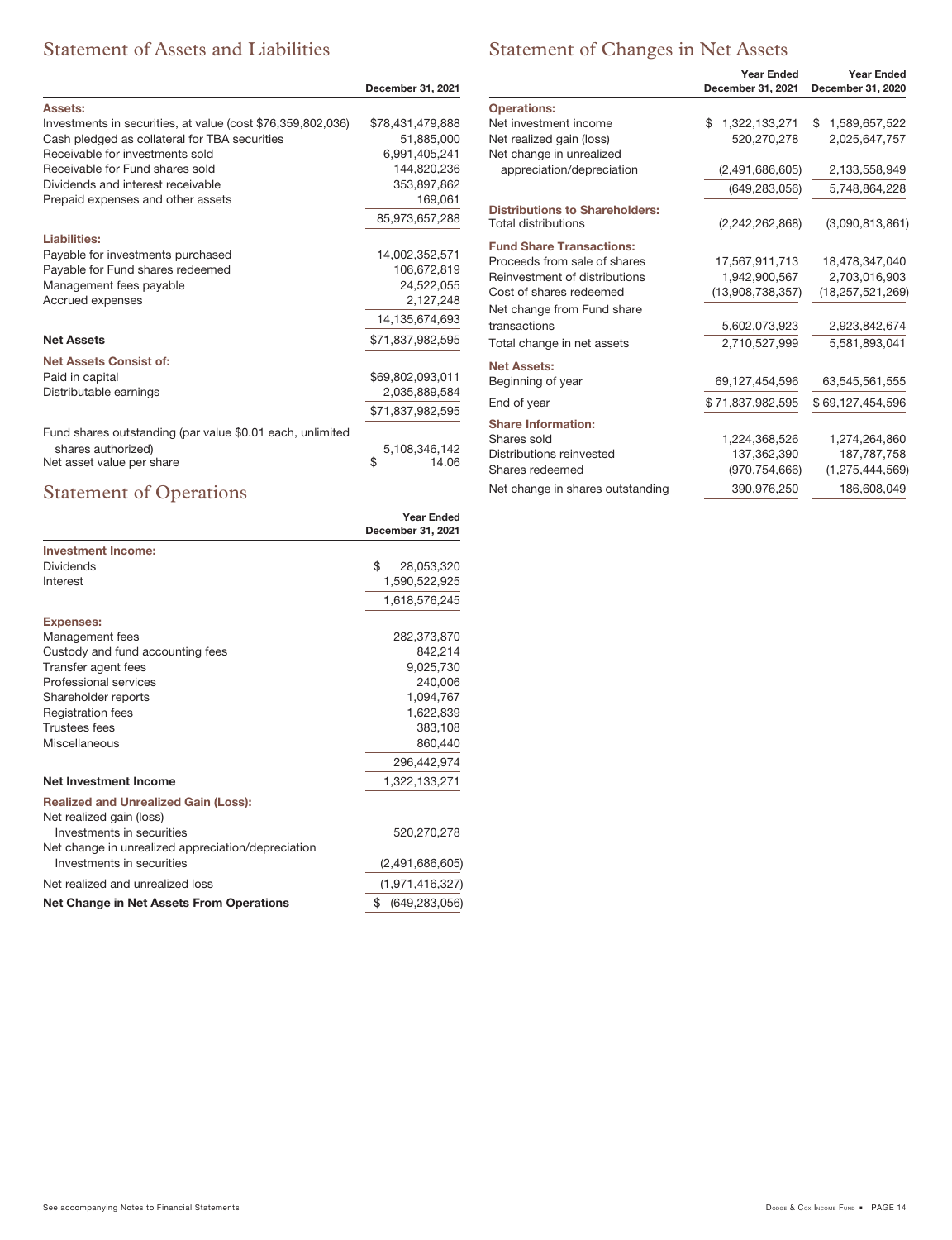### Notes to Financial Statements

#### **Note 1: Organization and Significant Accounting Policies**

Dodge & Cox Income Fund (the "Fund") is one of the series constituting the Dodge & Cox Funds (the "Trust" or the "Funds"). The Trust is organized as a Delaware statutory trust and is registered under the Investment Company Act of 1940, as amended, as an open-end management investment company. The Fund commenced operations on January 3, 1989, and seeks high and stable current income consistent with long-term preservation of capital. Risk considerations and investment strategies of the Fund are discussed in the Fund's Prospectus.

The Fund is an investment company and follows the accounting and reporting guidance issued in Topic 946 by the Financial Accounting Standards Board. The financial statements have been prepared in conformity with accounting principles generally accepted in the United States of America, which require the use of estimates and assumptions by management. Actual results may differ from those estimates. Significant accounting policies are as follows:

Security valuation The Fund's net assets are normally valued as of the scheduled close of trading on the New York Stock Exchange (NYSE), generally 4 p.m. Eastern Time, each day that the NYSE is open for business.

Debt securities are valued using prices received from independent pricing services which utilize dealer quotes, recent transaction data, pricing models, and other inputs to arrive at market-based valuations. Pricing models may consider quoted prices for similar securities, interest rates, cash flows (including prepayment speeds), and credit risk. Short-term securities less than 60 days to maturity may be valued at amortized cost if amortized cost approximates current value. Mutual funds are valued at their respective net asset values. Security values are not discounted based on the size of the Fund's position and may differ from the value a Fund receives upon sale of the securities. All securities held by the Fund are denominated in U.S. dollars.

If market quotations are not readily available or if normal valuation procedures produce valuations that are deemed unreliable or inappropriate under the circumstances existing at the time, the investment will be valued at fair value as determined in good faith by or under the direction of the Fund's Board of Trustees. The Board of Trustees has appointed Dodge & Cox, the Fund's investment manager, to make fair value determinations in accordance with the Dodge & Cox Funds Valuation Policies ("Valuation Policies"), subject to Board oversight. Dodge & Cox has established a Pricing Committee that is comprised of representatives from Treasury, Legal, Compliance, and Operations. The Pricing Committee is responsible for implementing the Valuation Policies, including determining the fair value of securities and other investments when necessary. The Pricing Committee considers relevant indications of value that are reasonably available to it in determining the fair value assigned to a particular security, such as the value of similar financial instruments, trading volumes, contractual restrictions on disposition, related corporate actions, and changes in economic conditions. In doing so, the Pricing Committee employs various methods for calibrating fair valuation approaches, including a regular review of key inputs and assumptions, back-testing, and review of any related market activity.

Valuing securities through a fair value determination involves greater reliance on judgment than valuation of securities based on readily available market quotations. In some instances, lack of information and uncertainty as to the significance of information may lead to a conclusion that a prior valuation is the best indication of a security's value. When fair value pricing is employed, the prices of securities used by the Fund to calculate its net asset value may differ from quoted or published prices for the same securities.

Security transactions, investment income, expenses, and distributions Security transactions are recorded on the trade date. Realized gains and losses on securities sold are determined on the basis of identified cost.

Interest income is recorded on the accrual basis. Interest income includes coupon interest, amortization of premium and accretion of discount on debt securities, and gain/loss on paydowns. The ability of the issuers of the debt securities held by the Fund to meet their obligations may be affected by economic developments in a specific industry, state, or region. Debt obligations may be placed on nonaccrual status and related interest income may be reduced by ceasing current accruals and writing off interest receivables when the collection of all or a portion of interest has become doubtful. A debt obligation is removed from non-accrual status when the issuer resumes interest payments or when collectibility of interest is reasonably assured. Dividend income is recorded on the ex-dividend date.

Expenses are recorded on the accrual basis. Some expenses of the Trust can be directly attributed to a specific series. Expenses which cannot be directly attributed are allocated among the Funds in the Trust using methodologies determined by the nature of the expense.

Distributions to shareholders are recorded on the ex-dividend date.

Repurchase agreements Repurchase agreements are transactions under which a Fund purchases a security from a dealer counterparty and agrees to resell the security to that counterparty on a specified future date at the same price, plus a specified interest rate. The Fund's repurchase agreements are secured by U.S. government or agency securities. It is the Fund's policy that its custodian take possession of the underlying collateral securities, the fair value of which exceeds the principal amount of the repurchase transaction, including accrued interest, at all times. In the event of default by the counterparty, the Fund has the contractual right to liquidate the collateral securities and to apply the proceeds in satisfaction of the obligation.

To-Be-Announced securities The Fund may purchase mortgage-related securities on a to-be-announced ("TBA") basis at a fixed price, with payment and delivery on a scheduled future date beyond the customary settlement period for such securities. The Fund may choose to extend the settlement through a "dollar roll" transaction in which it sells the mortgage-related securities to a dealer and simultaneously agrees to purchase similar securities for future delivery at a predetermined price. The Fund accounts for TBA dollar rolls as purchase and sale transactions.

Indemnification Under the Trust's organizational documents, its officers and trustees are indemnified against certain liabilities arising out of the performance of their duties to the Trust. In addition, in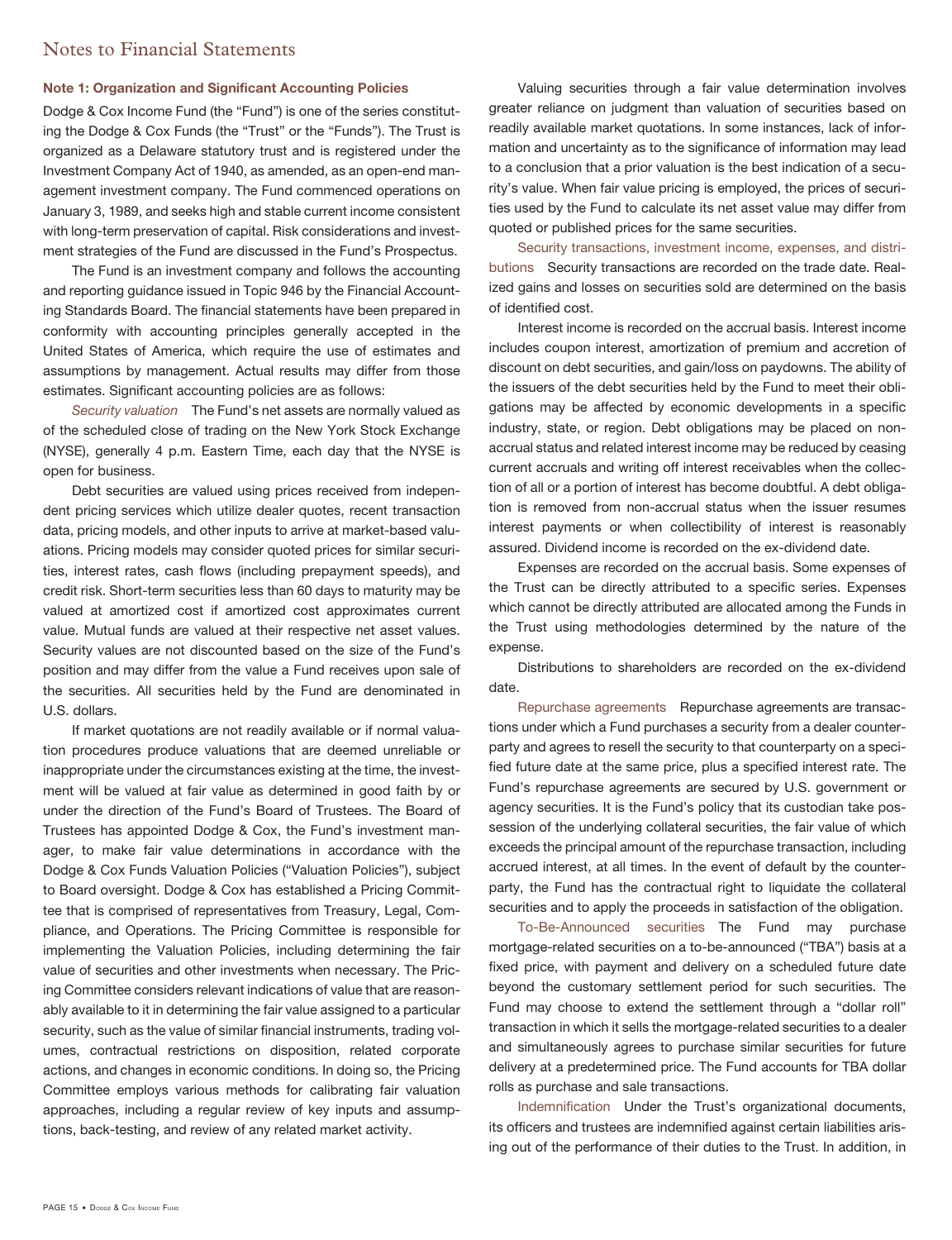# Notes to Financial Statements

the normal course of business the Trust enters into contracts that provide general indemnities to other parties. The Trust's maximum exposure under these arrangements is unknown, as this would involve future claims that may be made against the Trust that have not yet occurred.

#### **Note 2: Valuation Measurements**

Various inputs are used in determining the value of the Fund's investments. These inputs are summarized in the three broad levels listed below.

- **Level 1: Unadjusted quoted prices in active markets for identical** securities
- **Example 2: Other significant observable inputs (including quoted prices** for similar securities, market indices, interest rates, credit risk, forward exchange rates, etc.)
- **Level 3: Significant unobservable inputs (including Fund manage**ment's assumptions in determining the fair value of investments)

The inputs or methodology used for valuing securities are not necessarily an indication of the risk associated with investing in those securities.

The following is a summary of the inputs used to value the Fund's holdings at December 31, 2021:

|                         |                 | <b>LEVEL 2</b>     |
|-------------------------|-----------------|--------------------|
| Classification          | <b>LEVEL 1</b>  | (Other Significant |
|                         | (Quoted Prices) | Observable Inputs) |
| <b>Securities</b>       |                 |                    |
| <b>Debt Securities</b>  |                 |                    |
| U.S. Treasury           | \$              | \$17,895,125,012   |
| Government-Related      |                 | 3,228,592,908      |
| Securitized             |                 | 29,396,471,862     |
| Corporate               |                 | 23,042,162,300     |
| Short-Term Investments  |                 |                    |
| Repurchase Agreements   |                 | 4.581.742.000      |
| Money Market Fund       | 287,385,806     |                    |
| <b>Total Securities</b> | \$287.385.806   | \$78.144.094.082   |

#### **Note 3: Related Party Transactions**

Management fees Under a written agreement approved by a unanimous vote of the Board of Trustees, the Fund pays a management fee monthly at an annual rate of 0.50% of the Fund's average daily net assets up to \$100 million and 0.40% of the Fund's average daily net assets in excess of \$100 million to Dodge & Cox, investment manager of the Fund. The agreement further provides that Dodge & Cox shall waive its fee to the extent that such fee plus all other ordinary operating expenses of the Fund exceed 1% of the average daily net assets for the year.

Fund officers and trustees All officers and two of the trustees of the Trust are officers or employees of Dodge & Cox. The Trust pays a fee only to those trustees who are not affiliated with Dodge & Cox.

#### **Note 4: Income Tax Information and Distributions to Shareholders**

A provision for federal income taxes is not required since the Fund intends to continue to qualify as a regulated investment company under Subchapter M of the Internal Revenue Code and distribute all of its taxable income to shareholders. Distributions are determined in accordance with income tax regulations, and such amounts may differ from net investment income and realized gains for financial reporting purposes. The Fund may also designate a portion of the amount paid to redeeming shareholders as a distribution for tax purposes. Financial reporting records are adjusted for permanent book to tax differences at year end to reflect tax character. Book to tax differences are primarily due to differing treatments of distributions.

Distributions during the years noted below were characterized as follows for federal income tax purposes:

|                        | <b>Year Ended</b><br>December 31, 2021 | <b>Year Ended</b><br>December 31, 2020 |
|------------------------|----------------------------------------|----------------------------------------|
| Ordinary income        | 1.630.927.049                          | 2,466,786,415                          |
|                        | (\$0.332 per share)                    | $$0.546$ per share)                    |
| Long-term capital gain | 611.335.819<br>S                       | 624.027.446<br>\$                      |
|                        | (\$0.122 per share)                    | (\$0.137 per share)                    |

At December 31, 2021, the tax basis components of distributable earnings were as follows:

| Deferred loss <sup>1</sup>   | $$^{(35,788,268)}$ |
|------------------------------|--------------------|
| Net unrealized appreciation  | 2.071.677.852      |
| Total distributable earnings | \$2.035.889.584    |

<sup>1</sup> Represents capital loss incurred between November 1, 2021 and December 31, 2021. As permitted by tax regulation, the Fund has elected to treat this loss as arising in 2022.

At December 31, 2021, unrealized appreciation and depreciation for investments and derivatives based on cost for federal income tax purposes were as follows:

| Tax cost                    | \$76,359,802,036 |
|-----------------------------|------------------|
| Unrealized appreciation     | 2.704.101.059    |
| Unrealized depreciation     | (632, 423, 207)  |
| Net unrealized appreciation | 2.071.677.852    |

Fund management has reviewed the tax positions for open periods (three years and four years, respectively, from filing the Fund's Federal and State tax returns) as applicable to the Fund, and has determined that no provision for income tax is required in the Fund's financial statements.

#### **Note 5: Loan Facilities**

Pursuant to an exemptive order issued by the Securities and Exchange Commission (SEC), the Fund may participate in an interfund lending facility (Facility). The Facility allows the Fund to borrow money from or loan money to the Funds. Loans under the Facility are made for temporary or emergency purposes, such as to fund share-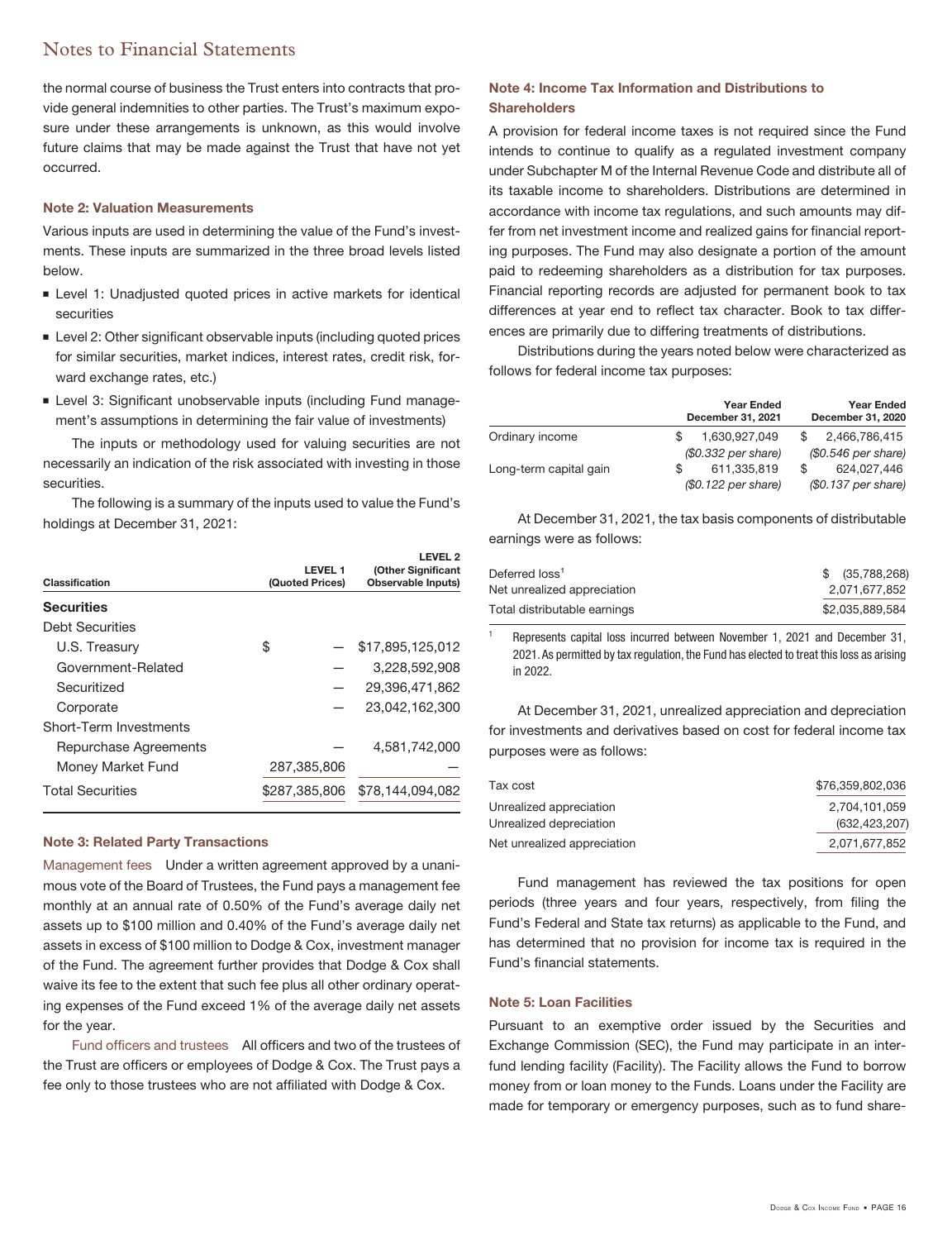## Notes to Financial Statements

holder redemption requests. Interest on borrowings is the average of the current repurchase agreement rate and the bank loan rate. There was no activity in the Facility during the year.

All Funds in the Trust participate in a \$500 million committed credit facility (Line of Credit) with State Street Bank and Trust Company, to be utilized for temporary or emergency purposes to fund shareholder redemptions or for other short-term liquidity purposes. The maximum amount available to the Fund is \$250 million. Each Fund pays an annual commitment fee on its pro-rata portion of the Line of Credit. For the year ended December 31, 2021, the Fund's commitment fee amounted to \$392,672 and is reflected as a Miscellaneous Expense in the Statement of Operations. Interest on borrowings is charged at the prevailing rate. There were no borrowings on the Line of Credit during the year.

#### **Note 6: Purchases and Sales of Investments**

For the year ended December 31, 2021, purchases and sales of securities, other than short-term securities and U.S. government securities, aggregated \$3,796,469,488 and \$6,824,293,315, respectively. For the year ended December 31, 2021, purchases and sales of U.S. government securities aggregated \$69,105,220,745 and \$57,955,887,423, respectively.

#### **Note 7: New Accounting Guidance**

In March 2020, the Financial Accounting Standards Board issued Accounting Standards Update (ASU) No. 2020-04, Reference Rate

### Financial Highlights

Reform (Topic 848) – Facilitation of the Effects of Reference Rate Reform on Financial Reporting. The amendments in the ASU provide optional temporary financial reporting relief from the effect of certain types of contract modifications due to the planned discontinuation of the London Interbank Offered Rate and other interbank-offered based reference rates as of the end of 2021. The ASU is effective for certain reference rate-related contract modifications that occur during the period March 12, 2020 through December 31, 2022. Management has reviewed the requirements and believes the adoption of this ASU will not have a material impact on the financial statements.

#### **Note 8: Subsequent Events**

On February 9, 2022, the Fund's Board of Trustees approved a name change of the existing shares of the Fund to "Class I" planned for May 2022. The Board also approved the public offering of a new class of shares, Class X, of the Fund planned for May 2022. Fund management has determined that no other material events or transactions occurred subsequent to December 31, 2021, and through the date of the Fund's financial statements issuance, which require additional disclosure in the Fund's financial statements.

| Selected data and ratios<br>(for a share outstanding throughout each period) | Year Ended December 31, |          |          |            |          |
|------------------------------------------------------------------------------|-------------------------|----------|----------|------------|----------|
|                                                                              | 2021                    | 2020     | 2019     | 2018       | 2017     |
| Net asset value, beginning of year                                           | \$14.65                 | \$14.03  | \$13.26  | \$13.76    | \$13.59  |
| Income from investment operations:                                           |                         |          |          |            |          |
| Net investment income                                                        | 0.27                    | 0.35     | 0.44     | 0.41       | 0.38     |
| Net realized and unrealized gain (loss)                                      | (0.40)                  | 0.96     | 0.84     | (0.45)     | 0.21     |
| Total from investment operations                                             | (0.13)                  | 1.31     | 1.28     | (0.04)     | 0.59     |
| Distributions to shareholders from:                                          |                         |          |          |            |          |
| Net investment income                                                        | (0.27)                  | (0.36)   | (0.43)   | (0.40)     | (0.38)   |
| Net realized gain                                                            | (0.19)                  | (0.33)   | (0.08)   | (0.06)     | (0.04)   |
| Total distributions                                                          | (0.46)                  | (0.69)   | (0.51)   | (0.46)     | (0.42)   |
| Net asset value, end of year                                                 | \$14.06                 | \$14.65  | \$14.03  | \$13.26    | \$13.76  |
| Total return                                                                 | $(0.91)\%$              | 9.45%    | 9.73%    | $(0.31)\%$ | 4.36%    |
| Ratios/supplemental data:                                                    |                         |          |          |            |          |
| Net assets, end of year (millions)                                           | \$71,838                | \$69,127 | \$63,546 | \$54,314   | \$54,287 |
| Ratio of expenses to average net assets                                      | 0.42%                   | 0.42%    | 0.42%    | 0.42%      | 0.43%    |
| Ratio of net investment income to average net assets                         | 1.87%                   | 2.43%    | 3.12%    | 3.02%      | 2.80%    |
| Portfolio turnover rate                                                      | 91%                     | 94%      | 49%      | 37%        | 19%      |

See accompanying Notes to Financial Statements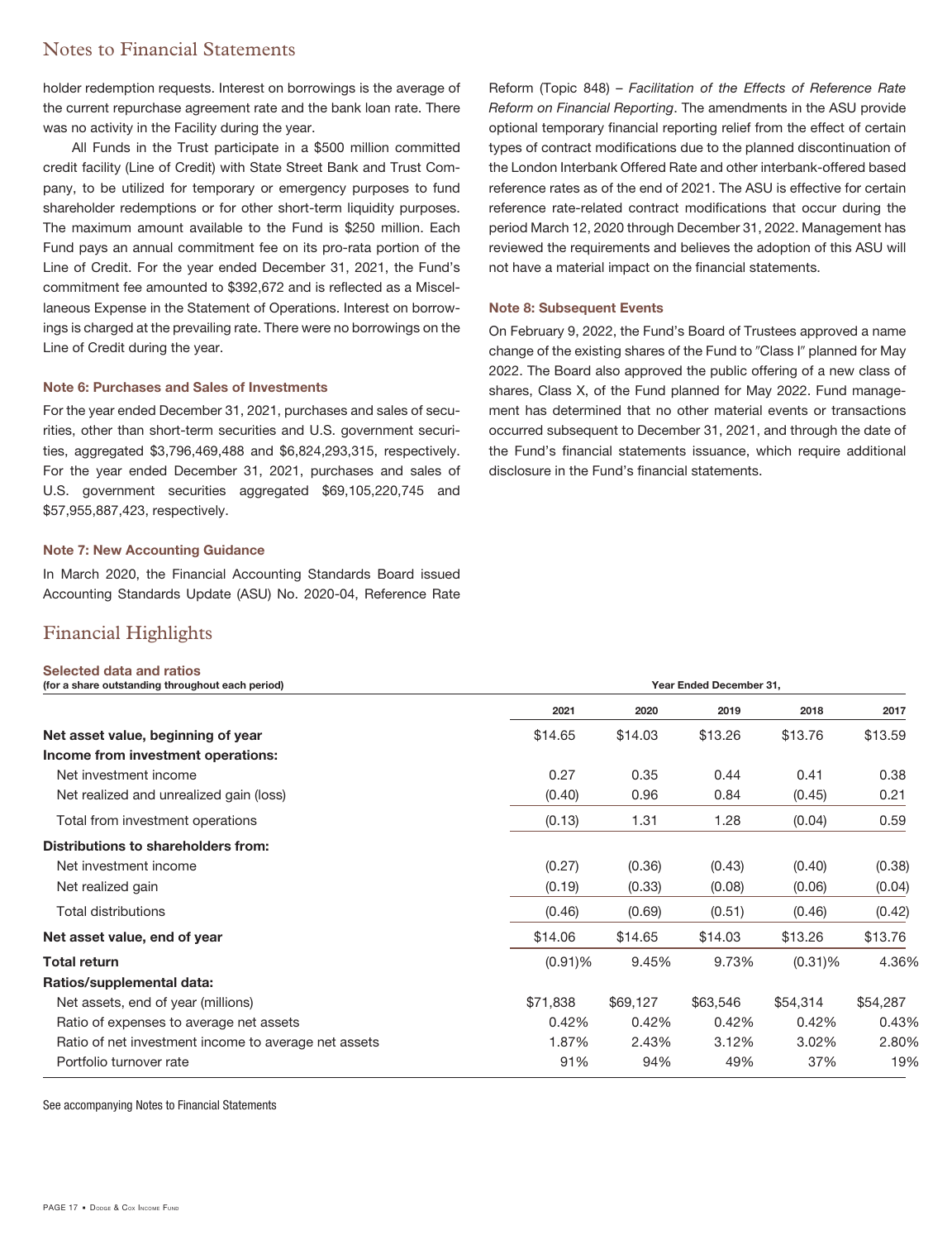# Report of Independent Registered Public Accounting Firm

To the Board of Trustees of Dodge & Cox Funds and Shareholders of Dodge & Cox Income Fund

#### **Opinion on the Financial Statements**

We have audited the accompanying statement of assets and liabilities, including the portfolio of investments, of Dodge & Cox Income Fund (one of the funds constituting Dodge & Cox Funds, referred to hereafter as the "Fund") as of December 31, 2021, the related statement of operations for the year ended December 31, 2021, the statement of changes in net assets for each of the two years in the period ended December 31, 2021, including the related notes, and the financial highlights for each of the five years in the period ended December 31, 2021 (collectively referred to as the "financial statements"). In our opinion, the financial statements present fairly, in all material respects, the financial position of the Fund as of December 31, 2021, the results of its operations for the year then ended, the changes in its net assets for each of the two years in the period ended December 31, 2021 and the financial highlights for each of the five years in the period ended December 31, 2021 in conformity with accounting principles generally accepted in the United States of America.

#### **Basis for Opinion**

These financial statements are the responsibility of the Fund's management. Our responsibility is to express an opinion on the Fund's financial statements based on our audits. We are a public accounting firm registered with the Public Company Accounting Oversight Board (United States) (PCAOB) and are required to be independent with respect to the Fund in accordance with the U.S. federal securities laws and the applicable rules and regulations of the Securities and Exchange Commission and the PCAOB.

We conducted our audits of these financial statements in accordance with the standards of the PCAOB. Those standards require that we plan and perform the audit to obtain reasonable assurance about whether the financial statements are free of material misstatement, whether due to error or fraud.

Our audits included performing procedures to assess the risks of material misstatement of the financial statements, whether due to error or fraud, and performing procedures that respond to those risks. Such procedures included examining, on a test basis, evidence regarding the amounts and disclosures in the financial statements. Our audits also included evaluating the accounting principles used and significant estimates made by management, as well as evaluating the overall presentation of the financial statements. Our procedures included confirmation of securities owned as of December 31, 2021 by correspondence with the custodian, transfer agent and brokers; when replies were not received from brokers, we performed other auditing procedures. We believe that our audits provide a reasonable basis for our opinion.

/s/PricewaterhouseCoopers LLP San Francisco, California February 18, 2022

We have served as the auditor of one or more investment companies in the Dodge & Cox Funds since 1931.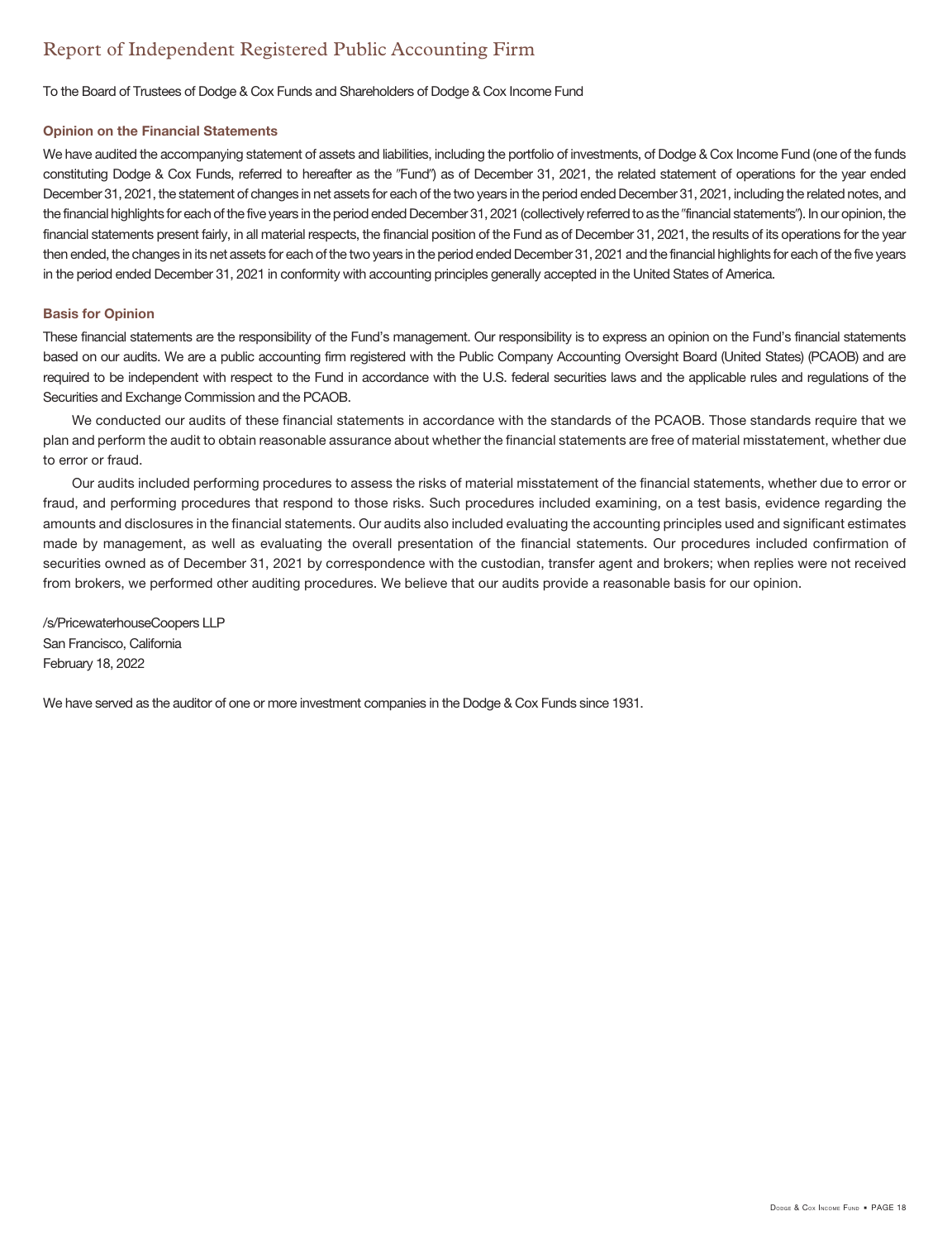### Special 2021 Tax Information (unaudited)

The following information is provided pursuant to provisions of the Internal Revenue Code:

The Fund designates \$613,440,364 as long-term capital gain distributions in 2021.

For shareholders that are corporations, the Fund designates 76% of its ordinary dividends paid to shareholders in 2021 as Section 163(j) interest dividends.

## Funds' Liquidity Risk Management Program (unaudited)

The Funds have adopted and implemented a written liquidity risk management program ("Program") as required by Rule 22e-4 under the Investment Company Act. The Program is reasonably designed to assess and manage the Fund's liquidity risk, taking into consideration the Fund's investment strategy and the liquidity of its portfolio investments during normal and reasonably foreseeable stressed conditions; its short and long-term cash flow projections; and its cash holdings and access to other funding sources including the Funds' interfund lending facility and line of credit.

The Funds' Board of Trustees has approved the appointment of a Liquidity Risk Management Committee including representatives from Dodge & Cox's Legal, Compliance, Treasury, Operations, Trading, and Portfolio Management departments, which is responsible for the Program's administration and oversight and for reporting to the Board on at least an annual basis regarding the Program's operation and effectiveness.

The Liquidity Risk Management Committee performed an initial assessment of the liquidity risk of the Dodge & Cox Emerging Markets Stock Fund prior to its launch in May, 2021. The Committee refreshed its assessment of all of lthe Funds' liquidity risk profiles and considered the adequacy and effectiveness of the Program's operations for the 12 months ended September 30, 2021 (the "covered period") in order to prepare a written report to the Board of Trustees for consideration at its meeting held on December 15, 2021. The report concluded that (i) the Funds had adequate liquidity to operate effectively throughout the covered period; (ii) each Fund's investment strategy continues to be appropriate for an open end fund; and (iii) the Funds' Program is reasonably designed to assess and manage its liquidity risk.

## Board Approval of Funds' Investment Management Agreements and Management Fees (unaudited)

The Board of Trustees is responsible for overseeing the performance of the Dodge & Cox Funds' investment manager and determining whether to continue the Investment Management Agreements between the Funds and Dodge & Cox each year (the "Agreements"). At a meeting of the Board of Trustees of the Trust held on December 15, 2021, the Trustees, by a unanimous vote (including a separate vote of those Trustees who are not "interested persons" (as defined in the Investment Company Act of 1940) (the "Independent Trustees")), approved the renewal of the Agreements for an additional one-year term through December 31, 2022 with respect to each Fund

(other than the Emerging Markets Stock Fund, whose investment management agreement was approved at a meeting of the Board of Trustees held on June 2, 2020 and entered into on January 8, 2021). During the course of the year, the Board received extensive information and materials relating to the investment management and administrative services provided by Dodge & Cox and the performance of each of the Funds.

#### **Information Received**

Over the past several years, the Board has requested, received, and discussed a number of special presentations on topics relevant to their annual consideration of the proposed renewal of the Funds' Agreements, including, in 2021, special presentations relating to asset management industry trends and the competitive landscape for the Funds, fund distribution channels, mutual fund fee litigation trends, an update on economies of scale, an update on Environmental, Social, and Governance-related asset management trends, Dodge & Cox's evolving risk management practices, and equity trading costs. In addition to the foregoing and in advance of the meetings referred to below, the Board, including the Independent Trustees, requested, received, and reviewed materials relating to the Agreements and the services provided by Dodge & Cox. The Independent Trustees retained Broadridge to prepare an independent expense and performance summary for each Fund and comparable funds managed by other advisers identified by Broadridge. The Broadridge materials included information regarding advisory and administrative fee rates, expense ratios, and transfer agency, custodial, and distribution expenses, as well as performance comparisons to each Fund's peer group and to a broad-based securities index or combination of indices. The Broadridge materials also included a comparison of expenses of various share classes offered by comparable funds. The materials reviewed by the Board contained information concerning, among other things, Dodge & Cox's profitability, financial results and condition, management fee revenue, and separate account fee schedules. The Board additionally considered the Funds' brokerage commissions, turnover rates, sales and redemption data, and the investment that Dodge & Cox makes in research used in managing the Funds. The Board received and reviewed memoranda and related materials addressing, among other things, Dodge & Cox's services to the Funds; how Dodge & Cox Funds' fees compare to fees of peer group funds; the different fees, services, costs, and risks associated with other accounts managed by Dodge & Cox as compared to the Dodge & Cox Funds; and the ways in which the Funds realize economies of scale. Throughout the process of reviewing the services provided by Dodge & Cox and preparing for the meeting, the Independent Trustees found Dodge & Cox to be open, forthright, detailed, and helpful in answering questions about all issues. The Board received copies of the Agreements and a memorandum from the independent legal counsel to the Independent Trustees discussing the factors generally regarded as appropriate to consider in evaluating mutual fund management arrangements. The Trust's Contract Review Committee, consisting solely of Independent Trustees, met with its independent legal counsel on November 11, 2021 and again on December 15, 2021 to discuss whether to renew the Agreements. The Board, including the Independent Trustees, subsequently concluded that the existing Agreements are fair and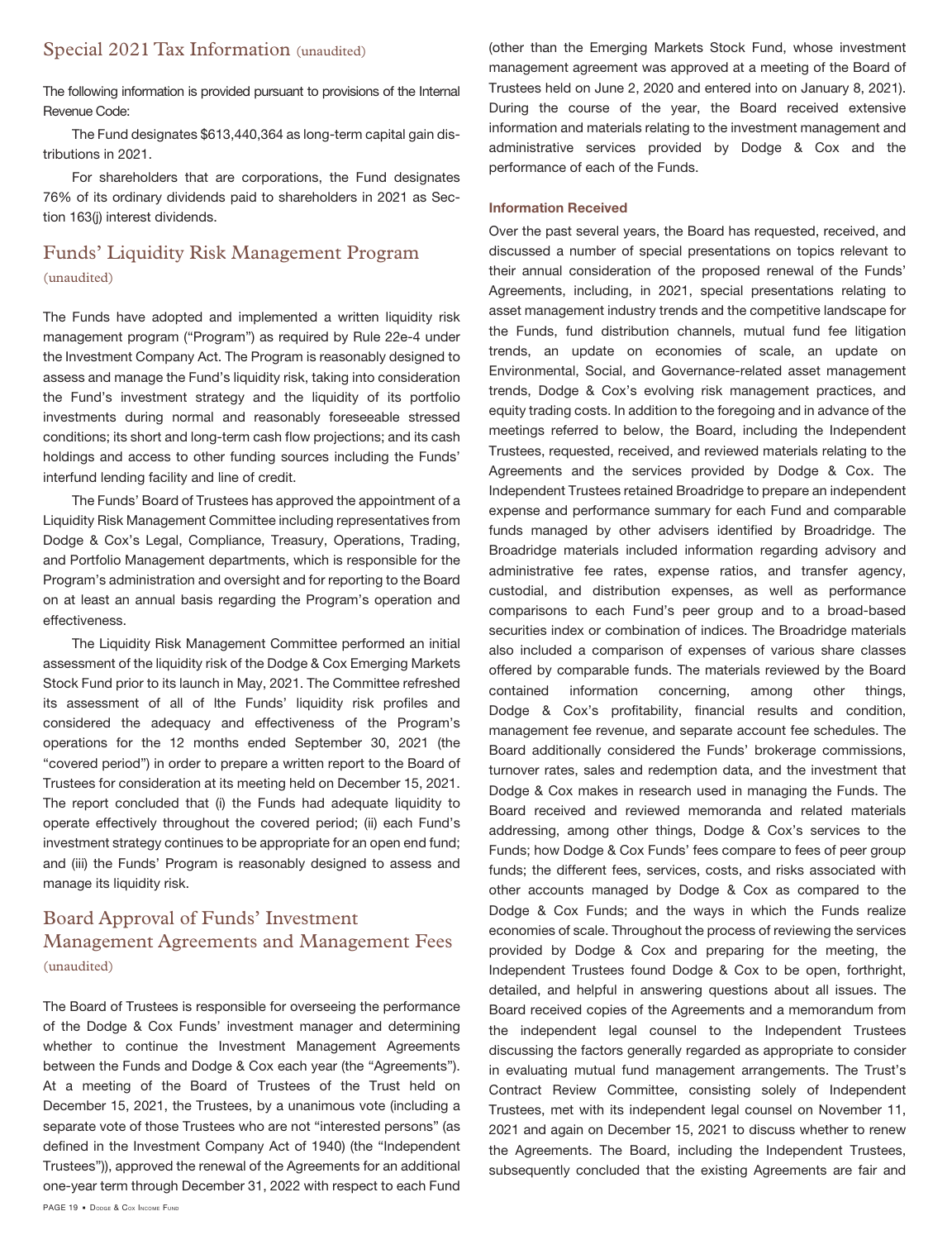reasonable and voted to approve the Agreements. In considering the Agreements, the Board, including the Independent Trustees, did not identify any single factor or particular information as all-important or controlling. In reaching the decision to approve the Agreements, the Board considered several factors, discussed below, to be key factors and reached the conclusions described herein.

#### **Nature, Quality, and Extent of the Service**

The Board considered that Dodge & Cox provides a range of services to the Funds in addition to portfolio management, including regulatory compliance, trading desks, proxy voting, transfer agent and custodian oversight, administration, regulatory agency filings, tax compliance and filings, web site, and anti-money laundering. The nature of services provided by Dodge & Cox has been documented in materials provided to the Board and in presentations made to the Board throughout the year. In particular, the Board considered the nature, quality, and extent of portfolio management, administrative, and shareholder services performed by Dodge & Cox. With regard to portfolio management services, the Board considered Dodge & Cox's consistency in investment approach and depth; the background and experience of the Dodge & Cox U.S. Equity Investment Committee, International Equity Investment Committee, Global Equity Investment Committee, U.S. Fixed Income Investment Committee, and Global Fixed Income Investment Committee, and research analysts responsible for managing the Funds; Dodge & Cox's methods for assessing the regulatory and investment climate in various jurisdictions; its overall level of attention to its core investment management function; and its commitment to the Funds and their shareholders. The Board reviewed information from Dodge & Cox describing conflicts of interest between the Funds and Dodge & Cox or its other clients, and how Dodge & Cox addresses those conflicts. The Board also noted that Dodge & Cox is an investment researchoriented firm with no other business endeavors to distract management's attention from its research efforts, that its investment professionals adhere to a consistent investment approach across the Funds, and that it employs a deliberate, thoughtful approach with respect to the development of new products. The Board further considered the "Gold" analyst rating awarded by Morningstar to all of the Funds (other than the Balanced Fund, which has a "Bronze" rating, and the Emerging Markets Stock Fund, which is too new to be rated). The Board concluded that it was satisfied with the nature, extent, and quality of investment management and other services provided to the Funds by Dodge & Cox.

#### **Investment Performance**

The Board reviewed each Fund's recent and long-term investment performance (including periods of outperformance and underperformance), as compared to relevant indices and the performance of such Fund's peer group and broader Morningstar category. In assessing the performance of the Funds, the Board considered the Funds' relative outperformance over the past year. The Board also reviewed the Funds' investment returns over various periods and concluded that the volatility and underperformance of certain Funds during certain recent periods was consistent with Dodge & Cox's long-term approach and active investment style. The Board compared the short- and long-term investment performance of the equity funds to both their primary performance benchmarks as well as value-oriented indices, in recognition of the significant performance divergence between value and growth stocks that has persisted for much of the last several years. The Board considered that the recent outperformance as well as the previous underperformance of certain Funds are both the result of a valueoriented investment management process that emphasizes a longterm investment horizon, independent research, a team approach, price discipline, low cost, and low portfolio turnover. The Board concluded that Dodge & Cox has delivered long-term performance for Fund investors consistent with the long-term investment strategies being pursued by the Funds.

#### **Costs and Ancillary Benefits**

Costs of Services to Funds: Fees and Expenses The Board considered each Fund's management fee rate and net expense ratio relative to (1) a broad category of other mutual funds with similar portfolio characteristics and share class and expense structures and (2) a smaller group of peers selected by Broadridge based on investment style, share class characteristics, and asset levels. The Board also considered the management fees charged by Dodge & Cox to other clients. In particular, the Board noted that the management fee rate paid by each Fund compares favorably to its broad category and is competitive within the Fund's peer group. The Board also evaluated the operating structures of the Funds and Dodge & Cox, noting that the Funds do not charge front-end sales commissions or distribution fees, and Dodge & Cox bears, among other things, the cost of most third-party research, reimbursement for shareholder recordkeeping and administrative costs to third-party retirement plan administrators, and administrative and office overhead. The Board noted that the Broadridge report shows that the net expense ratio of every Fund (taking into account, in the case of the Global Bond Fund, voluntary expense reimbursements by Dodge & Cox) is in the least expensive quartile compared to its broad Morningstar category and four of the six Funds are in the least expensive quartile of their respective Broadridge peer groups (with the Balanced Fund and the Income in the second-lowest quartile of their peer groups). The Board noted the Funds' unusual single-shareclass structure and reviewed Broadridge data (including assetweighted average expense ratios) showing that most of the peer group funds offer several different classes of shares, with different expense ratios, to different categories of investors, and that the Broadridge expense comparisons described above generally compare the net expense ratio of each Dodge & Cox Fund's single share class to one of the least expensive share classes of the peer fund, even though those share classes are often not available to retail investors. On an asset-weighted basis, each Fund, other than the Income Fund, ranks in the least expensive quartile of its Broadridge peer group (taking into account, in the case of the Global Bond Fund, voluntary expense reimbursements by Dodge & Cox). The Income Fund has the lowest weighted average expenses of the funds in the second least expensive quartile of its peer group. The Board noted that the Funds provide access for small investors to quality investment management at a relatively low cost.

The Board also considered that the Funds are priced to scale, i.e., management fee rates begin at relatively low levels. Even without breakpoints, the Funds' management fee rates are lower than those of many peer funds whose fee schedules include breakpoints. With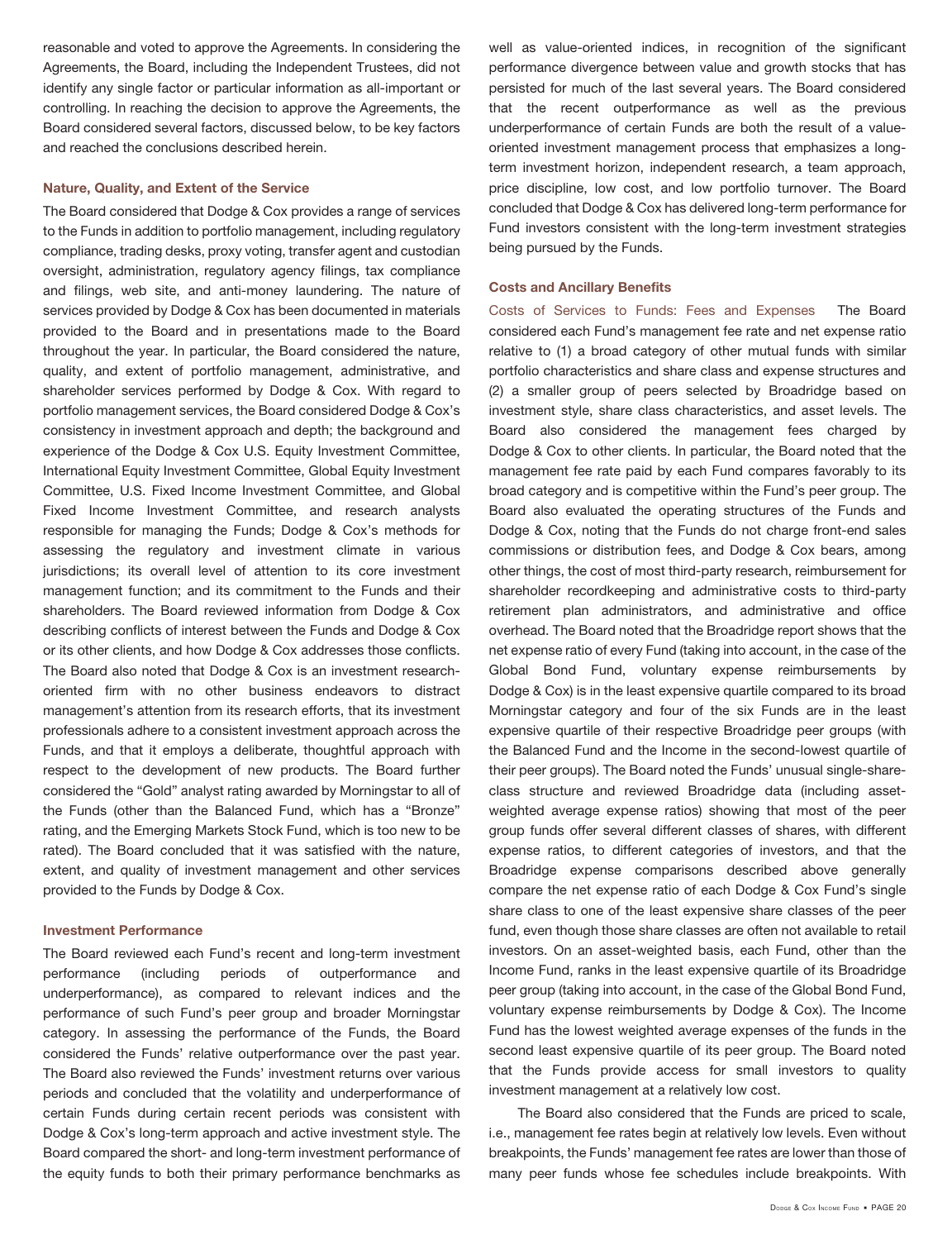respect to non-U.S. funds sponsored and managed by Dodge & Cox that are comparable to the Funds in many respects, the Board noted that the fee rates charged by Dodge & Cox are the same as or higher than the fee rates charged to the Funds. The Board reviewed information regarding the fee rates Dodge & Cox charges to subadvised funds and separate accounts that have investment programs similar to those of the Funds, including instances where sub-advised funds or separate account fees are lower than Fund fees. The Board considered the differences in the nature and scope of services Dodge & Cox provides to the Funds as compared to other client accounts, as well as material differences in regulatory, litigation, and other risks as between the Dodge & Cox Funds and other types of clients. The Board noted that different markets exist for mutual fund, sub-advisory, and institutional separate account management services and that a comparison of Fund fee rates and sub-advised and separate account fee rates must consider the fact that subadvised and separate account clients bear additional costs and responsibilities that are included in the cost of a Fund. After consideration of these matters, the Board concluded that the overall costs incurred by the Funds for the services they receive (including the management fee paid to Dodge & Cox) are reasonable and that the fees are acceptable based upon the qualifications, experience, reputation, and performance of Dodge & Cox and the low overall expense ratios of the Funds.

Profitability and Costs of Services to Dodge & Cox; Fall-out Benefits The Board reviewed reports of Dodge & Cox's financial position, profitability, and estimated overall value and considered Dodge & Cox's overall profitability within its context as a private, employee-owned S-Corporation and relative to the scope and quality of the services provided. The Board noted in particular that Dodge & Cox's profits are not generated by high fee rates, but reflect a focused business approach toward investment management. The Board recognized the importance of Dodge & Cox's profitability—which is derived solely from management fees and does not include other business ventures—to maintain its independence, stability, company culture and ethics, and management continuity. The Board also considered that the compensation/profit structure at Dodge & Cox includes a return on shareholder employees' investment in the firm, which is vital for remaining independent and facilitating retention of management and investment professionals. The Board also considered that Dodge & Cox has in the past closed some of the Funds to new investors to proactively manage growth in those Funds. While these actions are intended to benefit existing Fund shareholders, the effect is to reduce potential revenues to Dodge & Cox from new shareholders. The Board also considered potential "fall-out" benefits (including the receipt of research from unaffiliated brokers and reputational benefits to non-U.S. funds sponsored and managed by Dodge & Cox) that Dodge & Cox might receive as a result of its association with the Funds and determined that they are acceptable. The Board also noted that Dodge & Cox continues to invest in its business to provide enhanced services, systems, and research capabilities, all of which benefit the Funds. The Board concluded that Dodge & Cox's profitability is the keystone of its independence, stability, and long-term investment performance.

The Board considered whether there have been economies of scale with respect to the management of each Fund, whether the Funds have appropriately benefited from any economies of scale, and

whether the management fee rate is reasonable in relation to the level of Fund assets and any economies of scale that may exist. In the Board's view, any consideration of economies of scale must take account of the Funds' low fee and expense structure and the fact that Dodge & Cox builds economies of scale into the Funds' fee structures by charging low fees from a fund's inception and keeping overall expenses down as a Fund grows, as compared to other fund complexes that employ fee "breakpoints" only after a fund reaches a certain scale. An assessment of economies of scale must also take into account that Dodge & Cox invests time and resources in each new Fund for months (and sometimes years) prior to launch; in addition, in a Fund's early periods of operations, expenses are capped, which means that Dodge & Cox subsidizes the operations of a new Fund for a period of time until it reaches scale. The Board also observed that, while total Fund assets have grown over the long term, this growth has not been continuous or evenly distributed across all of the Funds (and indeed that certain Funds have experienced net outflows over the past several years). In addition, the Board noted that Dodge & Cox has shared the benefits of scale with the Funds by adding services to the Funds over time, and that Dodge & Cox's internal costs of providing investment management, technology, administrative, legal, and compliance services to the Funds continue to increase. For example, Dodge & Cox has continued to increase its global research staff and investment resources over the years to add new capabilities for the benefit of Fund shareholders and to address the increased complexity of investing globally. In addition, Dodge & Cox has made expenditures in other staff, technology, and infrastructure to enable it to integrate credit and equity analyses, incorporate additional quantitative and macroeconomic analyses into its processes, and implement its strategy in a more effective manner. Over the last ten years, Dodge & Cox has increased its spending on research, investment management, client servicing, legal and compliance support, investment operations capabilities, cybersecurity, technology infrastructure, third-party research, data services, and computer systems for trading, operations, compliance, accounting, and communications at a rate that has outpaced the Funds' growth rate during the same period. The Board also observed that, even without fee breakpoints, the Funds are competitively priced in a competitive market and that having a low fee from inception provides shareholders with the benefits of scale even while a Fund remains relatively small. The Board also noted that there are certain diseconomies of scale associated with managing large funds, insofar as certain of the costs and risks associated with portfolio management increase disproportionately as assets grow.

#### **Conclusion**

Based on their evaluation of all material factors and assisted by the advice of independent legal counsel to the Independent Trustees, the Board, including the Independent Trustees, concluded that the management fee structure was fair and reasonable, that each Fund was paying a competitive fee for the services provided, that Dodge & Cox's services have provided value for Fund shareholders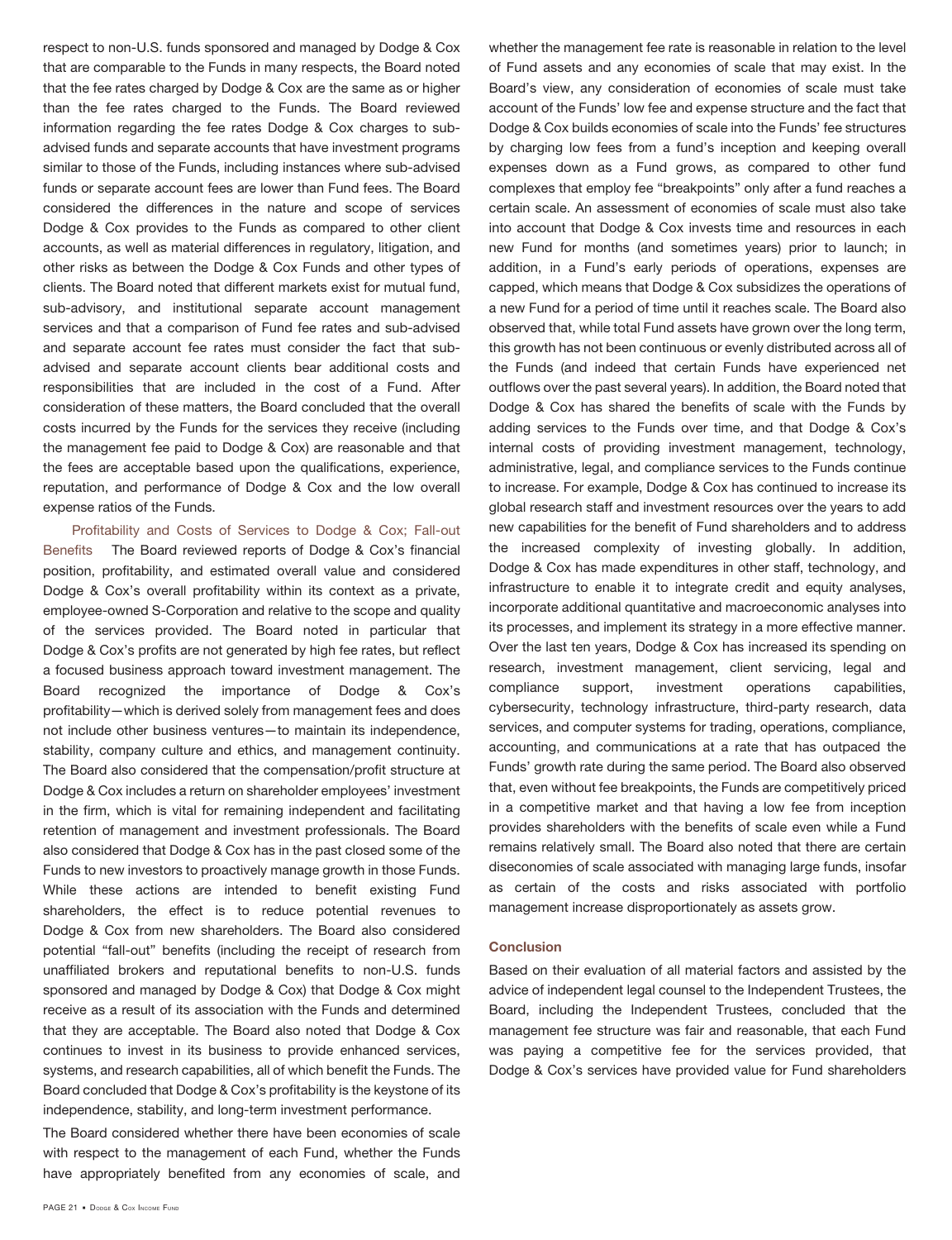over the long term, and that approval of the Agreements was in the best interests of each Fund and its shareholders.

# Fund Holdings

The Fund provides a complete list of its holdings on a quarterly basis by filing the lists with the SEC on Form N-CSR (as of the end of the second and fourth quarters) and on Part F of Form N-PORT (as of the end of the first and third quarters). Shareholders may view the Fund's Forms N-CSR and Part F of N-PORT on the SEC's website at sec.gov. A list of the Fund's quarter-end holdings is also available at dodgeandcox.com on or about the 15th day following each quarter end and remains available on the website until the list is updated for the subsequent quarter.

## Proxy Voting

For a free copy of the Fund's proxy voting policies and procedures, please call 800-621-3979, visit the Fund's website at dodgeandcox.com, or visit the SEC's website at sec.gov. Information regarding how the Fund voted proxies relating to portfolio securities during the most recent 12-month period ended June 30 is also available at dodgeandcox.com or shareholders may view the Fund's Form N-PX at sec.gov.

# Household Mailings

The Fund routinely mails shareholder reports and summary prospectuses to shareholders and, on occasion, proxy statements. In order to reduce the volume of mail, when possible, only one copy of these documents will be sent to shareholders who are part of the same family and share the same residential address.

If you have a direct account with the Funds and you do not want the mailing of shareholder reports and summary prospectuses combined with other members in your household, contact the Funds at 800-621-3979. Your request will be implemented within 30 days.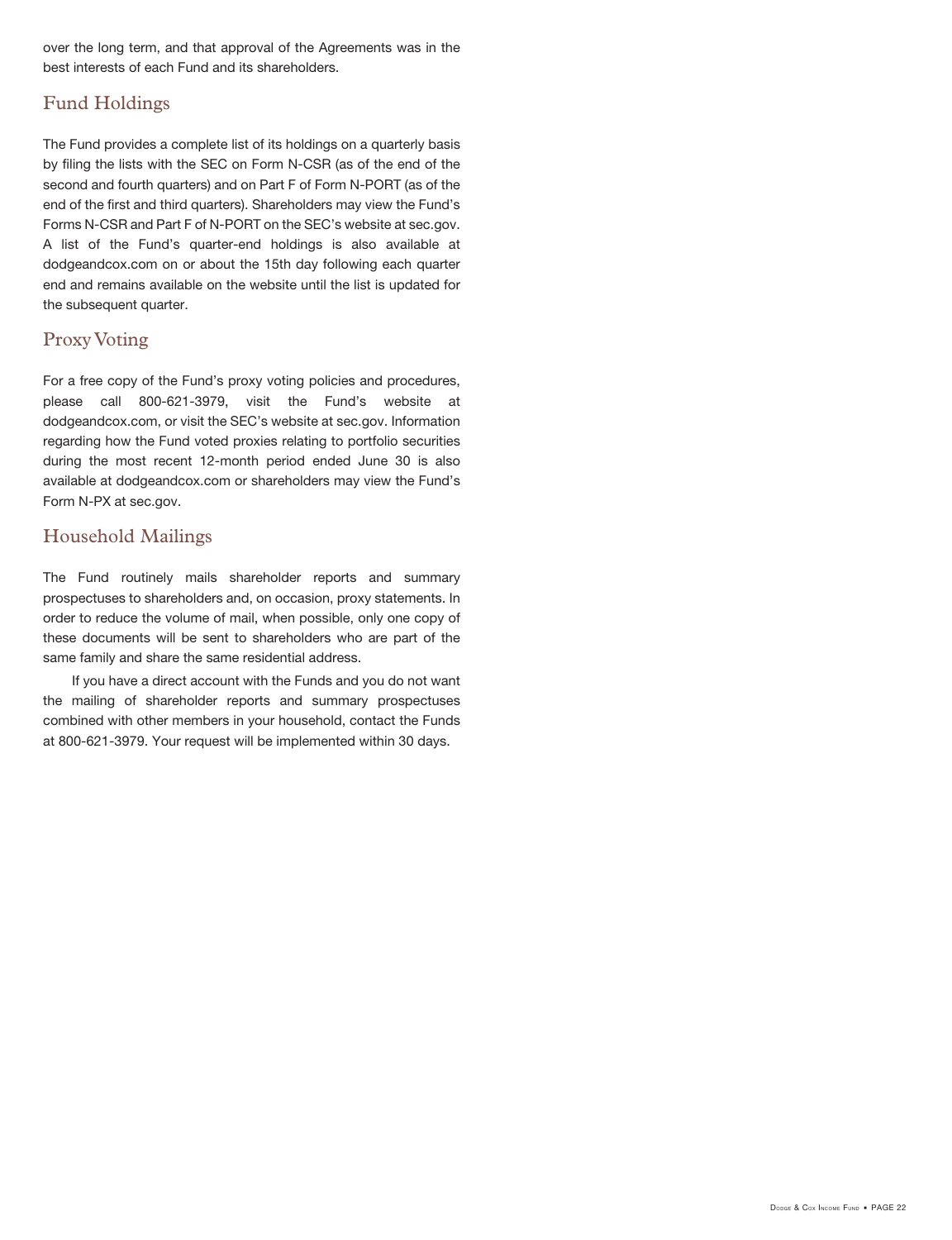# Dodge & Cox Funds — Executive Officer & Trustee Information

| Name (Age) and<br>Address*                        | <b>Position with Trust</b><br>(Year of Election or<br>Appointment) | Principal Occupation During Past Five Years and Other Relevant<br><b>Experience</b>                                                                                                                                                                                                                                                                                                                           | <b>Other Directorships of Public Companies Held</b><br>by Trustees                                                                                                                                                                                                                                               |
|---------------------------------------------------|--------------------------------------------------------------------|---------------------------------------------------------------------------------------------------------------------------------------------------------------------------------------------------------------------------------------------------------------------------------------------------------------------------------------------------------------------------------------------------------------|------------------------------------------------------------------------------------------------------------------------------------------------------------------------------------------------------------------------------------------------------------------------------------------------------------------|
| <b>Interested Trustees and Executive Officers</b> |                                                                    |                                                                                                                                                                                                                                                                                                                                                                                                               |                                                                                                                                                                                                                                                                                                                  |
| <b>Charles F. Pohl</b><br>(63)                    | <b>Chairman and Trustee</b><br>(since 2014)                        | Chairman and Director of Dodge & Cox; Chief Investment<br>Officer (until January 2022) and member of U.S. Equity<br>Investment Committee (USEIC) and Emerging Markets Equity<br>Investment Committee (EMEIC), Global Equity Investment<br>Committee (GEIC) (until 2021), International Equity Investment<br>Committee (IEIC) (until 2021) and U.S. Fixed Income<br>Investment Committee (USFIIC) (until 2019) |                                                                                                                                                                                                                                                                                                                  |
| Dana M. Emery<br>(60)                             | President<br>(since 2014) and<br>Trustee (since 1993)              | Chief Executive Officer, President, and Director of<br>Dodge & Cox; member of U.S. Fixed Income Investment<br>Committee (USFIIC) and Global Fixed Income Investment<br>Committee (GFIIC)                                                                                                                                                                                                                      |                                                                                                                                                                                                                                                                                                                  |
| Diana S. Strandberg<br>(62)                       | Senior Vice President<br>(since 2006)                              | Senior Vice President and Director of Dodge & Cox; Director<br>of International Equity and member of GEIC, IEIC, EMEIC,<br>USEIC (until (until 2020), GFIIC (until 2018)                                                                                                                                                                                                                                      | $\overline{\phantom{0}}$                                                                                                                                                                                                                                                                                         |
| Roberta R.W. Kameda<br>(61)                       | Chief Legal Officer<br>(since 2019) and<br>Secretary (since 2017)  | Vice President, General Counsel, and Secretary (since 2017)<br>of Dodge & Cox                                                                                                                                                                                                                                                                                                                                 |                                                                                                                                                                                                                                                                                                                  |
| <b>Shelly Chu</b><br>(48)                         | Treasurer<br>(since 2021)                                          | Vice President (since 2020) and Financial Oversight and<br>Control Analyst (since 2017) of Dodge & Cox; Head of Fund<br>Administration at RS Investments (2014-2016); Treasurer of<br>RS Funds (2014-2016); Chief Financial Officer of RS Funds<br>Distributor, LLC (2014-2016)                                                                                                                               |                                                                                                                                                                                                                                                                                                                  |
| <b>Katherine M. Primas</b><br>(47)                | <b>Chief Compliance</b><br>Officer (since 2010)                    | Vice President and Chief Compliance Officer of Dodge & Cox                                                                                                                                                                                                                                                                                                                                                    |                                                                                                                                                                                                                                                                                                                  |
| <b>Independent Trustees</b>                       |                                                                    |                                                                                                                                                                                                                                                                                                                                                                                                               |                                                                                                                                                                                                                                                                                                                  |
| Caroline M. Hoxby<br>(55)                         | Trustee<br>(since 2017)                                            | Professor of Economics, Stanford University; Director of the<br>Economics of Education Program, National Bureau of<br>Economic Research; Senior Fellow, Hoover Institution and<br>Stanford Institute for Economic Policy Research                                                                                                                                                                             |                                                                                                                                                                                                                                                                                                                  |
| <b>Thomas A. Larsen</b><br>(72)                   | <b>Trustee</b><br>(since 2002)                                     | Senior Counsel of Arnold & Porter (law firm) (2013-2018);<br>Partner of Arnold & Porter (until 2012); Director of Howard,<br>Rice, Nemerovski, Canady, Falk & Rabkin (1977-2011)                                                                                                                                                                                                                              |                                                                                                                                                                                                                                                                                                                  |
| <b>Ann Mather</b><br>(61)                         | Trustee<br>(since 2011)                                            | CFO, Pixar Animation Studios (1999-2004)                                                                                                                                                                                                                                                                                                                                                                      | Director, Alphabet Inc. (internet<br>information services) (since 2005);<br>Director, Netflix, Inc. (internet television)<br>(since 2010); Director, Arista Networks<br>(cloud networking) (since 2013);<br>Director, Blend (software<br>company) (since 2019), Director,<br>Bumble (online dating) (since 2020) |
| <b>Robert B. Morris III</b><br>(69)               | Trustee<br>(since 2011)                                            | Advisory Director, The Presidio Group (2005-2016); Partner<br>and Managing Director-Global Investment Research at<br>Goldman Sachs (until 2001)                                                                                                                                                                                                                                                               |                                                                                                                                                                                                                                                                                                                  |
| Gabriela Franco<br>Parcella (53)                  | Trustee<br>(since 2020)                                            | President (since 2020) and Executive Managing Director of<br>Merlone Geier Partners (2018-2019); Chairman, President,<br>and CEO, Mellon Capital (2011 to 2017); COO, Mellon Capital<br>(1997 to 2011)                                                                                                                                                                                                        | Director, Terreno Realty Corporation<br>(since 2018)                                                                                                                                                                                                                                                             |
| <b>Gary Roughead</b><br>(70)                      | Trustee<br>(since 2013)                                            | Robert and Marion Oster Distinguished Military Fellow,<br>Hoover Institution (since 2012); Admiral, United States Navy<br>(Ret.); U.S. Navy Chief of Naval Operations (2007-2011)                                                                                                                                                                                                                             | Director, Northrop Grumman Corp.<br>(global security) (since 2012); Director,<br>Maersk Line, Limited (shipping and<br>transportation) (since 2016)                                                                                                                                                              |
| Mark E. Smith<br>(70)                             | Trustee<br>(since 2014)                                            | Executive Vice President, Managing Director-Fixed Income<br>at Loomis Sayles & Company, L.P. (2003-2011)                                                                                                                                                                                                                                                                                                      |                                                                                                                                                                                                                                                                                                                  |
| John B. Taylor<br>(75)                            | Trustee<br>(since 2005)<br>(and 1995-2001)                         | Professor of Economics, Stanford University (since 1984);<br>Senior Fellow, Hoover Institution (since 1996); Under<br>Secretary for International Affairs, United States Treasury<br>$(2001 - 2005)$                                                                                                                                                                                                          |                                                                                                                                                                                                                                                                                                                  |

\* The address for each Officer and Trustee is 555 California Street, 40th Floor, San Francisco, California 94104. Each Officer and Trustee oversees all six series in the Dodge & Cox Funds complex and serves for an indefinite term.

Additional information about the Trust's Trustees and Officers is available in the Trust's Statement of Additional Information (SAI). You can get<br>a free copy of the SAI by visiting the Funds' website at dodgeandcox.com or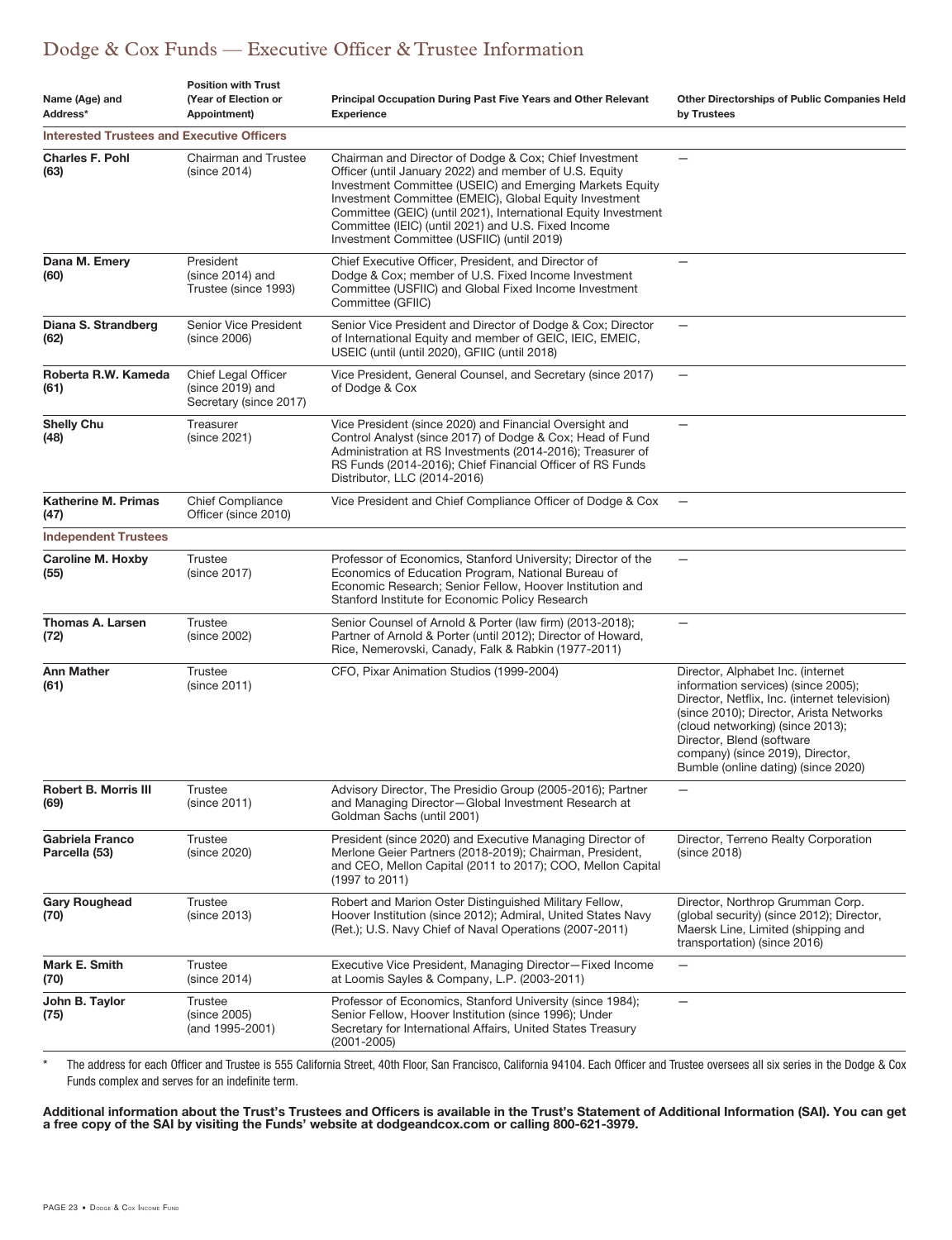This Page Intentionally Left Blank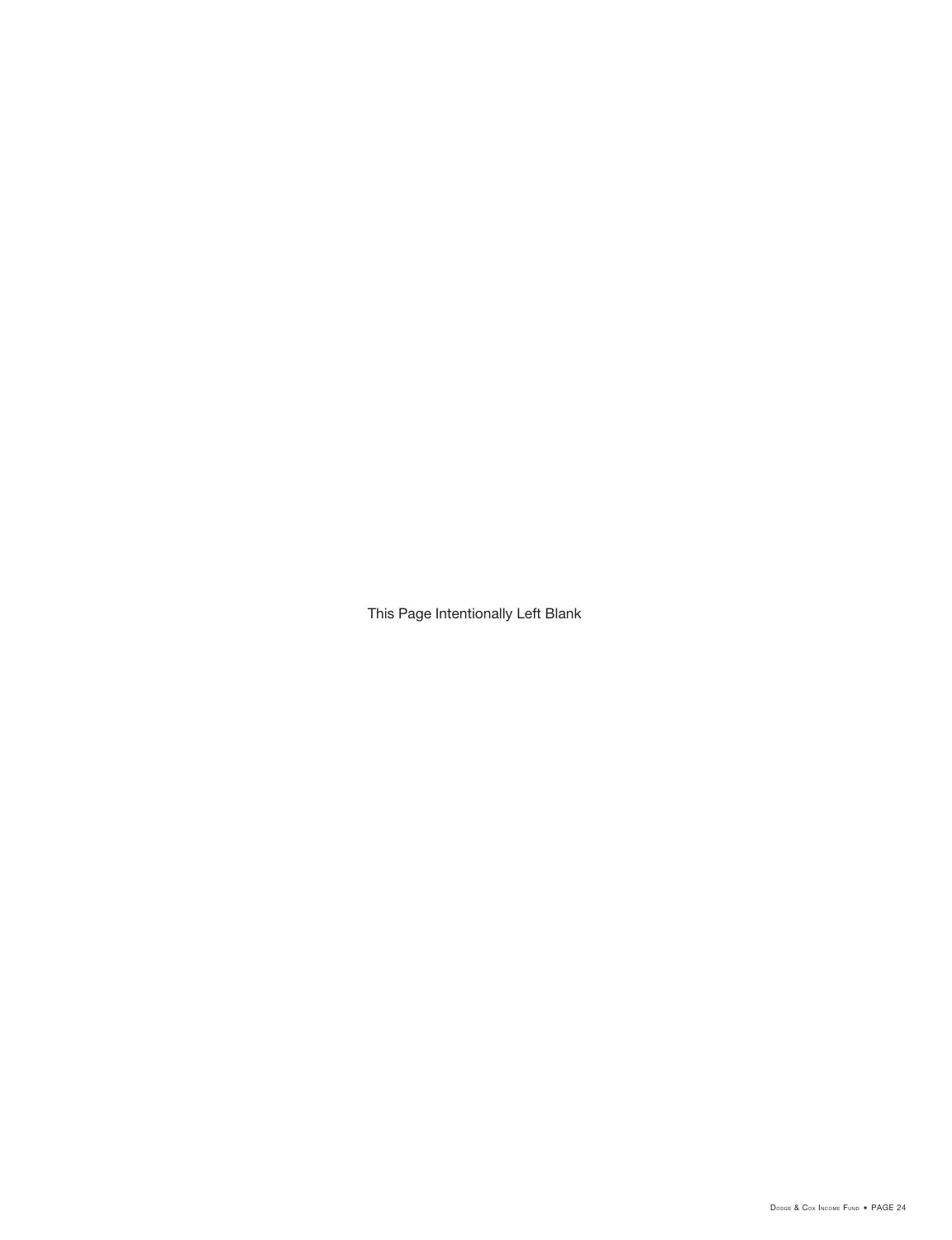This Page Intentionally Left Blank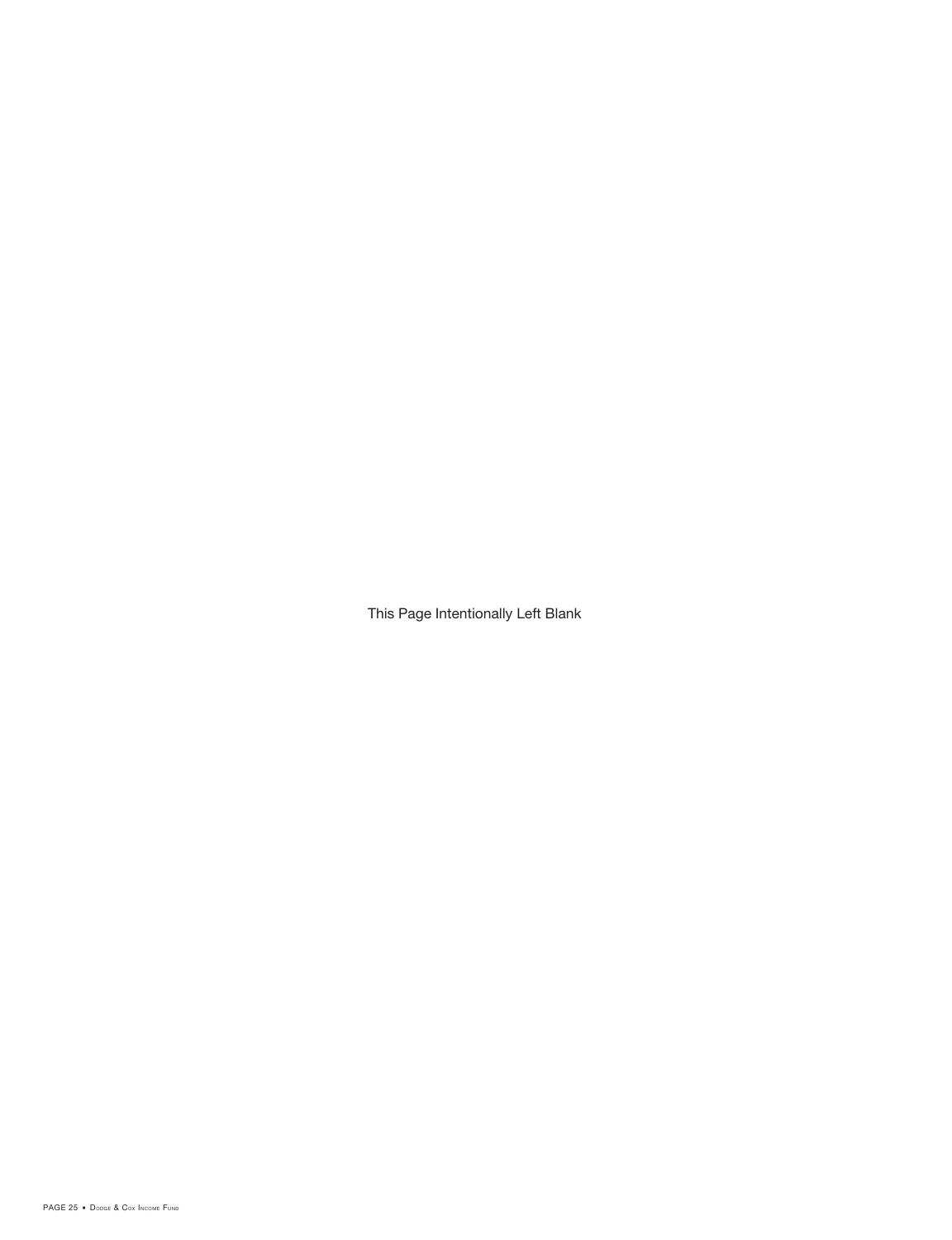This Page Intentionally Left Blank